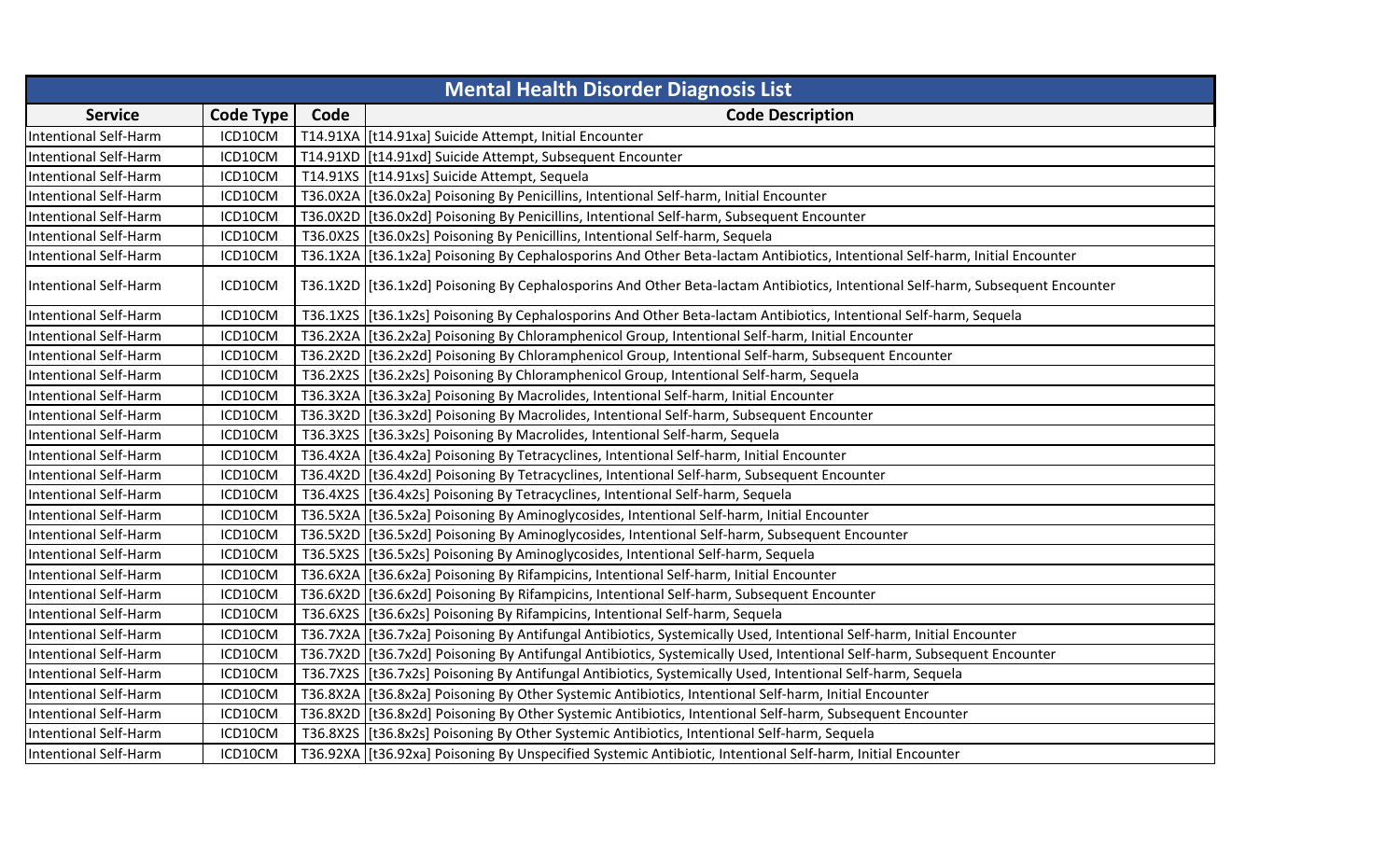| <b>Mental Health Disorder Diagnosis List</b> |                  |      |                                                                                                                                            |  |
|----------------------------------------------|------------------|------|--------------------------------------------------------------------------------------------------------------------------------------------|--|
| <b>Service</b>                               | <b>Code Type</b> | Code | <b>Code Description</b>                                                                                                                    |  |
| <b>Intentional Self-Harm</b>                 | ICD10CM          |      | T36.92XD [[t36.92xd] Poisoning By Unspecified Systemic Antibiotic, Intentional Self-harm, Subsequent Encounter                             |  |
| <b>Intentional Self-Harm</b>                 | ICD10CM          |      | T36.92XS [[t36.92xs] Poisoning By Unspecified Systemic Antibiotic, Intentional Self-harm, Sequela                                          |  |
| <b>Intentional Self-Harm</b>                 | ICD10CM          |      | T37.0X2A   [t37.0x2a] Poisoning By Sulfonamides, Intentional Self-harm, Initial Encounter                                                  |  |
| <b>Intentional Self-Harm</b>                 | ICD10CM          |      | T37.0X2D  [t37.0x2d] Poisoning By Sulfonamides, Intentional Self-harm, Subsequent Encounter                                                |  |
| <b>Intentional Self-Harm</b>                 | ICD10CM          |      | T37.0X2S   [t37.0x2s] Poisoning By Sulfonamides, Intentional Self-harm, Sequela                                                            |  |
| <b>Intentional Self-Harm</b>                 | ICD10CM          |      | T37.1X2A [[t37.1x2a] Poisoning By Antimycobacterial Drugs, Intentional Self-harm, Initial Encounter                                        |  |
| <b>Intentional Self-Harm</b>                 | ICD10CM          |      | T37.1X2D [[t37.1x2d] Poisoning By Antimycobacterial Drugs, Intentional Self-harm, Subsequent Encounter                                     |  |
| <b>Intentional Self-Harm</b>                 | ICD10CM          |      | T37.1X2S [t37.1x2s] Poisoning By Antimycobacterial Drugs, Intentional Self-harm, Sequela                                                   |  |
| Intentional Self-Harm                        | ICD10CM          |      | T37.2X2A   [t37.2x2a] Poisoning By Antimalarials And Drugs Acting On Other Blood Protozoa, Intentional Self-harm, Initial Encounter        |  |
| <b>Intentional Self-Harm</b>                 | ICD10CM          |      | T37.2X2D  [t37.2x2d] Poisoning By Antimalarials And Drugs Acting On Other Blood Protozoa, Intentional Self-harm, Subsequent Encounter      |  |
| <b>Intentional Self-Harm</b>                 | ICD10CM          |      | T37.2X2S [[t37.2x2s] Poisoning By Antimalarials And Drugs Acting On Other Blood Protozoa, Intentional Self-harm, Sequela                   |  |
| <b>Intentional Self-Harm</b>                 | ICD10CM          |      | T37.3X2A [[t37.3x2a] Poisoning By Other Antiprotozoal Drugs, Intentional Self-harm, Initial Encounter                                      |  |
| <b>Intentional Self-Harm</b>                 | ICD10CM          |      | T37.3X2D [[t37.3x2d] Poisoning By Other Antiprotozoal Drugs, Intentional Self-harm, Subsequent Encounter                                   |  |
| <b>Intentional Self-Harm</b>                 | ICD10CM          |      | T37.3X2S [t37.3x2s] Poisoning By Other Antiprotozoal Drugs, Intentional Self-harm, Sequela                                                 |  |
| <b>Intentional Self-Harm</b>                 | ICD10CM          |      | T37.4X2A   [t37.4x2a] Poisoning By Anthelminthics, Intentional Self-harm, Initial Encounter                                                |  |
| <b>Intentional Self-Harm</b>                 | ICD10CM          |      | T37.4X2D [[t37.4x2d] Poisoning By Anthelminthics, Intentional Self-harm, Subsequent Encounter                                              |  |
| <b>Intentional Self-Harm</b>                 | ICD10CM          |      | T37.4X2S [[t37.4x2s] Poisoning By Anthelminthics, Intentional Self-harm, Sequela                                                           |  |
| <b>Intentional Self-Harm</b>                 | ICD10CM          |      | T37.5X2A   [t37.5x2a] Poisoning By Antiviral Drugs, Intentional Self-harm, Initial Encounter                                               |  |
| <b>Intentional Self-Harm</b>                 | ICD10CM          |      | T37.5X2D [[t37.5x2d] Poisoning By Antiviral Drugs, Intentional Self-harm, Subsequent Encounter                                             |  |
| Intentional Self-Harm                        | ICD10CM          |      | T37.5X2S [[t37.5x2s] Poisoning By Antiviral Drugs, Intentional Self-harm, Sequela                                                          |  |
| <b>Intentional Self-Harm</b>                 | ICD10CM          |      | T37.8X2A   [t37.8x2a] Poisoning By Other Specified Systemic Anti-infectives And Antiparasitics, Intentional Self-harm, Initial Encounter   |  |
| <b>Intentional Self-Harm</b>                 | ICD10CM          |      | T37.8X2D  [t37.8x2d] Poisoning By Other Specified Systemic Anti-infectives And Antiparasitics, Intentional Self-harm, Subsequent Encounter |  |
| Intentional Self-Harm                        | ICD10CM          |      | T37.8X2S [[t37.8x2s] Poisoning By Other Specified Systemic Anti-infectives And Antiparasitics, Intentional Self-harm, Sequela              |  |
| <b>Intentional Self-Harm</b>                 | ICD10CM          |      | T37.92XA [[t37.92xa] Poisoning By Unspecified Systemic Anti-infective And Antiparasitics, Intentional Self-harm, Initial Encounter         |  |
| <b>Intentional Self-Harm</b>                 | ICD10CM          |      | T37.92XD  [t37.92xd] Poisoning By Unspecified Systemic Anti-infective And Antiparasitics, Intentional Self-harm, Subsequent Encounter      |  |
| <b>Intentional Self-Harm</b>                 | ICD10CM          |      | T37.92XS   [t37.92xs] Poisoning By Unspecified Systemic Anti-infective And Antiparasitics, Intentional Self-harm, Sequela                  |  |
| <b>Intentional Self-Harm</b>                 | ICD10CM          |      | T38.0X2A   [t38.0x2a] Poisoning By Glucocorticoids And Synthetic Analogues, Intentional Self-harm, Initial Encounter                       |  |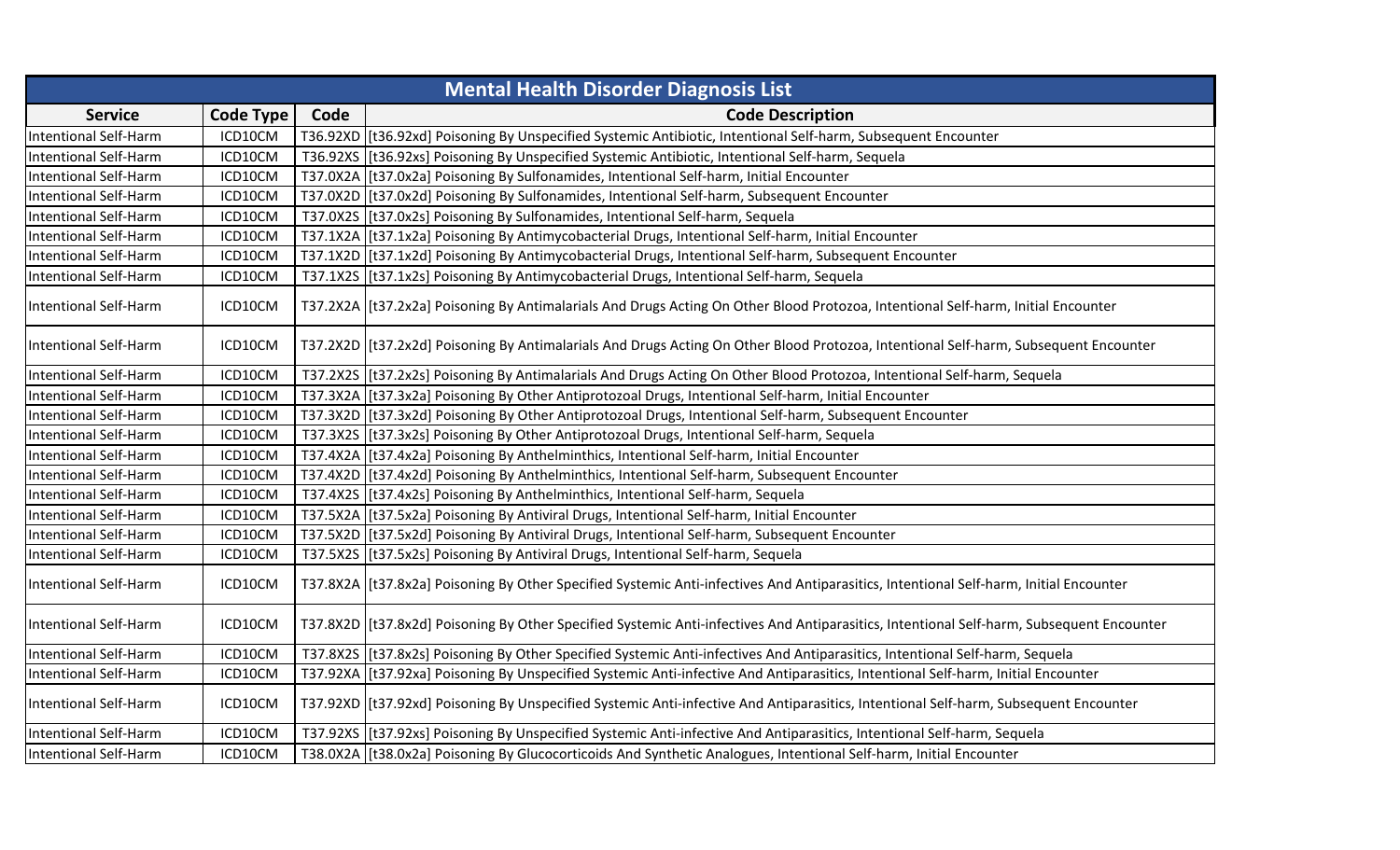| <b>Mental Health Disorder Diagnosis List</b> |                  |          |                                                                                                                                                    |  |
|----------------------------------------------|------------------|----------|----------------------------------------------------------------------------------------------------------------------------------------------------|--|
| <b>Service</b>                               | <b>Code Type</b> | Code     | <b>Code Description</b>                                                                                                                            |  |
| <b>Intentional Self-Harm</b>                 | ICD10CM          |          | T38.0X2D [[t38.0x2d] Poisoning By Glucocorticoids And Synthetic Analogues, Intentional Self-harm, Subsequent Encounter                             |  |
| <b>Intentional Self-Harm</b>                 | ICD10CM          |          | T38.0X2S [t38.0x2s] Poisoning By Glucocorticoids And Synthetic Analogues, Intentional Self-harm, Sequela                                           |  |
| <b>Intentional Self-Harm</b>                 | ICD10CM          |          | T38.1X2A   [t38.1x2a] Poisoning By Thyroid Hormones And Substitutes, Intentional Self-harm, Initial Encounter                                      |  |
| <b>Intentional Self-Harm</b>                 | ICD10CM          |          | T38.1X2D   [t38.1x2d] Poisoning By Thyroid Hormones And Substitutes, Intentional Self-harm, Subsequent Encounter                                   |  |
| <b>Intentional Self-Harm</b>                 | ICD10CM          |          | T38.1X2S [[t38.1x2s] Poisoning By Thyroid Hormones And Substitutes, Intentional Self-harm, Sequela                                                 |  |
| <b>Intentional Self-Harm</b>                 | ICD10CM          |          | T38.2X2A   [t38.2x2a] Poisoning By Antithyroid Drugs, Intentional Self-harm, Initial Encounter                                                     |  |
| <b>Intentional Self-Harm</b>                 | ICD10CM          |          | T38.2X2D   [t38.2x2d] Poisoning By Antithyroid Drugs, Intentional Self-harm, Subsequent Encounter                                                  |  |
| <b>Intentional Self-Harm</b>                 | ICD10CM          |          | T38.2X2S [[t38.2x2s] Poisoning By Antithyroid Drugs, Intentional Self-harm, Sequela                                                                |  |
| <b>Intentional Self-Harm</b>                 | ICD10CM          |          | T38.3X2A   [t38.3x2a] Poisoning By Insulin And Oral Hypoglycemic [antidiabetic] Drugs, Intentional Self-harm, Initial Encounter                    |  |
| Intentional Self-Harm                        | ICD10CM          |          | T38.3X2D [[t38.3x2d] Poisoning By Insulin And Oral Hypoglycemic [antidiabetic] Drugs, Intentional Self-harm, Subsequent Encounter                  |  |
| <b>Intentional Self-Harm</b>                 | ICD10CM          |          | T38.3X2S [[t38.3x2s] Poisoning By Insulin And Oral Hypoglycemic [antidiabetic] Drugs, Intentional Self-harm, Sequela                               |  |
| <b>Intentional Self-Harm</b>                 | ICD10CM          |          | T38.4X2A   [t38.4x2a] Poisoning By Oral Contraceptives, Intentional Self-harm, Initial Encounter                                                   |  |
| <b>Intentional Self-Harm</b>                 | ICD10CM          |          | T38.4X2D [[t38.4x2d] Poisoning By Oral Contraceptives, Intentional Self-harm, Subsequent Encounter                                                 |  |
| <b>Intentional Self-Harm</b>                 | ICD10CM          |          | T38.4X2S [[t38.4x2s] Poisoning By Oral Contraceptives, Intentional Self-harm, Sequela                                                              |  |
| <b>Intentional Self-Harm</b>                 | ICD10CM          |          | T38.5X2A   [t38.5x2a] Poisoning By Other Estrogens And Progestogens, Intentional Self-harm, Initial Encounter                                      |  |
| <b>Intentional Self-Harm</b>                 | ICD10CM          |          | T38.5X2D   [t38.5x2d] Poisoning By Other Estrogens And Progestogens, Intentional Self-harm, Subsequent Encounter                                   |  |
| <b>Intentional Self-Harm</b>                 | ICD10CM          |          | T38.5X2S   [t38.5x2s] Poisoning By Other Estrogens And Progestogens, Intentional Self-harm, Sequela                                                |  |
| <b>Intentional Self-Harm</b>                 | ICD10CM          | T38.6X2A | [t38.6x2a] Poisoning By Antigonadotrophins, Antiestrogens, Antiandrogens, Not Elsewhere Classified, Intentional Self-harm, Initial<br>Encounter    |  |
| <b>Intentional Self-Harm</b>                 | ICD10CM          | T38.6X2D | [t38.6x2d] Poisoning By Antigonadotrophins, Antiestrogens, Antiandrogens, Not Elsewhere Classified, Intentional Self-harm, Subsequent<br>Encounter |  |
| <b>Intentional Self-Harm</b>                 | ICD10CM          |          | T38.6X2S   [t38.6x2s] Poisoning By Antigonadotrophins, Antiestrogens, Antiandrogens, Not Elsewhere Classified, Intentional Self-harm, Sequela      |  |
| <b>Intentional Self-Harm</b>                 | ICD10CM          |          | T38.7X2A   [t38.7x2a] Poisoning By Androgens And Anabolic Congeners, Intentional Self-harm, Initial Encounter                                      |  |
| <b>Intentional Self-Harm</b>                 | ICD10CM          |          | T38.7X2D [[t38.7x2d] Poisoning By Androgens And Anabolic Congeners, Intentional Self-harm, Subsequent Encounter                                    |  |
| Intentional Self-Harm                        | ICD10CM          |          | T38.7X2S [[t38.7x2s] Poisoning By Androgens And Anabolic Congeners, Intentional Self-harm, Sequela                                                 |  |
| <b>Intentional Self-Harm</b>                 | ICD10CM          |          | T38.802A   [t38.802a] Poisoning By Unspecified Hormones And Synthetic Substitutes, Intentional Self-harm, Initial Encounter                        |  |
| <b>Intentional Self-Harm</b>                 | ICD10CM          |          | T38.802D   [t38.802d] Poisoning By Unspecified Hormones And Synthetic Substitutes, Intentional Self-harm, Subsequent Encounter                     |  |
| <b>Intentional Self-Harm</b>                 | ICD10CM          |          | T38.802S   [t38.802s] Poisoning By Unspecified Hormones And Synthetic Substitutes, Intentional Self-harm, Sequela                                  |  |
| <b>Intentional Self-Harm</b>                 | ICD10CM          |          | T38.812A [[t38.812a] Poisoning By Anterior Pituitary [adenohypophyseal] Hormones, Intentional Self-harm, Initial Encounter                         |  |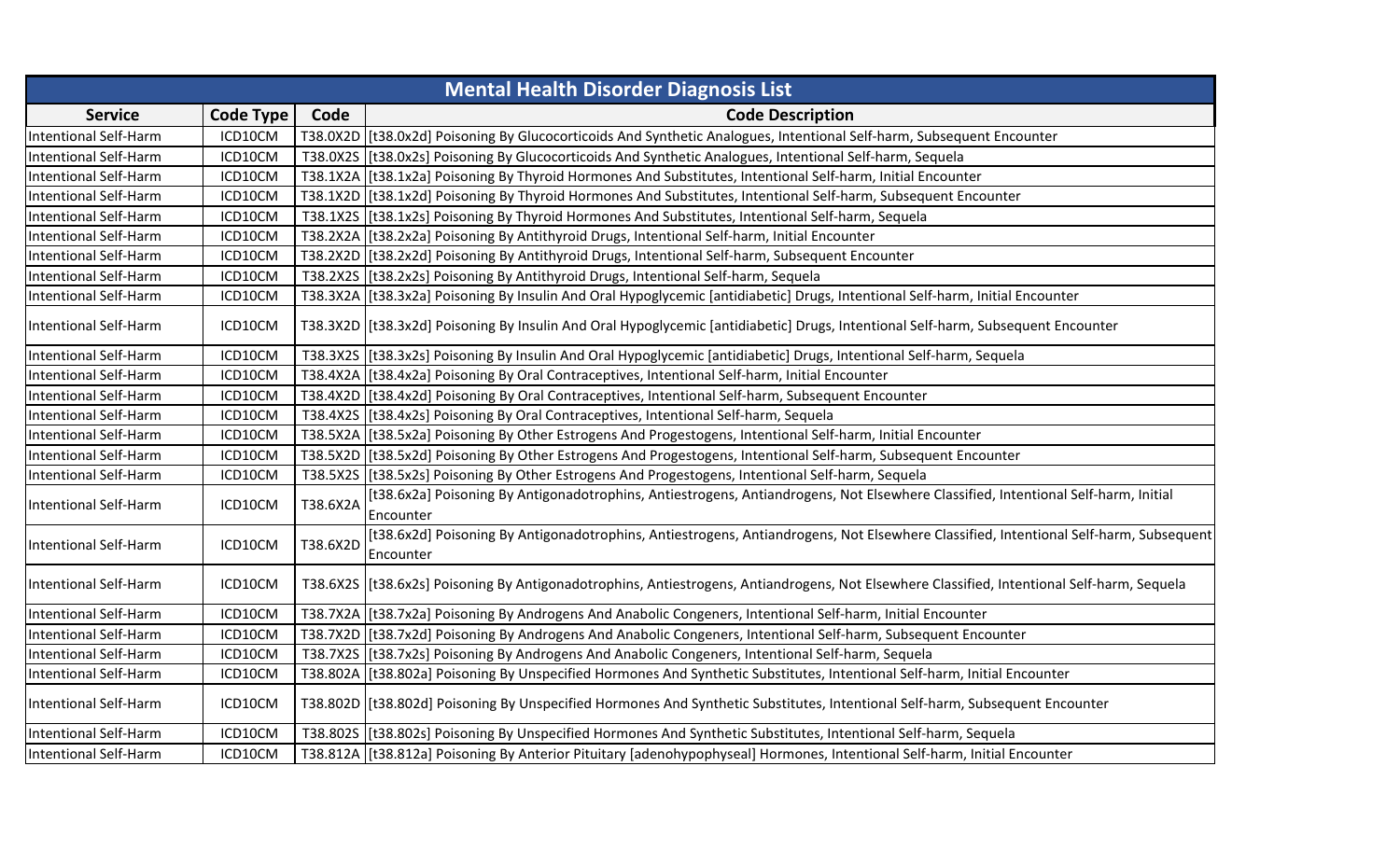| <b>Mental Health Disorder Diagnosis List</b> |                  |      |                                                                                                                                    |  |
|----------------------------------------------|------------------|------|------------------------------------------------------------------------------------------------------------------------------------|--|
| <b>Service</b>                               | <b>Code Type</b> | Code | <b>Code Description</b>                                                                                                            |  |
| <b>Intentional Self-Harm</b>                 | ICD10CM          |      | T38.812D  [t38.812d] Poisoning By Anterior Pituitary [adenohypophyseal] Hormones, Intentional Self-harm, Subsequent Encounter      |  |
| <b>Intentional Self-Harm</b>                 | ICD10CM          |      | T38.812S   [t38.812s] Poisoning By Anterior Pituitary [adenohypophyseal] Hormones, Intentional Self-harm, Sequela                  |  |
| <b>Intentional Self-Harm</b>                 | ICD10CM          |      | T38.892A   [t38.892a] Poisoning By Other Hormones And Synthetic Substitutes, Intentional Self-harm, Initial Encounter              |  |
| <b>Intentional Self-Harm</b>                 | ICD10CM          |      | T38.892D [[t38.892d] Poisoning By Other Hormones And Synthetic Substitutes, Intentional Self-harm, Subsequent Encounter            |  |
| <b>Intentional Self-Harm</b>                 | ICD10CM          |      | T38.892S   [t38.892s] Poisoning By Other Hormones And Synthetic Substitutes, Intentional Self-harm, Sequela                        |  |
| <b>Intentional Self-Harm</b>                 | ICD10CM          |      | T38.902A   [t38.902a] Poisoning By Unspecified Hormone Antagonists, Intentional Self-harm, Initial Encounter                       |  |
| <b>Intentional Self-Harm</b>                 | ICD10CM          |      | T38.902D [[t38.902d] Poisoning By Unspecified Hormone Antagonists, Intentional Self-harm, Subsequent Encounter                     |  |
| <b>Intentional Self-Harm</b>                 | ICD10CM          |      | T38.902S [t38.902s] Poisoning By Unspecified Hormone Antagonists, Intentional Self-harm, Sequela                                   |  |
| <b>Intentional Self-Harm</b>                 | ICD10CM          |      | T38.992A  [t38.992a] Poisoning By Other Hormone Antagonists, Intentional Self-harm, Initial Encounter                              |  |
| <b>Intentional Self-Harm</b>                 | ICD10CM          |      | T38.992D [[t38.992d] Poisoning By Other Hormone Antagonists, Intentional Self-harm, Subsequent Encounter                           |  |
| <b>Intentional Self-Harm</b>                 | ICD10CM          |      | T38.992S [t38.992s] Poisoning By Other Hormone Antagonists, Intentional Self-harm, Sequela                                         |  |
| <b>Intentional Self-Harm</b>                 | ICD10CM          |      | T39.012A   [t39.012a] Poisoning By Aspirin, Intentional Self-harm, Initial Encounter                                               |  |
| <b>Intentional Self-Harm</b>                 | ICD10CM          |      | T39.012D   [t39.012d] Poisoning By Aspirin, Intentional Self-harm, Subsequent Encounter                                            |  |
| <b>Intentional Self-Harm</b>                 | ICD10CM          |      | T39.012S   [t39.012s] Poisoning By Aspirin, Intentional Self-harm, Sequela                                                         |  |
| <b>Intentional Self-Harm</b>                 | ICD10CM          |      | T39.092A   [t39.092a] Poisoning By Salicylates, Intentional Self-harm, Initial Encounter                                           |  |
| <b>Intentional Self-Harm</b>                 | ICD10CM          |      | T39.092D [[t39.092d] Poisoning By Salicylates, Intentional Self-harm, Subsequent Encounter                                         |  |
| <b>Intentional Self-Harm</b>                 | ICD10CM          |      | T39.092S [[t39.092s] Poisoning By Salicylates, Intentional Self-harm, Sequela                                                      |  |
| <b>Intentional Self-Harm</b>                 | ICD10CM          |      | T39.1X2A   [t39.1x2a] Poisoning By 4-aminophenol Derivatives, Intentional Self-harm, Initial Encounter                             |  |
| <b>Intentional Self-Harm</b>                 | ICD10CM          |      | T39.1X2D [[t39.1x2d] Poisoning By 4-aminophenol Derivatives, Intentional Self-harm, Subsequent Encounter                           |  |
| <b>Intentional Self-Harm</b>                 | ICD10CM          |      | T39.1X2S   [t39.1x2s] Poisoning By 4-aminophenol Derivatives, Intentional Self-harm, Sequela                                       |  |
| <b>Intentional Self-Harm</b>                 | ICD10CM          |      | T39.2X2A   [t39.2x2a] Poisoning By Pyrazolone Derivatives, Intentional Self-harm, Initial Encounter                                |  |
| <b>Intentional Self-Harm</b>                 | ICD10CM          |      | T39.2X2D [[t39.2x2d] Poisoning By Pyrazolone Derivatives, Intentional Self-harm, Subsequent Encounter                              |  |
| <b>Intentional Self-Harm</b>                 | ICD10CM          |      | T39.2X2S [[t39.2x2s] Poisoning By Pyrazolone Derivatives, Intentional Self-harm, Sequela                                           |  |
| <b>Intentional Self-Harm</b>                 | ICD10CM          |      | T39.312A [[t39.312a] Poisoning By Propionic Acid Derivatives, Intentional Self-harm, Initial Encounter                             |  |
| <b>Intentional Self-Harm</b>                 | ICD10CM          |      | T39.312D [[t39.312d] Poisoning By Propionic Acid Derivatives, Intentional Self-harm, Subsequent Encounter                          |  |
| <b>Intentional Self-Harm</b>                 | ICD10CM          |      | T39.312S [[t39.312s] Poisoning By Propionic Acid Derivatives, Intentional Self-harm, Sequela                                       |  |
| <b>Intentional Self-Harm</b>                 | ICD10CM          |      | T39.392A   [t39.392a] Poisoning By Other Nonsteroidal Anti-inflammatory Drugs [nsaid], Intentional Self-harm, Initial Encounter    |  |
| <b>Intentional Self-Harm</b>                 | ICD10CM          |      | T39.392D   [t39.392d] Poisoning By Other Nonsteroidal Anti-inflammatory Drugs [nsaid], Intentional Self-harm, Subsequent Encounter |  |
| <b>Intentional Self-Harm</b>                 | ICD10CM          |      | T39.3925 [[t39.392s] Poisoning By Other Nonsteroidal Anti-inflammatory Drugs [nsaid], Intentional Self-harm, Sequela               |  |
| <b>Intentional Self-Harm</b>                 | ICD10CM          |      | T39.4X2A   [t39.4x2a] Poisoning By Antirheumatics, Not Elsewhere Classified, Intentional Self-harm, Initial Encounter              |  |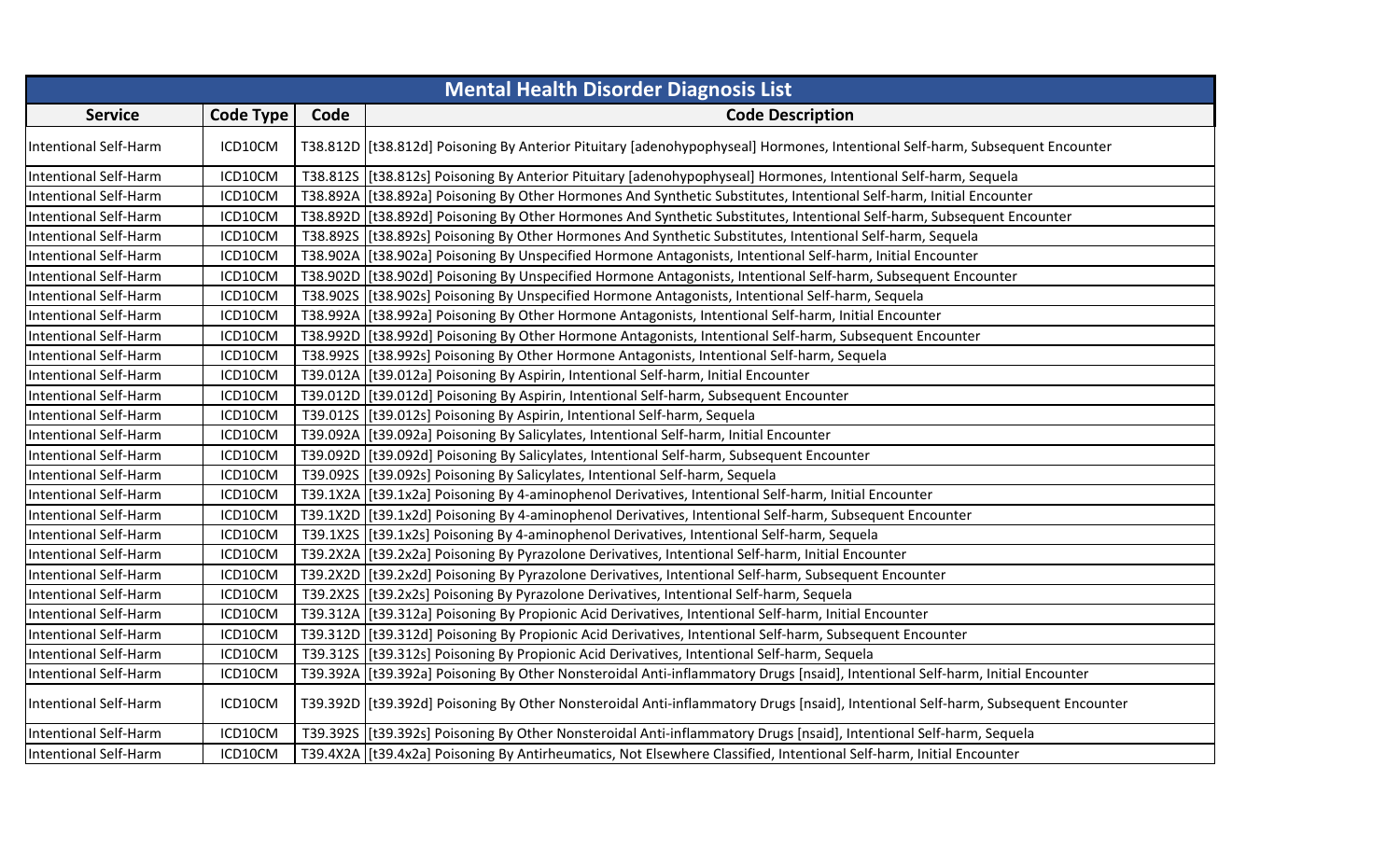|                              | <b>Mental Health Disorder Diagnosis List</b> |          |                                                                                                                                                    |  |
|------------------------------|----------------------------------------------|----------|----------------------------------------------------------------------------------------------------------------------------------------------------|--|
| <b>Service</b>               | <b>Code Type</b>                             | Code     | <b>Code Description</b>                                                                                                                            |  |
| Intentional Self-Harm        | ICD10CM                                      |          | T39.4X2D  [t39.4x2d] Poisoning By Antirheumatics, Not Elsewhere Classified, Intentional Self-harm, Subsequent Encounter                            |  |
| <b>Intentional Self-Harm</b> | ICD10CM                                      |          | T39.4X2S [t39.4x2s] Poisoning By Antirheumatics, Not Elsewhere Classified, Intentional Self-harm, Sequela                                          |  |
| Intentional Self-Harm        | ICD10CM                                      |          | T39.8X2A   [t39.8x2a] Poisoning By Other Nonopioid Analgesics And Antipyretics, Not Elsewhere Classified, Intentional Self-harm, Initial Encounter |  |
| Intentional Self-Harm        | ICD10CM                                      | T39.8X2D | [t39.8x2d] Poisoning By Other Nonopioid Analgesics And Antipyretics, Not Elsewhere Classified, Intentional Self-harm, Subsequent<br>Encounter      |  |
| <b>Intentional Self-Harm</b> | ICD10CM                                      |          | T39.8X2S [[t39.8x2s] Poisoning By Other Nonopioid Analgesics And Antipyretics, Not Elsewhere Classified, Intentional Self-harm, Sequela            |  |
| Intentional Self-Harm        | ICD10CM                                      |          | T39.92XA   [t39.92xa] Poisoning By Unspecified Nonopioid Analgesic, Antipyretic And Antirheumatic, Intentional Self-harm, Initial Encounter        |  |
| <b>Intentional Self-Harm</b> | ICD10CM                                      |          | T39.92XD  [t39.92xd] Poisoning By Unspecified Nonopioid Analgesic, Antipyretic And Antirheumatic, Intentional Self-harm, Subsequent Encounter      |  |
| <b>Intentional Self-Harm</b> | ICD10CM                                      |          | T39.92XS   [t39.92xs] Poisoning By Unspecified Nonopioid Analgesic, Antipyretic And Antirheumatic, Intentional Self-harm, Sequela                  |  |
| <b>Intentional Self-Harm</b> | ICD10CM                                      |          | T40.0X2A   [t40.0x2a] Poisoning By Opium, Intentional Self-harm, Initial Encounter                                                                 |  |
| <b>Intentional Self-Harm</b> | ICD10CM                                      |          | T40.0X2D   [t40.0x2d] Poisoning By Opium, Intentional Self-harm, Subsequent Encounter                                                              |  |
| Intentional Self-Harm        | ICD10CM                                      |          | T40.0X2S [[t40.0x2s] Poisoning By Opium, Intentional Self-harm, Sequela                                                                            |  |
| <b>Intentional Self-Harm</b> | ICD10CM                                      |          | T40.1X2A   [t40.1x2a] Poisoning By Heroin, Intentional Self-harm, Initial Encounter                                                                |  |
| Intentional Self-Harm        | ICD10CM                                      |          | T40.1X2D [[t40.1x2d] Poisoning By Heroin, Intentional Self-harm, Subsequent Encounter                                                              |  |
| <b>Intentional Self-Harm</b> | ICD10CM                                      |          | T40.1X2S   [t40.1x2s] Poisoning By Heroin, Intentional Self-harm, Sequela                                                                          |  |
| Intentional Self-Harm        | ICD10CM                                      |          | T40.2X2A   [t40.2x2a] Poisoning By Other Opioids, Intentional Self-harm, Initial Encounter                                                         |  |
| <b>Intentional Self-Harm</b> | ICD10CM                                      |          | T40.2X2D   [t40.2x2d] Poisoning By Other Opioids, Intentional Self-harm, Subsequent Encounter                                                      |  |
| <b>Intentional Self-Harm</b> | ICD10CM                                      |          | T40.2X2S [[t40.2x2s] Poisoning By Other Opioids, Intentional Self-harm, Sequela                                                                    |  |
| <b>Intentional Self-Harm</b> | ICD10CM                                      |          | T40.3X2A   [t40.3x2a] Poisoning By Methadone, Intentional Self-harm, Initial Encounter                                                             |  |
| <b>Intentional Self-Harm</b> | ICD10CM                                      |          | T40.3X2D   [t40.3x2d] Poisoning By Methadone, Intentional Self-harm, Subsequent Encounter                                                          |  |
| Intentional Self-Harm        | ICD10CM                                      |          | T40.3X2S [[t40.3x2s] Poisoning By Methadone, Intentional Self-harm, Sequela                                                                        |  |
| <b>Intentional Self-Harm</b> | ICD10CM                                      |          | T40.412A   [t40.412a] Poisoning By Fentanyl Or Fentanyl Analogs, Intentional Self-harm, Initial Encounter                                          |  |
| Intentional Self-Harm        | ICD10CM                                      |          | T40.412D   [t40.412d] Poisoning By Fentanyl Or Fentanyl Analogs, Intentional Self-harm, Subsequent Encounter                                       |  |
| <b>Intentional Self-Harm</b> | ICD10CM                                      |          | T40.412S   [t40.412s] Poisoning By Fentanyl Or Fentanyl Analogs, Intentional Self-harm, Sequela                                                    |  |
| Intentional Self-Harm        | ICD10CM                                      |          | T40.422A [t40.422a] Poisoning By Tramadol, Intentional Self-harm, Initial Encounter                                                                |  |
| <b>Intentional Self-Harm</b> | ICD10CM                                      |          | T40.422D  [t40.422d] Poisoning By Tramadol, Intentional Self-harm, Subsequent Encounter                                                            |  |
| <b>Intentional Self-Harm</b> | ICD10CM                                      |          | T40.422S   [t40.422s] Poisoning By Tramadol, Intentional Self-harm, Sequela                                                                        |  |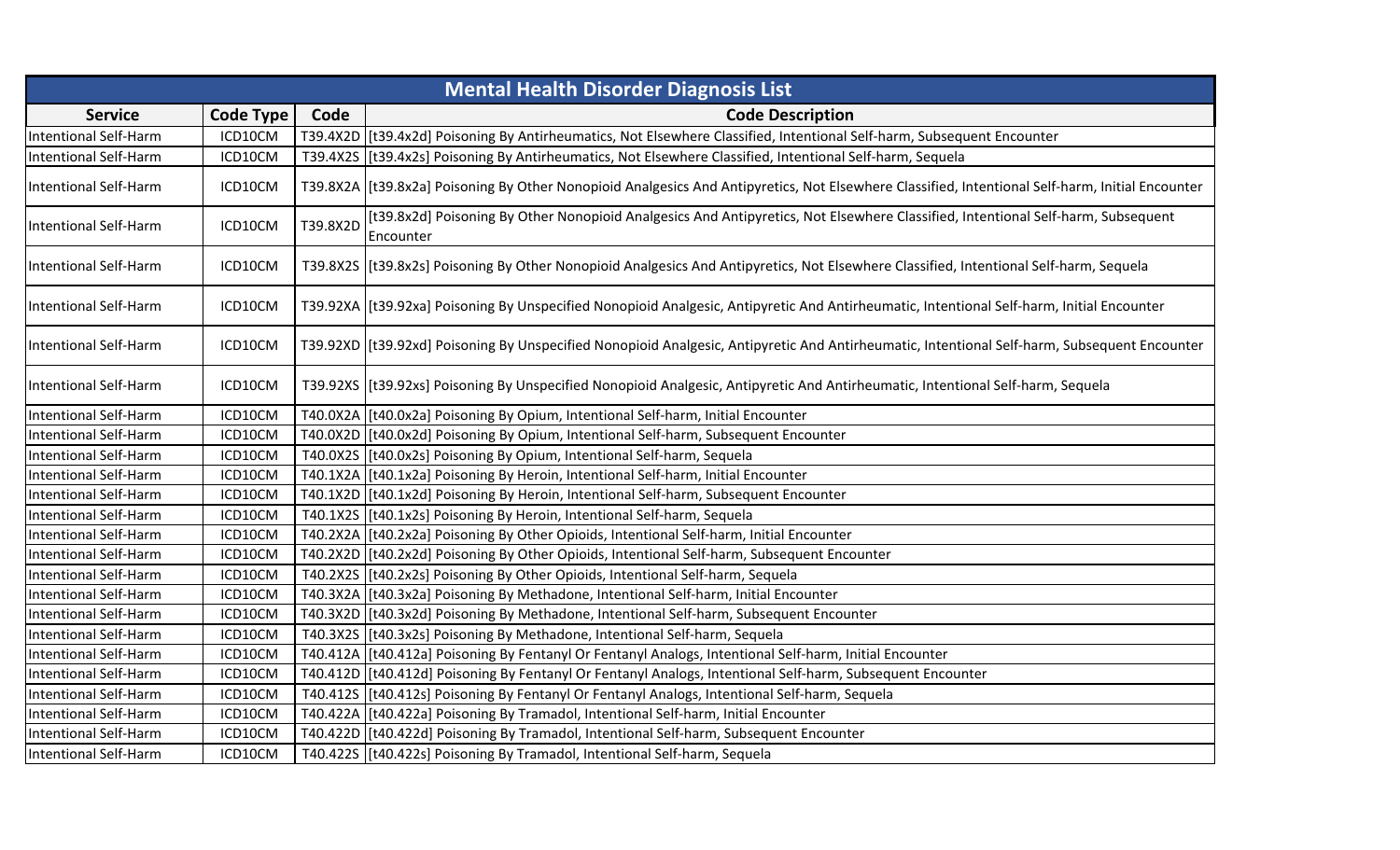| <b>Mental Health Disorder Diagnosis List</b> |                  |      |                                                                                                                             |
|----------------------------------------------|------------------|------|-----------------------------------------------------------------------------------------------------------------------------|
| <b>Service</b>                               | <b>Code Type</b> | Code | <b>Code Description</b>                                                                                                     |
| <b>Intentional Self-Harm</b>                 | ICD10CM          |      | T40.492A   [t40.492a] Poisoning By Other Synthetic Narcotics, Intentional Self-harm, Initial Encounter                      |
| <b>Intentional Self-Harm</b>                 | ICD10CM          |      | T40.492D   [t40.492d] Poisoning By Other Synthetic Narcotics, Intentional Self-harm, Subsequent Encounter                   |
| <b>Intentional Self-Harm</b>                 | ICD10CM          |      | T40.4925 [t40.492s] Poisoning By Other Synthetic Narcotics, Intentional Self-harm, Sequela                                  |
| <b>Intentional Self-Harm</b>                 | ICD10CM          |      | T40.4X2A   [t40.4x2a] Poisoning By Other Synthetic Narcotics, Intentional Self-harm, Initial Encounter                      |
| Intentional Self-Harm                        | ICD10CM          |      | T40.4X2D   [t40.4x2d] Poisoning By Other Synthetic Narcotics, Intentional Self-harm, Subsequent Encounter                   |
| <b>Intentional Self-Harm</b>                 | ICD10CM          |      | T40.4X2S   [t40.4x2s] Poisoning By Other Synthetic Narcotics, Intentional Self-harm, Sequela                                |
| <b>Intentional Self-Harm</b>                 | ICD10CM          |      | T40.5X2A   [t40.5x2a] Poisoning By Cocaine, Intentional Self-harm, Initial Encounter                                        |
| <b>Intentional Self-Harm</b>                 | ICD10CM          |      | T40.5X2D   [t40.5x2d] Poisoning By Cocaine, Intentional Self-harm, Subsequent Encounter                                     |
| Intentional Self-Harm                        | ICD10CM          |      | T40.5X2S   [t40.5x2s] Poisoning By Cocaine, Intentional Self-harm, Sequela                                                  |
| <b>Intentional Self-Harm</b>                 | ICD10CM          |      | T40.602A   [t40.602a] Poisoning By Unspecified Narcotics, Intentional Self-harm, Initial Encounter                          |
| <b>Intentional Self-Harm</b>                 | ICD10CM          |      | T40.602D [[t40.602d] Poisoning By Unspecified Narcotics, Intentional Self-harm, Subsequent Encounter                        |
| <b>Intentional Self-Harm</b>                 | ICD10CM          |      | T40.602S   [t40.602s] Poisoning By Unspecified Narcotics, Intentional Self-harm, Sequela                                    |
| <b>Intentional Self-Harm</b>                 | ICD10CM          |      | T40.692A   [t40.692a] Poisoning By Other Narcotics, Intentional Self-harm, Initial Encounter                                |
| Intentional Self-Harm                        | ICD10CM          |      | T40.692D   [t40.692d] Poisoning By Other Narcotics, Intentional Self-harm, Subsequent Encounter                             |
| <b>Intentional Self-Harm</b>                 | ICD10CM          |      | T40.692S [t40.692s] Poisoning By Other Narcotics, Intentional Self-harm, Sequela                                            |
| <b>Intentional Self-Harm</b>                 | ICD10CM          |      | T40.7X2A   [t40.7x2a] Poisoning By Cannabis (derivatives), Intentional Self-harm, Initial Encounter                         |
| <b>Intentional Self-Harm</b>                 | ICD10CM          |      | T40.7X2D [[t40.7x2d] Poisoning By Cannabis (derivatives), Intentional Self-harm, Subsequent Encounter                       |
| <b>Intentional Self-Harm</b>                 | ICD10CM          |      | T40.7X2S [[t40.7x2s] Poisoning By Cannabis (derivatives), Intentional Self-harm, Sequela                                    |
| <b>Intentional Self-Harm</b>                 | ICD10CM          |      | T40.8X2A   [t40.8x2a] Poisoning By Lysergide [Isd], Intentional Self-harm, Initial Encounter                                |
| <b>Intentional Self-Harm</b>                 | ICD10CM          |      | T40.8X2D   [t40.8x2d] Poisoning By Lysergide [Isd], Intentional Self-harm, Subsequent Encounter                             |
| <b>Intentional Self-Harm</b>                 | ICD10CM          |      | T40.8X2S [[t40.8x2s] Poisoning By Lysergide [Isd], Intentional Self-harm, Sequela                                           |
| Intentional Self-Harm                        | ICD10CM          |      | T40.902A  [t40.902a] Poisoning By Unspecified Psychodysleptics [hallucinogens], Intentional Self-harm, Initial Encounter    |
| <b>Intentional Self-Harm</b>                 | ICD10CM          |      | T40.902D  [t40.902d] Poisoning By Unspecified Psychodysleptics [hallucinogens], Intentional Self-harm, Subsequent Encounter |
| <b>Intentional Self-Harm</b>                 | ICD10CM          |      | T40.902S  [t40.902s] Poisoning By Unspecified Psychodysleptics [hallucinogens], Intentional Self-harm, Sequela              |
| <b>Intentional Self-Harm</b>                 | ICD10CM          |      | T40.992A   [t40.992a] Poisoning By Other Psychodysleptics [hallucinogens], Intentional Self-harm, Initial Encounter         |
| <b>Intentional Self-Harm</b>                 | ICD10CM          |      | T40.992D [t40.992d] Poisoning By Other Psychodysleptics [hallucinogens], Intentional Self-harm, Subsequent Encounter        |
| <b>Intentional Self-Harm</b>                 | ICD10CM          |      | T40.992S  [t40.992s] Poisoning By Other Psychodysleptics [hallucinogens], Intentional Self-harm, Sequela                    |
| <b>Intentional Self-Harm</b>                 | ICD10CM          |      | T41.0X2A   [t41.0x2a] Poisoning By Inhaled Anesthetics, Intentional Self-harm, Initial Encounter                            |
| <b>Intentional Self-Harm</b>                 | ICD10CM          |      | T41.0X2D [t41.0x2d] Poisoning By Inhaled Anesthetics, Intentional Self-harm, Subsequent Encounter                           |
| Intentional Self-Harm                        | ICD10CM          |      | T41.0X2S   [t41.0x2s] Poisoning By Inhaled Anesthetics, Intentional Self-harm, Sequela                                      |
| <b>Intentional Self-Harm</b>                 | ICD10CM          |      | T41.1X2A   [t41.1x2a] Poisoning By Intravenous Anesthetics, Intentional Self-harm, Initial Encounter                        |
| <b>Intentional Self-Harm</b>                 | ICD10CM          |      | T41.1X2D [[t41.1x2d] Poisoning By Intravenous Anesthetics, Intentional Self-harm, Subsequent Encounter                      |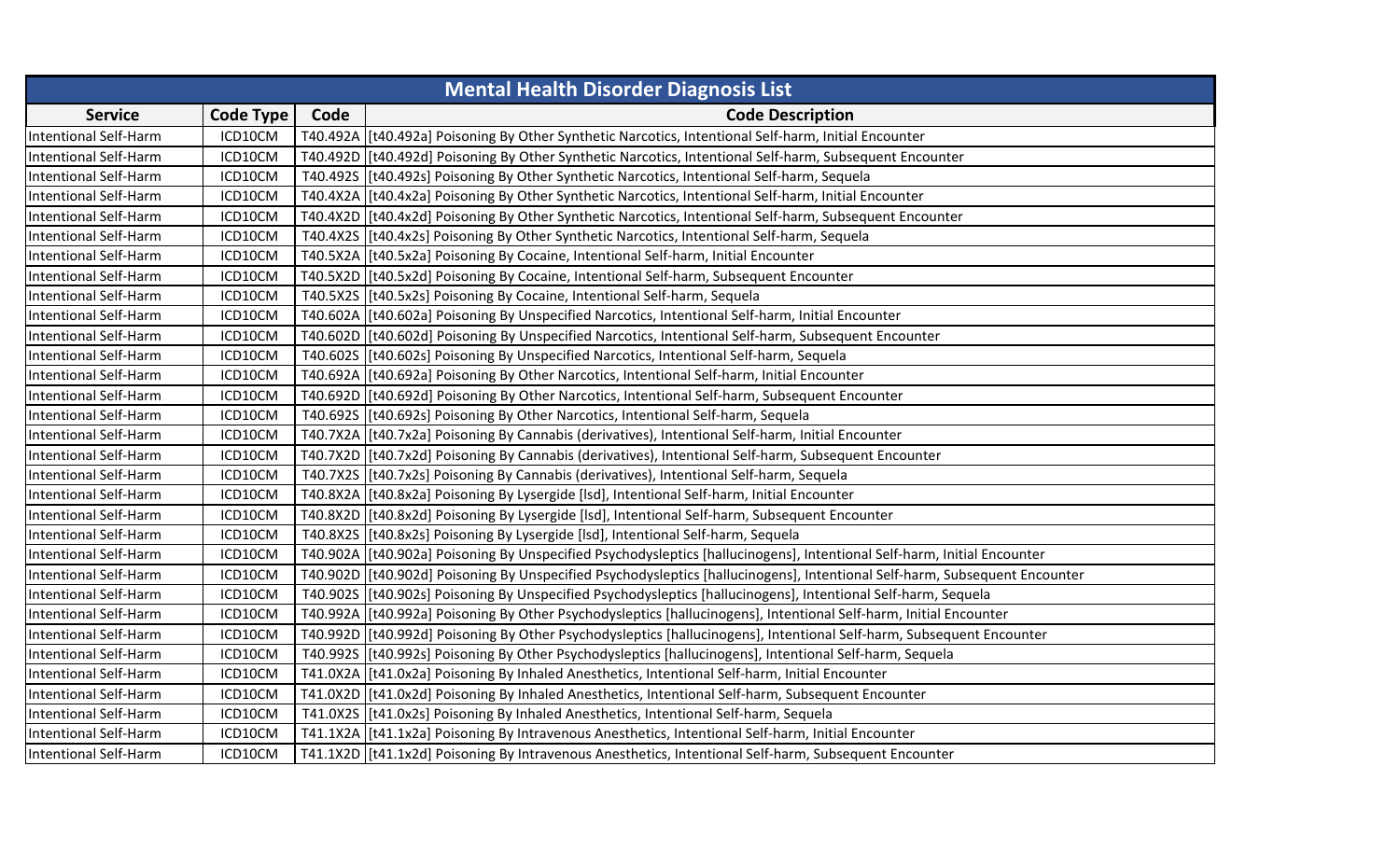| <b>Mental Health Disorder Diagnosis List</b> |                  |      |                                                                                                                   |
|----------------------------------------------|------------------|------|-------------------------------------------------------------------------------------------------------------------|
| <b>Service</b>                               | <b>Code Type</b> | Code | <b>Code Description</b>                                                                                           |
| <b>Intentional Self-Harm</b>                 | ICD10CM          |      | T41.1X2S   [t41.1x2s] Poisoning By Intravenous Anesthetics, Intentional Self-harm, Sequela                        |
| <b>Intentional Self-Harm</b>                 | ICD10CM          |      | T41.202A   [t41.202a] Poisoning By Unspecified General Anesthetics, Intentional Self-harm, Initial Encounter      |
| <b>Intentional Self-Harm</b>                 | ICD10CM          |      | T41.202D [[t41.202d] Poisoning By Unspecified General Anesthetics, Intentional Self-harm, Subsequent Encounter    |
| <b>Intentional Self-Harm</b>                 | ICD10CM          |      | T41.202S   [t41.202s] Poisoning By Unspecified General Anesthetics, Intentional Self-harm, Sequela                |
| <b>Intentional Self-Harm</b>                 | ICD10CM          |      | T41.292A   [t41.292a] Poisoning By Other General Anesthetics, Intentional Self-harm, Initial Encounter            |
| <b>Intentional Self-Harm</b>                 | ICD10CM          |      | T41.292D [[t41.292d] Poisoning By Other General Anesthetics, Intentional Self-harm, Subsequent Encounter          |
| <b>Intentional Self-Harm</b>                 | ICD10CM          |      | T41.292S   [t41.292s] Poisoning By Other General Anesthetics, Intentional Self-harm, Sequela                      |
| <b>Intentional Self-Harm</b>                 | ICD10CM          |      | T41.3X2A   [t41.3x2a] Poisoning By Local Anesthetics, Intentional Self-harm, Initial Encounter                    |
| <b>Intentional Self-Harm</b>                 | ICD10CM          |      | T41.3X2D [[t41.3x2d] Poisoning By Local Anesthetics, Intentional Self-harm, Subsequent Encounter                  |
| <b>Intentional Self-Harm</b>                 | ICD10CM          |      | T41.3X2S [[t41.3x2s] Poisoning By Local Anesthetics, Intentional Self-harm, Sequela                               |
| <b>Intentional Self-Harm</b>                 | ICD10CM          |      | T41.42XA   [t41.42xa] Poisoning By Unspecified Anesthetic, Intentional Self-harm, Initial Encounter               |
| <b>Intentional Self-Harm</b>                 | ICD10CM          |      | T41.42XD   [t41.42xd] Poisoning By Unspecified Anesthetic, Intentional Self-harm, Subsequent Encounter            |
| <b>Intentional Self-Harm</b>                 | ICD10CM          |      | T41.42XS   [t41.42xs] Poisoning By Unspecified Anesthetic, Intentional Self-harm, Sequela                         |
| <b>Intentional Self-Harm</b>                 | ICD10CM          |      | T41.5X2A   [t41.5x2a] Poisoning By Therapeutic Gases, Intentional Self-harm, Initial Encounter                    |
| <b>Intentional Self-Harm</b>                 | ICD10CM          |      | T41.5X2D   [t41.5x2d] Poisoning By Therapeutic Gases, Intentional Self-harm, Subsequent Encounter                 |
| <b>Intentional Self-Harm</b>                 | ICD10CM          |      | T41.5X2S   [t41.5x2s] Poisoning By Therapeutic Gases, Intentional Self-harm, Sequela                              |
| <b>Intentional Self-Harm</b>                 | ICD10CM          |      | T42.0X2A   [t42.0x2a] Poisoning By Hydantoin Derivatives, Intentional Self-harm, Initial Encounter                |
| <b>Intentional Self-Harm</b>                 | ICD10CM          |      | T42.0X2D   [t42.0x2d] Poisoning By Hydantoin Derivatives, Intentional Self-harm, Subsequent Encounter             |
| <b>Intentional Self-Harm</b>                 | ICD10CM          |      | T42.0X2S   [t42.0x2s] Poisoning By Hydantoin Derivatives, Intentional Self-harm, Sequela                          |
| <b>Intentional Self-Harm</b>                 | ICD10CM          |      | T42.1X2A   [t42.1x2a] Poisoning By Iminostilbenes, Intentional Self-harm, Initial Encounter                       |
| <b>Intentional Self-Harm</b>                 | ICD10CM          |      | T42.1X2D [[t42.1x2d] Poisoning By Iminostilbenes, Intentional Self-harm, Subsequent Encounter                     |
| <b>Intentional Self-Harm</b>                 | ICD10CM          |      | T42.1X2S [t42.1x2s] Poisoning By Iminostilbenes, Intentional Self-harm, Sequela                                   |
| <b>Intentional Self-Harm</b>                 | ICD10CM          |      | T42.2X2A   [t42.2x2a] Poisoning By Succinimides And Oxazolidinediones, Intentional Self-harm, Initial Encounter   |
| <b>Intentional Self-Harm</b>                 | ICD10CM          |      | T42.2X2D [[t42.2x2d] Poisoning By Succinimides And Oxazolidinediones, Intentional Self-harm, Subsequent Encounter |
| <b>Intentional Self-Harm</b>                 | ICD10CM          |      | T42.2X2S   [t42.2x2s] Poisoning By Succinimides And Oxazolidinediones, Intentional Self-harm, Sequela             |
| <b>Intentional Self-Harm</b>                 | ICD10CM          |      | T42.3X2A   [t42.3x2a] Poisoning By Barbiturates, Intentional Self-harm, Initial Encounter                         |
| <b>Intentional Self-Harm</b>                 | ICD10CM          |      | T42.3X2D [[t42.3x2d] Poisoning By Barbiturates, Intentional Self-harm, Subsequent Encounter                       |
| <b>Intentional Self-Harm</b>                 | ICD10CM          |      | T42.3X2S [t42.3x2s] Poisoning By Barbiturates, Intentional Self-harm, Sequela                                     |
| <b>Intentional Self-Harm</b>                 | ICD10CM          |      | T42.4X2A   [t42.4x2a] Poisoning By Benzodiazepines, Intentional Self-harm, Initial Encounter                      |
| <b>Intentional Self-Harm</b>                 | ICD10CM          |      | T42.4X2D   [t42.4x2d] Poisoning By Benzodiazepines, Intentional Self-harm, Subsequent Encounter                   |
| <b>Intentional Self-Harm</b>                 | ICD10CM          |      | T42.4X2S   [t42.4x2s] Poisoning By Benzodiazepines, Intentional Self-harm, Sequela                                |
| <b>Intentional Self-Harm</b>                 | ICD10CM          |      | T42.5X2A   [t42.5x2a] Poisoning By Mixed Antiepileptics, Intentional Self-harm, Initial Encounter                 |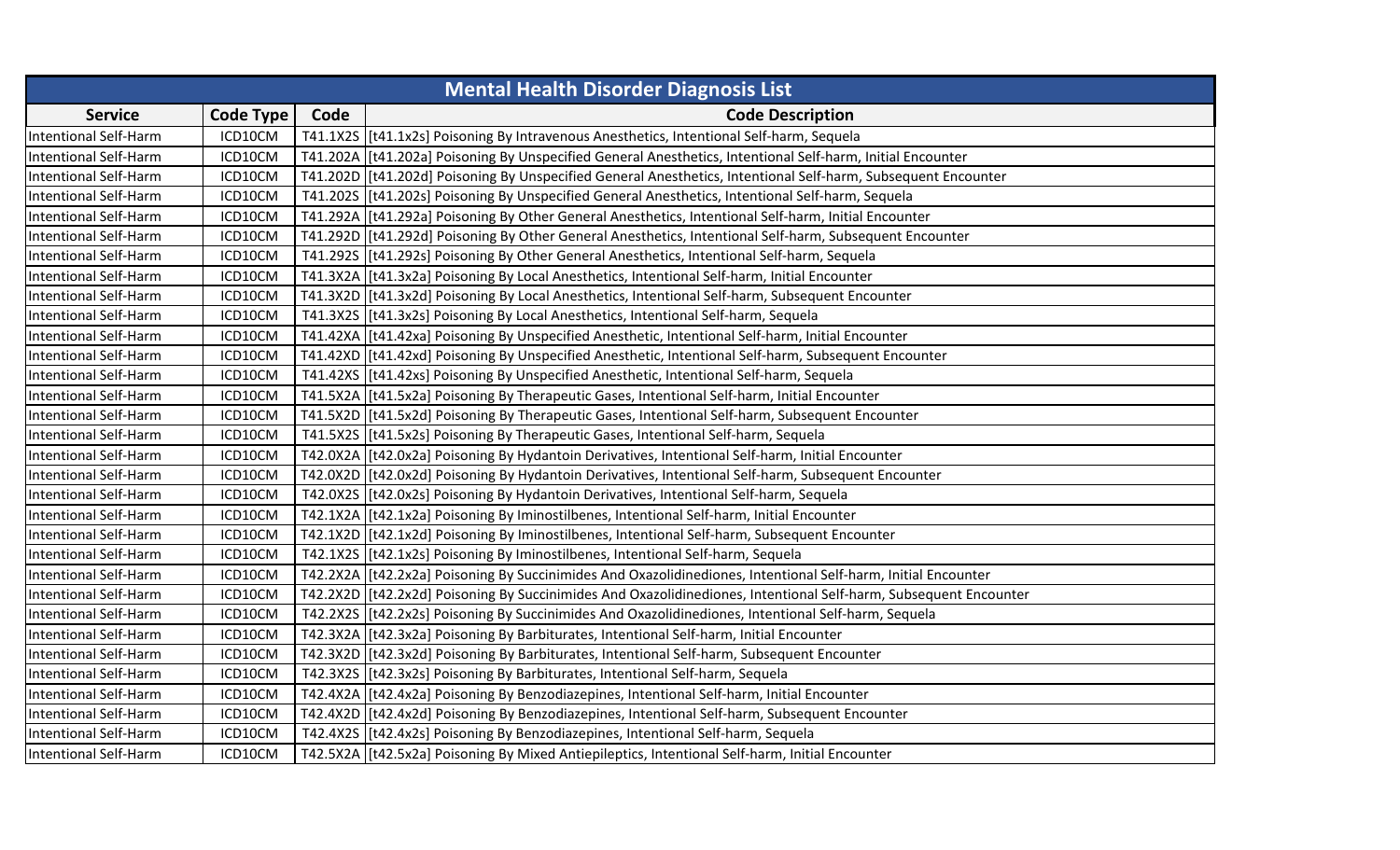|                              | <b>Mental Health Disorder Diagnosis List</b> |          |                                                                                                                                               |  |  |
|------------------------------|----------------------------------------------|----------|-----------------------------------------------------------------------------------------------------------------------------------------------|--|--|
| <b>Service</b>               | <b>Code Type</b>                             | Code     | <b>Code Description</b>                                                                                                                       |  |  |
| <b>Intentional Self-Harm</b> | ICD10CM                                      |          | T42.5X2D [[t42.5x2d] Poisoning By Mixed Antiepileptics, Intentional Self-harm, Subsequent Encounter                                           |  |  |
| <b>Intentional Self-Harm</b> | ICD10CM                                      |          | T42.5X2S [[t42.5x2s] Poisoning By Mixed Antiepileptics, Intentional Self-harm, Sequela                                                        |  |  |
| <b>Intentional Self-Harm</b> | ICD10CM                                      |          | T42.6X2A   [t42.6x2a] Poisoning By Other Antiepileptic And Sedative-hypnotic Drugs, Intentional Self-harm, Initial Encounter                  |  |  |
| Intentional Self-Harm        | ICD10CM                                      |          | T42.6X2D   [t42.6x2d] Poisoning By Other Antiepileptic And Sedative-hypnotic Drugs, Intentional Self-harm, Subsequent Encounter               |  |  |
| <b>Intentional Self-Harm</b> | ICD10CM                                      |          | T42.6X2S   [t42.6x2s] Poisoning By Other Antiepileptic And Sedative-hypnotic Drugs, Intentional Self-harm, Sequela                            |  |  |
| <b>Intentional Self-Harm</b> | ICD10CM                                      |          | T42.72XA   [t42.72xa] Poisoning By Unspecified Antiepileptic And Sedative-hypnotic Drugs, Intentional Self-harm, Initial Encounter            |  |  |
| Intentional Self-Harm        | ICD10CM                                      |          | T42.72XD   [t42.72xd] Poisoning By Unspecified Antiepileptic And Sedative-hypnotic Drugs, Intentional Self-harm, Subsequent Encounter         |  |  |
| <b>Intentional Self-Harm</b> | ICD10CM                                      |          | T42.72XS [[t42.72xs] Poisoning By Unspecified Antiepileptic And Sedative-hypnotic Drugs, Intentional Self-harm, Sequela                       |  |  |
| <b>Intentional Self-Harm</b> | ICD10CM                                      |          | T42.8X2A   [t42.8x2a] Poisoning By Antiparkinsonism Drugs And Other Central Muscle-tone Depressants, Intentional Self-harm, Initial Encounter |  |  |
| <b>Intentional Self-Harm</b> | ICD10CM                                      | T42.8X2D | [t42.8x2d] Poisoning By Antiparkinsonism Drugs And Other Central Muscle-tone Depressants, Intentional Self-harm, Subsequent<br>Encounter      |  |  |
| <b>Intentional Self-Harm</b> | ICD10CM                                      |          | T42.8X2S   [t42.8x2s] Poisoning By Antiparkinsonism Drugs And Other Central Muscle-tone Depressants, Intentional Self-harm, Sequela           |  |  |
| <b>Intentional Self-Harm</b> | ICD10CM                                      |          | T43.012A   [t43.012a] Poisoning By Tricyclic Antidepressants, Intentional Self-harm, Initial Encounter                                        |  |  |
| <b>Intentional Self-Harm</b> | ICD10CM                                      |          | T43.012D [[t43.012d] Poisoning By Tricyclic Antidepressants, Intentional Self-harm, Subsequent Encounter                                      |  |  |
| <b>Intentional Self-Harm</b> | ICD10CM                                      |          | T43.012S   [t43.012s] Poisoning By Tricyclic Antidepressants, Intentional Self-harm, Sequela                                                  |  |  |
| <b>Intentional Self-Harm</b> | ICD10CM                                      |          | T43.022A  [t43.022a] Poisoning By Tetracyclic Antidepressants, Intentional Self-harm, Initial Encounter                                       |  |  |
| <b>Intentional Self-Harm</b> | ICD10CM                                      |          | T43.022D   [t43.022d] Poisoning By Tetracyclic Antidepressants, Intentional Self-harm, Subsequent Encounter                                   |  |  |
| <b>Intentional Self-Harm</b> | ICD10CM                                      |          | T43.022S [t43.022s] Poisoning By Tetracyclic Antidepressants, Intentional Self-harm, Sequela                                                  |  |  |
| <b>Intentional Self-Harm</b> | ICD10CM                                      |          | T43.1X2A   [t43.1x2a] Poisoning By Monoamine-oxidase-inhibitor Antidepressants, Intentional Self-harm, Initial Encounter                      |  |  |
| <b>Intentional Self-Harm</b> | ICD10CM                                      |          | T43.1X2D   [t43.1x2d] Poisoning By Monoamine-oxidase-inhibitor Antidepressants, Intentional Self-harm, Subsequent Encounter                   |  |  |
| <b>Intentional Self-Harm</b> | ICD10CM                                      |          | T43.1X2S   [t43.1x2s] Poisoning By Monoamine-oxidase-inhibitor Antidepressants, Intentional Self-harm, Sequela                                |  |  |
| <b>Intentional Self-Harm</b> | ICD10CM                                      |          | T43.202A   [t43.202a] Poisoning By Unspecified Antidepressants, Intentional Self-harm, Initial Encounter                                      |  |  |
| <b>Intentional Self-Harm</b> | ICD10CM                                      |          | T43.202D [[t43.202d] Poisoning By Unspecified Antidepressants, Intentional Self-harm, Subsequent Encounter                                    |  |  |
| <b>Intentional Self-Harm</b> | ICD10CM                                      |          | T43.202S [[t43.202s] Poisoning By Unspecified Antidepressants, Intentional Self-harm, Sequela                                                 |  |  |
| <b>Intentional Self-Harm</b> | ICD10CM                                      |          | T43.212A   [t43.212a] Poisoning By Selective Serotonin And Norepinephrine Reuptake Inhibitors, Intentional Self-harm, Initial Encounter       |  |  |
| <b>Intentional Self-Harm</b> | ICD10CM                                      |          | T43.212D   [t43.212d] Poisoning By Selective Serotonin And Norepinephrine Reuptake Inhibitors, Intentional Self-harm, Subsequent Encounter    |  |  |
| <b>Intentional Self-Harm</b> | ICD10CM                                      |          | T43.2125   [t43.212s] Poisoning By Selective Serotonin And Norepinephrine Reuptake Inhibitors, Intentional Self-harm, Sequela                 |  |  |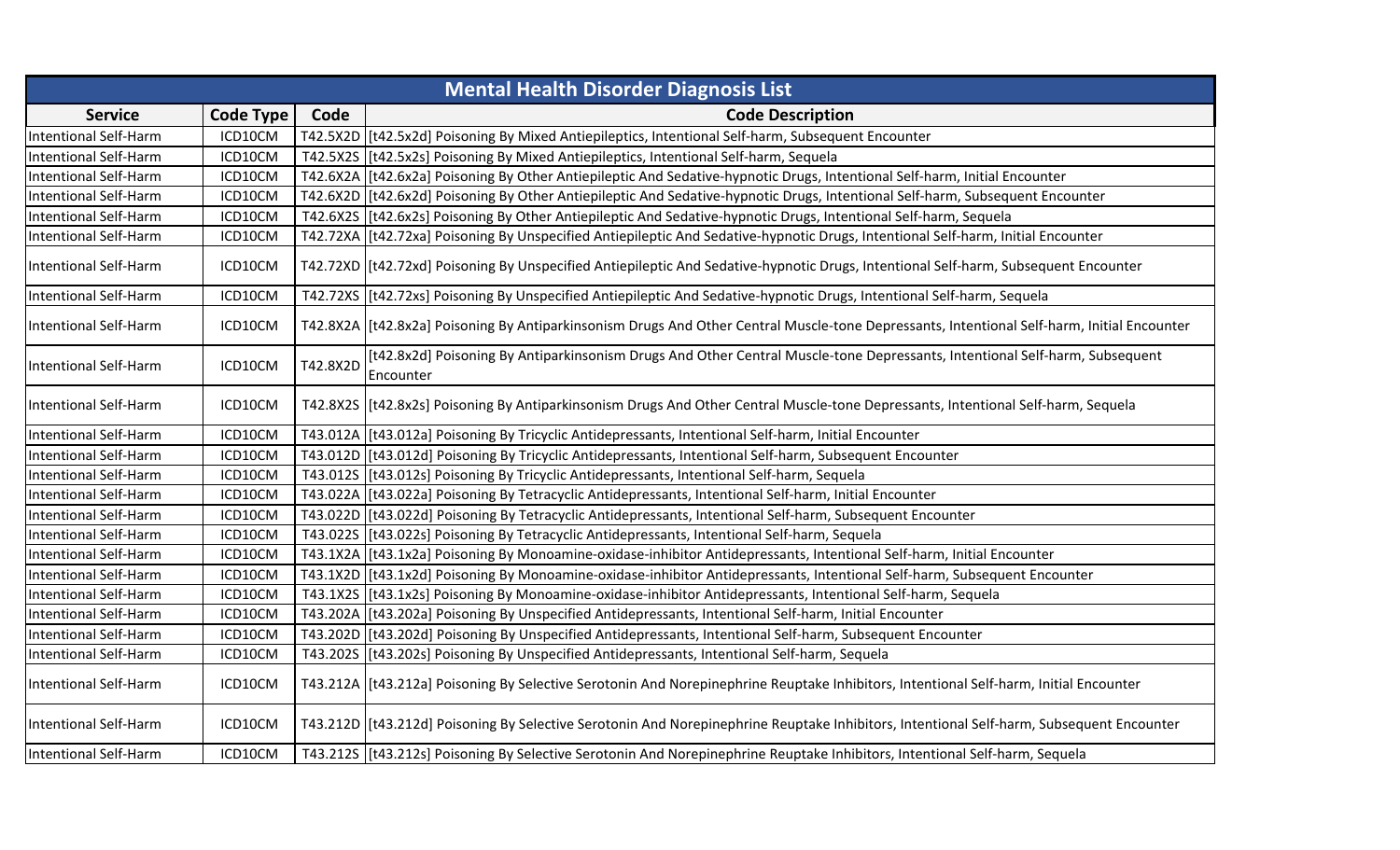| <b>Mental Health Disorder Diagnosis List</b> |           |      |                                                                                                                               |  |
|----------------------------------------------|-----------|------|-------------------------------------------------------------------------------------------------------------------------------|--|
| <b>Service</b>                               | Code Type | Code | <b>Code Description</b>                                                                                                       |  |
| <b>Intentional Self-Harm</b>                 | ICD10CM   |      | T43.222A  [t43.222a] Poisoning By Selective Serotonin Reuptake Inhibitors, Intentional Self-harm, Initial Encounter           |  |
| <b>Intentional Self-Harm</b>                 | ICD10CM   |      | T43.222D   [t43.222d] Poisoning By Selective Serotonin Reuptake Inhibitors, Intentional Self-harm, Subsequent Encounter       |  |
| <b>Intentional Self-Harm</b>                 | ICD10CM   |      | T43.222S   [t43.222s] Poisoning By Selective Serotonin Reuptake Inhibitors, Intentional Self-harm, Sequela                    |  |
| <b>Intentional Self-Harm</b>                 | ICD10CM   |      | T43.292A   [t43.292a] Poisoning By Other Antidepressants, Intentional Self-harm, Initial Encounter                            |  |
| <b>Intentional Self-Harm</b>                 | ICD10CM   |      | T43.292D [[t43.292d] Poisoning By Other Antidepressants, Intentional Self-harm, Subsequent Encounter                          |  |
| <b>Intentional Self-Harm</b>                 | ICD10CM   |      | T43.292S [t43.292s] Poisoning By Other Antidepressants, Intentional Self-harm, Sequela                                        |  |
| <b>Intentional Self-Harm</b>                 | ICD10CM   |      | T43.3X2A   [t43.3x2a] Poisoning By Phenothiazine Antipsychotics And Neuroleptics, Intentional Self-harm, Initial Encounter    |  |
| <b>Intentional Self-Harm</b>                 | ICD10CM   |      | T43.3X2D   [t43.3x2d] Poisoning By Phenothiazine Antipsychotics And Neuroleptics, Intentional Self-harm, Subsequent Encounter |  |
| <b>Intentional Self-Harm</b>                 | ICD10CM   |      | T43.3X2S [[t43.3x2s] Poisoning By Phenothiazine Antipsychotics And Neuroleptics, Intentional Self-harm, Sequela               |  |
| <b>Intentional Self-Harm</b>                 | ICD10CM   |      | T43.4X2A   [t43.4x2a] Poisoning By Butyrophenone And Thiothixene Neuroleptics, Intentional Self-harm, Initial Encounter       |  |
| <b>Intentional Self-Harm</b>                 | ICD10CM   |      | T43.4X2D   [t43.4x2d] Poisoning By Butyrophenone And Thiothixene Neuroleptics, Intentional Self-harm, Subsequent Encounter    |  |
| <b>Intentional Self-Harm</b>                 | ICD10CM   |      | T43.4X2S   [t43.4x2s] Poisoning By Butyrophenone And Thiothixene Neuroleptics, Intentional Self-harm, Sequela                 |  |
| <b>Intentional Self-Harm</b>                 | ICD10CM   |      | T43.502A   [t43.502a] Poisoning By Unspecified Antipsychotics And Neuroleptics, Intentional Self-harm, Initial Encounter      |  |
| <b>Intentional Self-Harm</b>                 | ICD10CM   |      | T43.502D   [t43.502d] Poisoning By Unspecified Antipsychotics And Neuroleptics, Intentional Self-harm, Subsequent Encounter   |  |
| <b>Intentional Self-Harm</b>                 | ICD10CM   |      | T43.502S   [t43.502s] Poisoning By Unspecified Antipsychotics And Neuroleptics, Intentional Self-harm, Sequela                |  |
| <b>Intentional Self-Harm</b>                 | ICD10CM   |      | T43.592A   [t43.592a] Poisoning By Other Antipsychotics And Neuroleptics, Intentional Self-harm, Initial Encounter            |  |
| <b>Intentional Self-Harm</b>                 | ICD10CM   |      | T43.592D [[t43.592d] Poisoning By Other Antipsychotics And Neuroleptics, Intentional Self-harm, Subsequent Encounter          |  |
| <b>Intentional Self-Harm</b>                 | ICD10CM   |      | T43.592S   [t43.592s] Poisoning By Other Antipsychotics And Neuroleptics, Intentional Self-harm, Sequela                      |  |
| <b>Intentional Self-Harm</b>                 | ICD10CM   |      | T43.602A   [t43.602a] Poisoning By Unspecified Psychostimulants, Intentional Self-harm, Initial Encounter                     |  |
| <b>Intentional Self-Harm</b>                 | ICD10CM   |      | T43.602D [[t43.602d] Poisoning By Unspecified Psychostimulants, Intentional Self-harm, Subsequent Encounter                   |  |
| <b>Intentional Self-Harm</b>                 | ICD10CM   |      | T43.602S [[t43.602s] Poisoning By Unspecified Psychostimulants, Intentional Self-harm, Sequela                                |  |
| <b>Intentional Self-Harm</b>                 | ICD10CM   |      | T43.612A   [t43.612a] Poisoning By Caffeine, Intentional Self-harm, Initial Encounter                                         |  |
| <b>Intentional Self-Harm</b>                 | ICD10CM   |      | T43.612D   [t43.612d] Poisoning By Caffeine, Intentional Self-harm, Subsequent Encounter                                      |  |
| <b>Intentional Self-Harm</b>                 | ICD10CM   |      | T43.612S   [t43.612s] Poisoning By Caffeine, Intentional Self-harm, Sequela                                                   |  |
| <b>Intentional Self-Harm</b>                 | ICD10CM   |      | T43.622A   [t43.622a] Poisoning By Amphetamines, Intentional Self-harm, Initial Encounter                                     |  |
| <b>Intentional Self-Harm</b>                 | ICD10CM   |      | T43.622D  [t43.622d] Poisoning By Amphetamines, Intentional Self-harm, Subsequent Encounter                                   |  |
| <b>Intentional Self-Harm</b>                 | ICD10CM   |      | T43.622S [t43.622s] Poisoning By Amphetamines, Intentional Self-harm, Sequela                                                 |  |
| <b>Intentional Self-Harm</b>                 | ICD10CM   |      | T43.632A   [t43.632a] Poisoning By Methylphenidate, Intentional Self-harm, Initial Encounter                                  |  |
| <b>Intentional Self-Harm</b>                 | ICD10CM   |      | T43.632D   [t43.632d] Poisoning By Methylphenidate, Intentional Self-harm, Subsequent Encounter                               |  |
| <b>Intentional Self-Harm</b>                 | ICD10CM   |      | T43.632S [[t43.632s] Poisoning By Methylphenidate, Intentional Self-harm, Sequela                                             |  |
| <b>Intentional Self-Harm</b>                 | ICD10CM   |      | T43.642A [t43.642a] Poisoning By Ecstasy, Intentional Self-harm, Initial Encounter                                            |  |
| <b>Intentional Self-Harm</b>                 | ICD10CM   |      | T43.642D [[t43.642d] Poisoning By Ecstasy, Intentional Self-harm, Subsequent Encounter                                        |  |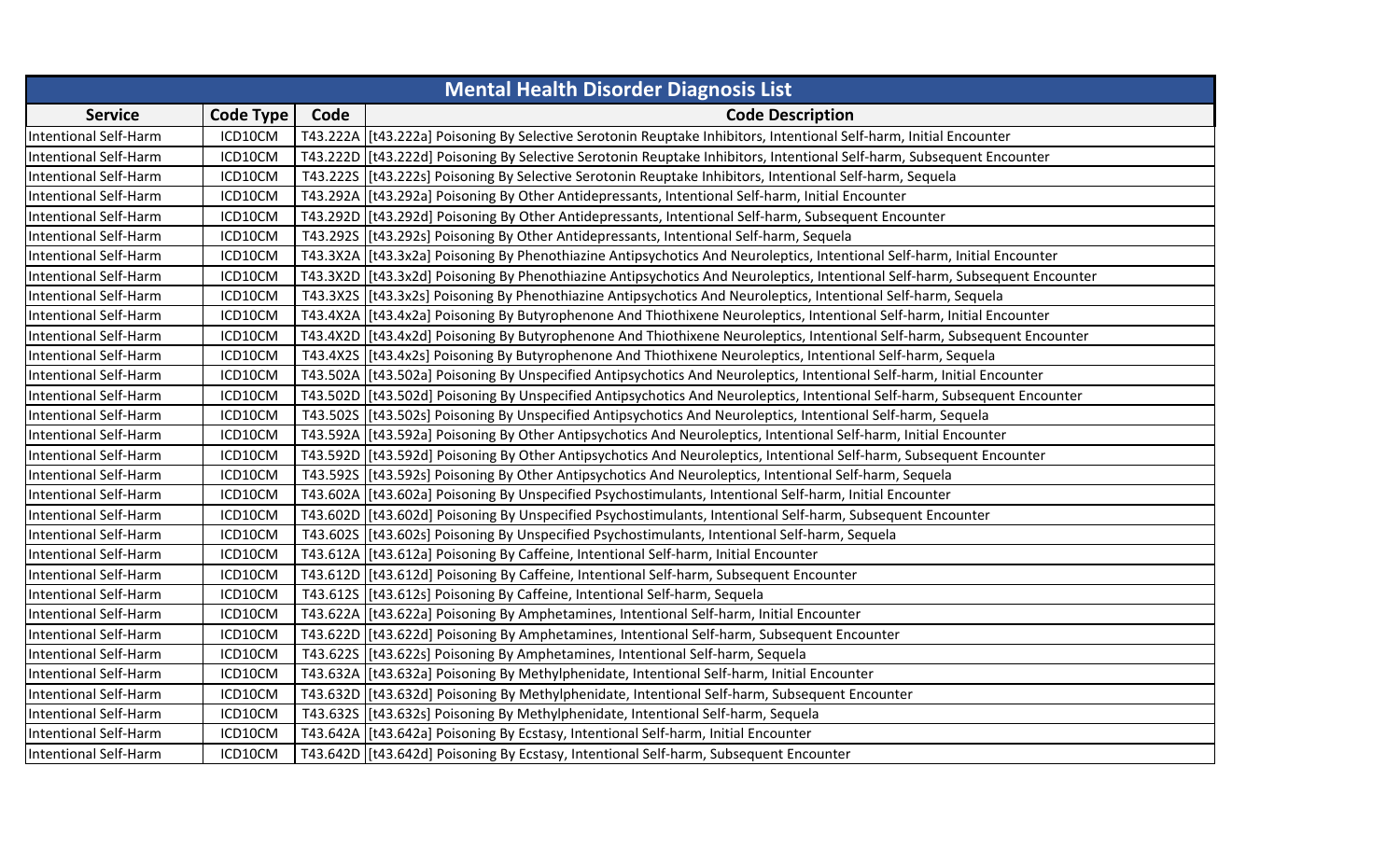| <b>Mental Health Disorder Diagnosis List</b> |                  |          |                                                                                                                                                       |  |
|----------------------------------------------|------------------|----------|-------------------------------------------------------------------------------------------------------------------------------------------------------|--|
| <b>Service</b>                               | <b>Code Type</b> | Code     | <b>Code Description</b>                                                                                                                               |  |
| <b>Intentional Self-Harm</b>                 | ICD10CM          |          | T43.642S [[t43.642s] Poisoning By Ecstasy, Intentional Self-harm, Sequela                                                                             |  |
| <b>Intentional Self-Harm</b>                 | ICD10CM          |          | T43.692A   [t43.692a] Poisoning By Other Psychostimulants, Intentional Self-harm, Initial Encounter                                                   |  |
| <b>Intentional Self-Harm</b>                 | ICD10CM          |          | T43.692D   [t43.692d] Poisoning By Other Psychostimulants, Intentional Self-harm, Subsequent Encounter                                                |  |
| <b>Intentional Self-Harm</b>                 | ICD10CM          |          | T43.692S   [t43.692s] Poisoning By Other Psychostimulants, Intentional Self-harm, Sequela                                                             |  |
| <b>Intentional Self-Harm</b>                 | ICD10CM          |          | T43.8X2A   [t43.8x2a] Poisoning By Other Psychotropic Drugs, Intentional Self-harm, Initial Encounter                                                 |  |
| <b>Intentional Self-Harm</b>                 | ICD10CM          |          | T43.8X2D   [t43.8x2d] Poisoning By Other Psychotropic Drugs, Intentional Self-harm, Subsequent Encounter                                              |  |
| <b>Intentional Self-Harm</b>                 | ICD10CM          |          | T43.8X2S   [t43.8x2s] Poisoning By Other Psychotropic Drugs, Intentional Self-harm, Sequela                                                           |  |
| Intentional Self-Harm                        | ICD10CM          |          | T43.92XA   [t43.92xa] Poisoning By Unspecified Psychotropic Drug, Intentional Self-harm, Initial Encounter                                            |  |
| <b>Intentional Self-Harm</b>                 | ICD10CM          |          | T43.92XD   [t43.92xd] Poisoning By Unspecified Psychotropic Drug, Intentional Self-harm, Subsequent Encounter                                         |  |
| <b>Intentional Self-Harm</b>                 | ICD10CM          |          | T43.92XS   [t43.92xs] Poisoning By Unspecified Psychotropic Drug, Intentional Self-harm, Sequela                                                      |  |
| <b>Intentional Self-Harm</b>                 | ICD10CM          |          | T44.0X2A   [t44.0x2a] Poisoning By Anticholinesterase Agents, Intentional Self-harm, Initial Encounter                                                |  |
| <b>Intentional Self-Harm</b>                 | ICD10CM          |          | T44.0X2D   [t44.0x2d] Poisoning By Anticholinesterase Agents, Intentional Self-harm, Subsequent Encounter                                             |  |
| <b>Intentional Self-Harm</b>                 | ICD10CM          |          | T44.0X2S   [t44.0x2s] Poisoning By Anticholinesterase Agents, Intentional Self-harm, Sequela                                                          |  |
| <b>Intentional Self-Harm</b>                 | ICD10CM          |          | T44.1X2A   [t44.1x2a] Poisoning By Other Parasympathomimetics [cholinergics], Intentional Self-harm, Initial Encounter                                |  |
| <b>Intentional Self-Harm</b>                 | ICD10CM          |          | T44.1X2D   [t44.1x2d] Poisoning By Other Parasympathomimetics [cholinergics], Intentional Self-harm, Subsequent Encounter                             |  |
| <b>Intentional Self-Harm</b>                 | ICD10CM          |          | T44.1X2S   [t44.1x2s] Poisoning By Other Parasympathomimetics [cholinergics], Intentional Self-harm, Sequela                                          |  |
| <b>Intentional Self-Harm</b>                 | ICD10CM          |          | T44.2X2A   [t44.2x2a] Poisoning By Ganglionic Blocking Drugs, Intentional Self-harm, Initial Encounter                                                |  |
| <b>Intentional Self-Harm</b>                 | ICD10CM          |          | T44.2X2D [[t44.2x2d] Poisoning By Ganglionic Blocking Drugs, Intentional Self-harm, Subsequent Encounter                                              |  |
| <b>Intentional Self-Harm</b>                 | ICD10CM          |          | T44.2X2S   [t44.2x2s] Poisoning By Ganglionic Blocking Drugs, Intentional Self-harm, Sequela                                                          |  |
| <b>Intentional Self-Harm</b>                 | ICD10CM          | T44.3X2A | [t44.3x2a] Poisoning By Other Parasympatholytics [anticholinergics And Antimuscarinics] And Spasmolytics, Intentional Self-harm, Initial<br>Encounter |  |
|                                              |                  |          | [t44.3x2d] Poisoning By Other Parasympatholytics [anticholinergics And Antimuscarinics] And Spasmolytics, Intentional Self-harm,                      |  |
| <b>Intentional Self-Harm</b>                 | ICD10CM          | T44.3X2D | Subsequent Encounter                                                                                                                                  |  |
|                                              |                  |          | [t44.3x2s] Poisoning By Other Parasympatholytics [anticholinergics And Antimuscarinics] And Spasmolytics, Intentional Self-harm,                      |  |
| <b>Intentional Self-Harm</b>                 | ICD10CM          | T44.3X2S | Sequela                                                                                                                                               |  |
| <b>Intentional Self-Harm</b>                 | ICD10CM          |          | T44.4X2A   [t44.4x2a] Poisoning By Predominantly Alpha-adrenoreceptor Agonists, Intentional Self-harm, Initial Encounter                              |  |
| <b>Intentional Self-Harm</b>                 | ICD10CM          |          | T44.4X2D   [t44.4x2d] Poisoning By Predominantly Alpha-adrenoreceptor Agonists, Intentional Self-harm, Subsequent Encounter                           |  |
| <b>Intentional Self-Harm</b>                 | ICD10CM          |          | T44.4X2S   [t44.4x2s] Poisoning By Predominantly Alpha-adrenoreceptor Agonists, Intentional Self-harm, Sequela                                        |  |
| <b>Intentional Self-Harm</b>                 | ICD10CM          |          | T44.5X2A   [t44.5x2a] Poisoning By Predominantly Beta-adrenoreceptor Agonists, Intentional Self-harm, Initial Encounter                               |  |
| <b>Intentional Self-Harm</b>                 | ICD10CM          |          | T44.5X2D   [t44.5x2d] Poisoning By Predominantly Beta-adrenoreceptor Agonists, Intentional Self-harm, Subsequent Encounter                            |  |
| <b>Intentional Self-Harm</b>                 | ICD10CM          |          | T44.5X2S   [t44.5x2s] Poisoning By Predominantly Beta-adrenoreceptor Agonists, Intentional Self-harm, Sequela                                         |  |
| <b>Intentional Self-Harm</b>                 | ICD10CM          |          | T44.6X2A   [t44.6x2a] Poisoning By Alpha-adrenoreceptor Antagonists, Intentional Self-harm, Initial Encounter                                         |  |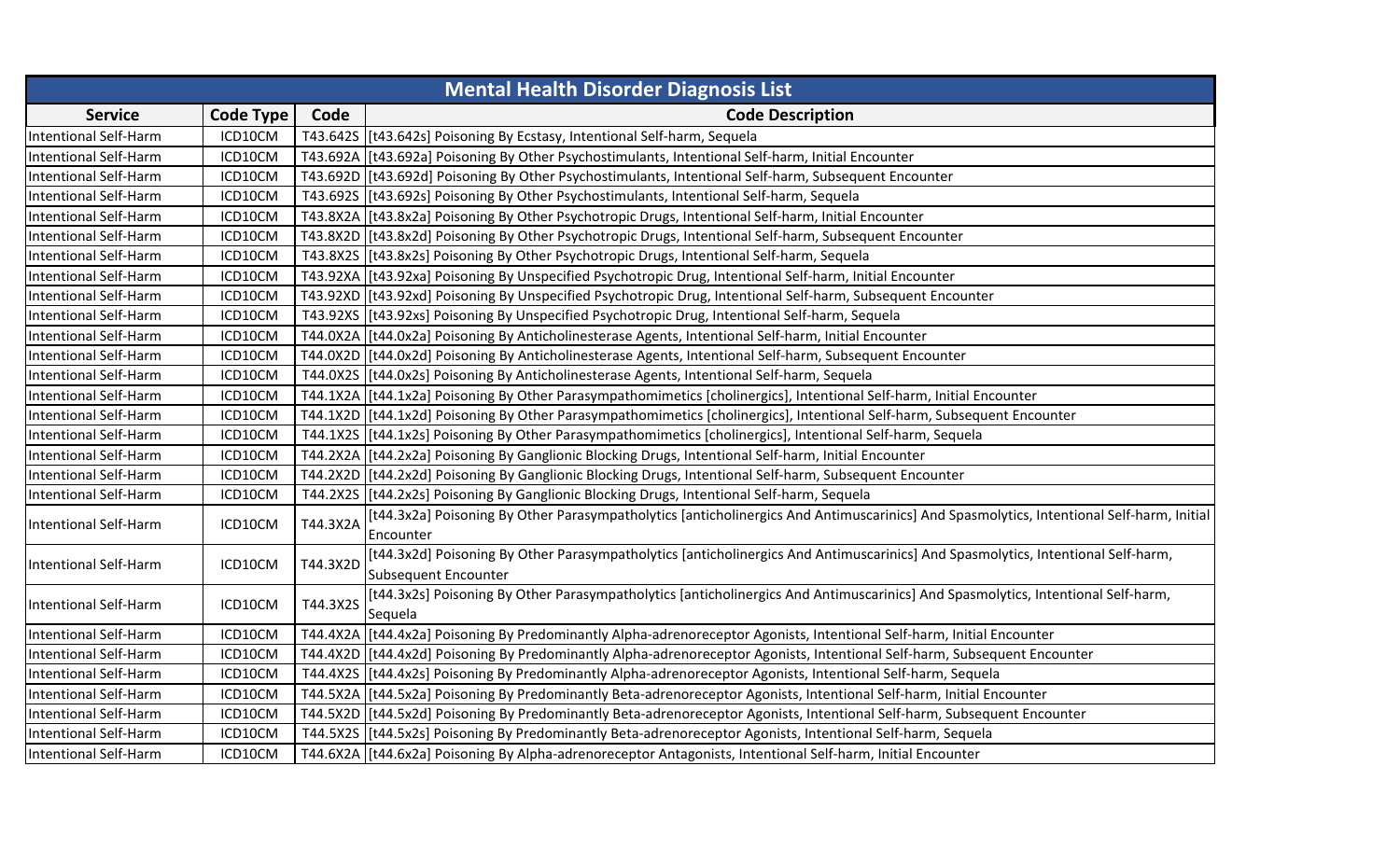|                              | <b>Mental Health Disorder Diagnosis List</b> |          |                                                                                                                                                 |  |  |
|------------------------------|----------------------------------------------|----------|-------------------------------------------------------------------------------------------------------------------------------------------------|--|--|
| <b>Service</b>               | <b>Code Type</b>                             | Code     | <b>Code Description</b>                                                                                                                         |  |  |
| <b>Intentional Self-Harm</b> | ICD10CM                                      |          | T44.6X2D   [t44.6x2d] Poisoning By Alpha-adrenoreceptor Antagonists, Intentional Self-harm, Subsequent Encounter                                |  |  |
| <b>Intentional Self-Harm</b> | ICD10CM                                      |          | T44.6X2S [[t44.6x2s] Poisoning By Alpha-adrenoreceptor Antagonists, Intentional Self-harm, Sequela                                              |  |  |
| <b>Intentional Self-Harm</b> | ICD10CM                                      |          | T44.7X2A   [t44.7x2a] Poisoning By Beta-adrenoreceptor Antagonists, Intentional Self-harm, Initial Encounter                                    |  |  |
| <b>Intentional Self-Harm</b> | ICD10CM                                      |          | T44.7X2D   [t44.7x2d] Poisoning By Beta-adrenoreceptor Antagonists, Intentional Self-harm, Subsequent Encounter                                 |  |  |
| <b>Intentional Self-Harm</b> | ICD10CM                                      |          | T44.7X2S   [t44.7x2s] Poisoning By Beta-adrenoreceptor Antagonists, Intentional Self-harm, Sequela                                              |  |  |
| <b>Intentional Self-Harm</b> | ICD10CM                                      |          | T44.8X2A   [t44.8x2a] Poisoning By Centrally-acting And Adrenergic-neuron-blocking Agents, Intentional Self-harm, Initial Encounter             |  |  |
| Intentional Self-Harm        | ICD10CM                                      |          | T44.8X2D  [t44.8x2d] Poisoning By Centrally-acting And Adrenergic-neuron-blocking Agents, Intentional Self-harm, Subsequent Encounter           |  |  |
| <b>Intentional Self-Harm</b> | ICD10CM                                      |          | T44.8X2S   [t44.8x2s] Poisoning By Centrally-acting And Adrenergic-neuron-blocking Agents, Intentional Self-harm, Sequela                       |  |  |
| <b>Intentional Self-Harm</b> | ICD10CM                                      |          | T44.902A   [t44.902a] Poisoning By Unspecified Drugs Primarily Affecting The Autonomic Nervous System, Intentional Self-harm, Initial Encounter |  |  |
| <b>Intentional Self-Harm</b> | ICD10CM                                      | T44.902D | [t44.902d] Poisoning By Unspecified Drugs Primarily Affecting The Autonomic Nervous System, Intentional Self-harm, Subsequent<br>Encounter      |  |  |
| <b>Intentional Self-Harm</b> | ICD10CM                                      |          | T44.902S   [t44.902s] Poisoning By Unspecified Drugs Primarily Affecting The Autonomic Nervous System, Intentional Self-harm, Sequela           |  |  |
| <b>Intentional Self-Harm</b> | ICD10CM                                      |          | T44.992A   [t44.992a] Poisoning By Other Drug Primarily Affecting The Autonomic Nervous System, Intentional Self-harm, Initial Encounter        |  |  |
| <b>Intentional Self-Harm</b> | ICD10CM                                      |          | T44.992D  [t44.992d] Poisoning By Other Drug Primarily Affecting The Autonomic Nervous System, Intentional Self-harm, Subsequent Encounter      |  |  |
| Intentional Self-Harm        | ICD10CM                                      |          | T44.9925  [t44.992s] Poisoning By Other Drug Primarily Affecting The Autonomic Nervous System, Intentional Self-harm, Sequela                   |  |  |
| <b>Intentional Self-Harm</b> | ICD10CM                                      |          | T45.0X2A   [t45.0x2a] Poisoning By Antiallergic And Antiemetic Drugs, Intentional Self-harm, Initial Encounter                                  |  |  |
| <b>Intentional Self-Harm</b> | ICD10CM                                      |          | T45.0X2D   [t45.0x2d] Poisoning By Antiallergic And Antiemetic Drugs, Intentional Self-harm, Subsequent Encounter                               |  |  |
| <b>Intentional Self-Harm</b> | ICD10CM                                      |          | T45.0X2S   [t45.0x2s] Poisoning By Antiallergic And Antiemetic Drugs, Intentional Self-harm, Sequela                                            |  |  |
| <b>Intentional Self-Harm</b> | ICD10CM                                      |          | T45.1X2A   [t45.1x2a] Poisoning By Antineoplastic And Immunosuppressive Drugs, Intentional Self-harm, Initial Encounter                         |  |  |
| <b>Intentional Self-Harm</b> | ICD10CM                                      |          | T45.1X2D   [t45.1x2d] Poisoning By Antineoplastic And Immunosuppressive Drugs, Intentional Self-harm, Subsequent Encounter                      |  |  |
| <b>Intentional Self-Harm</b> | ICD10CM                                      |          | T45.1X2S [t45.1x2s] Poisoning By Antineoplastic And Immunosuppressive Drugs, Intentional Self-harm, Sequela                                     |  |  |
| <b>Intentional Self-Harm</b> | ICD10CM                                      |          | T45.2X2A   [t45.2x2a] Poisoning By Vitamins, Intentional Self-harm, Initial Encounter                                                           |  |  |
| <b>Intentional Self-Harm</b> | ICD10CM                                      |          | T45.2X2D   [t45.2x2d] Poisoning By Vitamins, Intentional Self-harm, Subsequent Encounter                                                        |  |  |
| <b>Intentional Self-Harm</b> | ICD10CM                                      |          | T45.2X2S [[t45.2x2s] Poisoning By Vitamins, Intentional Self-harm, Sequela                                                                      |  |  |
| <b>Intentional Self-Harm</b> | ICD10CM                                      |          | T45.3X2A   [t45.3x2a] Poisoning By Enzymes, Intentional Self-harm, Initial Encounter                                                            |  |  |
| <b>Intentional Self-Harm</b> | ICD10CM                                      |          | T45.3X2D [[t45.3x2d] Poisoning By Enzymes, Intentional Self-harm, Subsequent Encounter                                                          |  |  |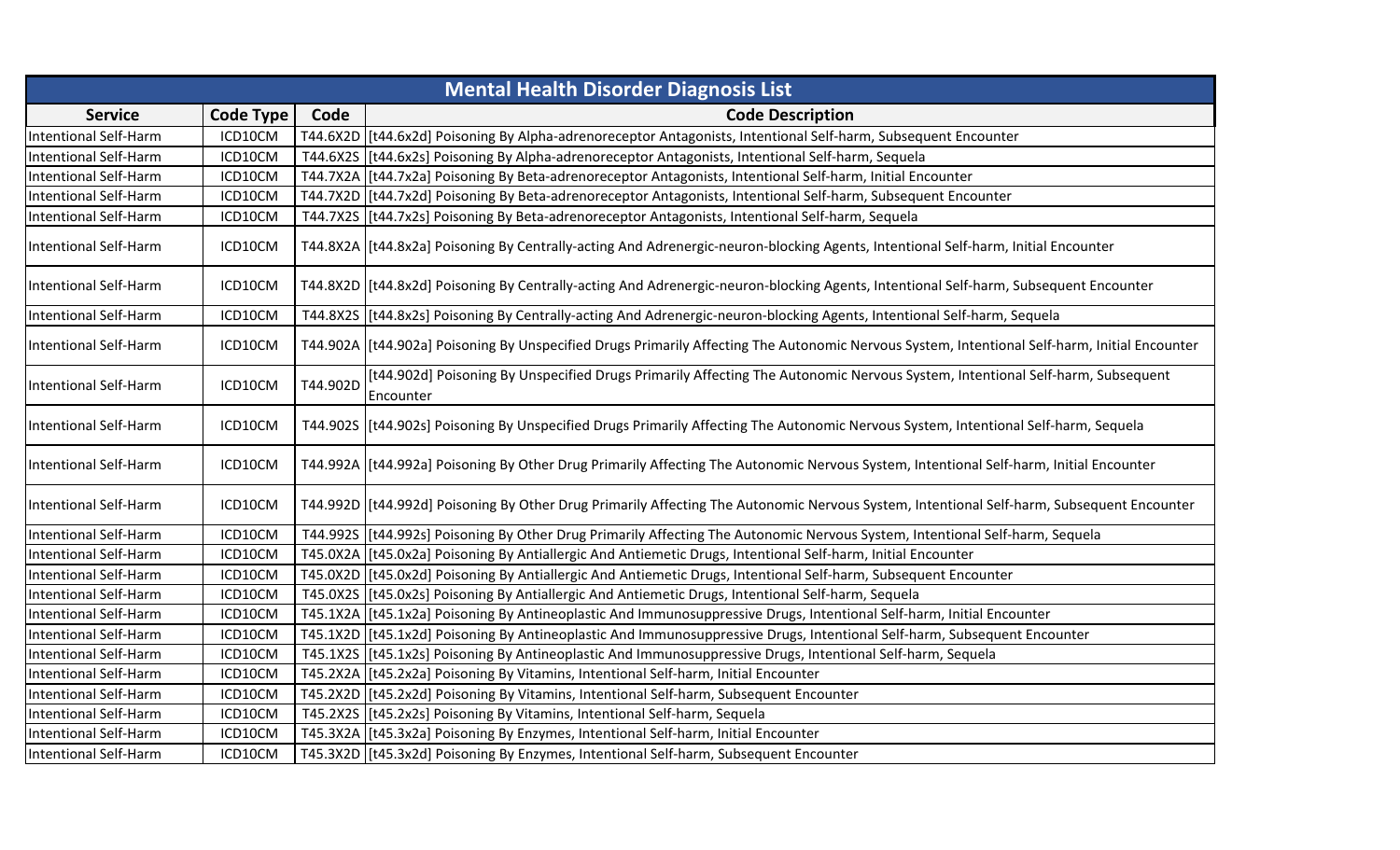| <b>Mental Health Disorder Diagnosis List</b> |                  |      |                                                                                                                                           |  |
|----------------------------------------------|------------------|------|-------------------------------------------------------------------------------------------------------------------------------------------|--|
| <b>Service</b>                               | <b>Code Type</b> | Code | <b>Code Description</b>                                                                                                                   |  |
| <b>Intentional Self-Harm</b>                 | ICD10CM          |      | T45.3X2S [[t45.3x2s] Poisoning By Enzymes, Intentional Self-harm, Sequela                                                                 |  |
| <b>Intentional Self-Harm</b>                 | ICD10CM          |      | T45.4X2A   [t45.4x2a] Poisoning By Iron And Its Compounds, Intentional Self-harm, Initial Encounter                                       |  |
| <b>Intentional Self-Harm</b>                 | ICD10CM          |      | T45.4X2D   [t45.4x2d] Poisoning By Iron And Its Compounds, Intentional Self-harm, Subsequent Encounter                                    |  |
| <b>Intentional Self-Harm</b>                 | ICD10CM          |      | T45.4X2S   [t45.4x2s] Poisoning By Iron And Its Compounds, Intentional Self-harm, Sequela                                                 |  |
| <b>Intentional Self-Harm</b>                 | ICD10CM          |      | T45.512A   [t45.512a] Poisoning By Anticoagulants, Intentional Self-harm, Initial Encounter                                               |  |
| <b>Intentional Self-Harm</b>                 | ICD10CM          |      | T45.512D [[t45.512d] Poisoning By Anticoagulants, Intentional Self-harm, Subsequent Encounter                                             |  |
| <b>Intentional Self-Harm</b>                 | ICD10CM          |      | T45.512S [[t45.512s] Poisoning By Anticoagulants, Intentional Self-harm, Sequela                                                          |  |
| <b>Intentional Self-Harm</b>                 | ICD10CM          |      | T45.522A   [t45.522a] Poisoning By Antithrombotic Drugs, Intentional Self-harm, Initial Encounter                                         |  |
| <b>Intentional Self-Harm</b>                 | ICD10CM          |      | T45.522D   [t45.522d] Poisoning By Antithrombotic Drugs, Intentional Self-harm, Subsequent Encounter                                      |  |
| <b>Intentional Self-Harm</b>                 | ICD10CM          |      | T45.522S [t45.522s] Poisoning By Antithrombotic Drugs, Intentional Self-harm, Sequela                                                     |  |
| <b>Intentional Self-Harm</b>                 | ICD10CM          |      | T45.602A   [t45.602a] Poisoning By Unspecified Fibrinolysis-affecting Drugs, Intentional Self-harm, Initial Encounter                     |  |
| <b>Intentional Self-Harm</b>                 | ICD10CM          |      | T45.602D [[t45.602d] Poisoning By Unspecified Fibrinolysis-affecting Drugs, Intentional Self-harm, Subsequent Encounter                   |  |
| <b>Intentional Self-Harm</b>                 | ICD10CM          |      | T45.602S   [t45.602s] Poisoning By Unspecified Fibrinolysis-affecting Drugs, Intentional Self-harm, Sequela                               |  |
| <b>Intentional Self-Harm</b>                 | ICD10CM          |      | T45.612A   [t45.612a] Poisoning By Thrombolytic Drug, Intentional Self-harm, Initial Encounter                                            |  |
| <b>Intentional Self-Harm</b>                 | ICD10CM          |      | T45.612D  [t45.612d] Poisoning By Thrombolytic Drug, Intentional Self-harm, Subsequent Encounter                                          |  |
| <b>Intentional Self-Harm</b>                 | ICD10CM          |      | T45.612S   [t45.612s] Poisoning By Thrombolytic Drug, Intentional Self-harm, Sequela                                                      |  |
| <b>Intentional Self-Harm</b>                 | ICD10CM          |      | T45.622A   [t45.622a] Poisoning By Hemostatic Drug, Intentional Self-harm, Initial Encounter                                              |  |
| <b>Intentional Self-Harm</b>                 | ICD10CM          |      | T45.622D [t45.622d] Poisoning By Hemostatic Drug, Intentional Self-harm, Subsequent Encounter                                             |  |
| <b>Intentional Self-Harm</b>                 | ICD10CM          |      | T45.622S [t45.622s] Poisoning By Hemostatic Drug, Intentional Self-harm, Sequela                                                          |  |
| Intentional Self-Harm                        | ICD10CM          |      | T45.692A   [t45.692a] Poisoning By Other Fibrinolysis-affecting Drugs, Intentional Self-harm, Initial Encounter                           |  |
| <b>Intentional Self-Harm</b>                 | ICD10CM          |      | T45.692D [[t45.692d] Poisoning By Other Fibrinolysis-affecting Drugs, Intentional Self-harm, Subsequent Encounter                         |  |
| <b>Intentional Self-Harm</b>                 | ICD10CM          |      | T45.692S [t45.692s] Poisoning By Other Fibrinolysis-affecting Drugs, Intentional Self-harm, Sequela                                       |  |
| <b>Intentional Self-Harm</b>                 | ICD10CM          |      | T45.7X2A   [t45.7x2a] Poisoning By Anticoagulant Antagonists, Vitamin K And Other Coagulants, Intentional Self-harm, Initial Encounter    |  |
| <b>Intentional Self-Harm</b>                 | ICD10CM          |      | T45.7X2D   [t45.7x2d] Poisoning By Anticoagulant Antagonists, Vitamin K And Other Coagulants, Intentional Self-harm, Subsequent Encounter |  |
| <b>Intentional Self-Harm</b>                 | ICD10CM          |      | T45.7X2S [t45.7x2s] Poisoning By Anticoagulant Antagonists, Vitamin K And Other Coagulants, Intentional Self-harm, Sequela                |  |
| <b>Intentional Self-Harm</b>                 | ICD10CM          |      | T45.8X2A  [t45.8x2a] Poisoning By Other Primarily Systemic And Hematological Agents, Intentional Self-harm, Initial Encounter             |  |
| <b>Intentional Self-Harm</b>                 | ICD10CM          |      | T45.8X2D   [t45.8x2d] Poisoning By Other Primarily Systemic And Hematological Agents, Intentional Self-harm, Subsequent Encounter         |  |
| <b>Intentional Self-Harm</b>                 | ICD10CM          |      | T45.8X2S   [t45.8x2s] Poisoning By Other Primarily Systemic And Hematological Agents, Intentional Self-harm, Sequela                      |  |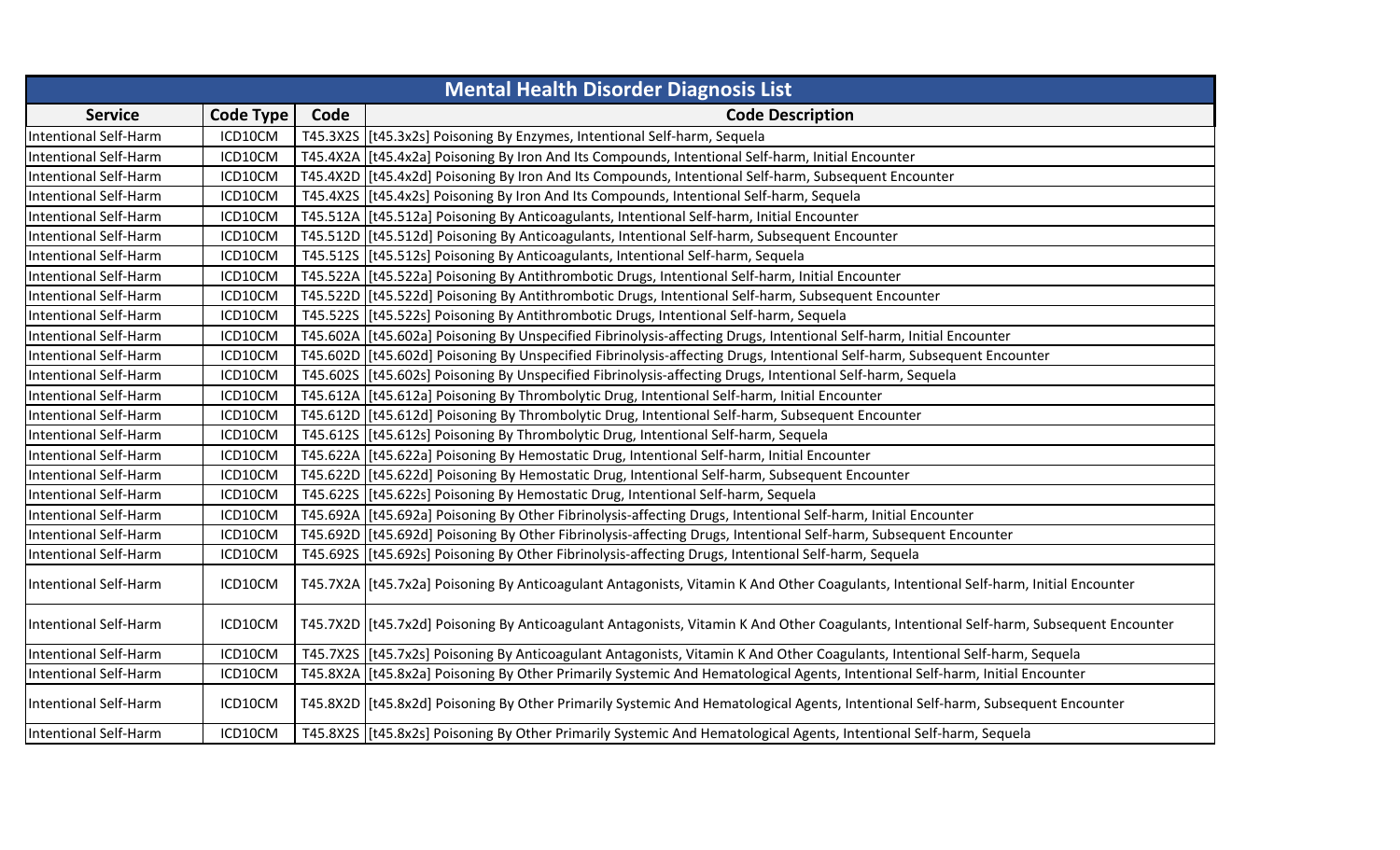| <b>Mental Health Disorder Diagnosis List</b> |                  |      |                                                                                                                                         |
|----------------------------------------------|------------------|------|-----------------------------------------------------------------------------------------------------------------------------------------|
| <b>Service</b>                               | <b>Code Type</b> | Code | <b>Code Description</b>                                                                                                                 |
| <b>Intentional Self-Harm</b>                 | ICD10CM          |      | T45.92XA [t45.92xa] Poisoning By Unspecified Primarily Systemic And Hematological Agent, Intentional Self-harm, Initial Encounter       |
| <b>Intentional Self-Harm</b>                 | ICD10CM          |      | T45.92XD  [t45.92xd] Poisoning By Unspecified Primarily Systemic And Hematological Agent, Intentional Self-harm, Subsequent Encounter   |
| <b>Intentional Self-Harm</b>                 | ICD10CM          |      | T45.92XS [[t45.92xs] Poisoning By Unspecified Primarily Systemic And Hematological Agent, Intentional Self-harm, Sequela                |
| <b>Intentional Self-Harm</b>                 | ICD10CM          |      | T46.0X2A   [t46.0x2a] Poisoning By Cardiac-stimulant Glycosides And Drugs Of Similar Action, Intentional Self-harm, Initial Encounter   |
| <b>Intentional Self-Harm</b>                 | ICD10CM          |      | T46.0X2D [[t46.0x2d] Poisoning By Cardiac-stimulant Glycosides And Drugs Of Similar Action, Intentional Self-harm, Subsequent Encounter |
| <b>Intentional Self-Harm</b>                 | ICD10CM          |      | T46.0X2S   [t46.0x2s] Poisoning By Cardiac-stimulant Glycosides And Drugs Of Similar Action, Intentional Self-harm, Sequela             |
| <b>Intentional Self-Harm</b>                 | ICD10CM          |      | T46.1X2A   [t46.1x2a] Poisoning By Calcium-channel Blockers, Intentional Self-harm, Initial Encounter                                   |
| <b>Intentional Self-Harm</b>                 | ICD10CM          |      | T46.1X2D   [t46.1x2d] Poisoning By Calcium-channel Blockers, Intentional Self-harm, Subsequent Encounter                                |
| <b>Intentional Self-Harm</b>                 | ICD10CM          |      | T46.1X2S   [t46.1x2s] Poisoning By Calcium-channel Blockers, Intentional Self-harm, Sequela                                             |
| <b>Intentional Self-Harm</b>                 | ICD10CM          |      | T46.2X2A   [t46.2x2a] Poisoning By Other Antidysrhythmic Drugs, Intentional Self-harm, Initial Encounter                                |
| <b>Intentional Self-Harm</b>                 | ICD10CM          |      | T46.2X2D [[t46.2x2d] Poisoning By Other Antidysrhythmic Drugs, Intentional Self-harm, Subsequent Encounter                              |
| <b>Intentional Self-Harm</b>                 | ICD10CM          |      | T46.2X2S   [t46.2x2s] Poisoning By Other Antidysrhythmic Drugs, Intentional Self-harm, Sequela                                          |
| <b>Intentional Self-Harm</b>                 | ICD10CM          |      | T46.3X2A   [t46.3x2a] Poisoning By Coronary Vasodilators, Intentional Self-harm, Initial Encounter                                      |
| <b>Intentional Self-Harm</b>                 | ICD10CM          |      | T46.3X2D [[t46.3x2d] Poisoning By Coronary Vasodilators, Intentional Self-harm, Subsequent Encounter                                    |
| <b>Intentional Self-Harm</b>                 | ICD10CM          |      | T46.3X2S [[t46.3x2s] Poisoning By Coronary Vasodilators, Intentional Self-harm, Sequela                                                 |
| <b>Intentional Self-Harm</b>                 | ICD10CM          |      | T46.4X2A   [t46.4x2a] Poisoning By Angiotensin-converting-enzyme Inhibitors, Intentional Self-harm, Initial Encounter                   |
| <b>Intentional Self-Harm</b>                 | ICD10CM          |      | T46.4X2D   [t46.4x2d] Poisoning By Angiotensin-converting-enzyme Inhibitors, Intentional Self-harm, Subsequent Encounter                |
| <b>Intentional Self-Harm</b>                 | ICD10CM          |      | T46.4X2S   [t46.4x2s] Poisoning By Angiotensin-converting-enzyme Inhibitors, Intentional Self-harm, Sequela                             |
| <b>Intentional Self-Harm</b>                 | ICD10CM          |      | T46.5X2A   [t46.5x2a] Poisoning By Other Antihypertensive Drugs, Intentional Self-harm, Initial Encounter                               |
| <b>Intentional Self-Harm</b>                 | ICD10CM          |      | T46.5X2D   [t46.5x2d] Poisoning By Other Antihypertensive Drugs, Intentional Self-harm, Subsequent Encounter                            |
| <b>Intentional Self-Harm</b>                 | ICD10CM          |      | T46.5X2S [t46.5x2s] Poisoning By Other Antihypertensive Drugs, Intentional Self-harm, Sequela                                           |
| Intentional Self-Harm                        | ICD10CM          |      | T46.6X2A   [t46.6x2a] Poisoning By Antihyperlipidemic And Antiarteriosclerotic Drugs, Intentional Self-harm, Initial Encounter          |
| <b>Intentional Self-Harm</b>                 | ICD10CM          |      | T46.6X2D   [t46.6x2d] Poisoning By Antihyperlipidemic And Antiarteriosclerotic Drugs, Intentional Self-harm, Subsequent Encounter       |
| <b>Intentional Self-Harm</b>                 | ICD10CM          |      | T46.6X2S   [t46.6x2s] Poisoning By Antihyperlipidemic And Antiarteriosclerotic Drugs, Intentional Self-harm, Sequela                    |
| <b>Intentional Self-Harm</b>                 | ICD10CM          |      | T46.7X2A   [t46.7x2a] Poisoning By Peripheral Vasodilators, Intentional Self-harm, Initial Encounter                                    |
| <b>Intentional Self-Harm</b>                 | ICD10CM          |      | T46.7X2D   [t46.7x2d] Poisoning By Peripheral Vasodilators, Intentional Self-harm, Subsequent Encounter                                 |
| <b>Intentional Self-Harm</b>                 | ICD10CM          |      | T46.7X2S [t46.7x2s] Poisoning By Peripheral Vasodilators, Intentional Self-harm, Sequela                                                |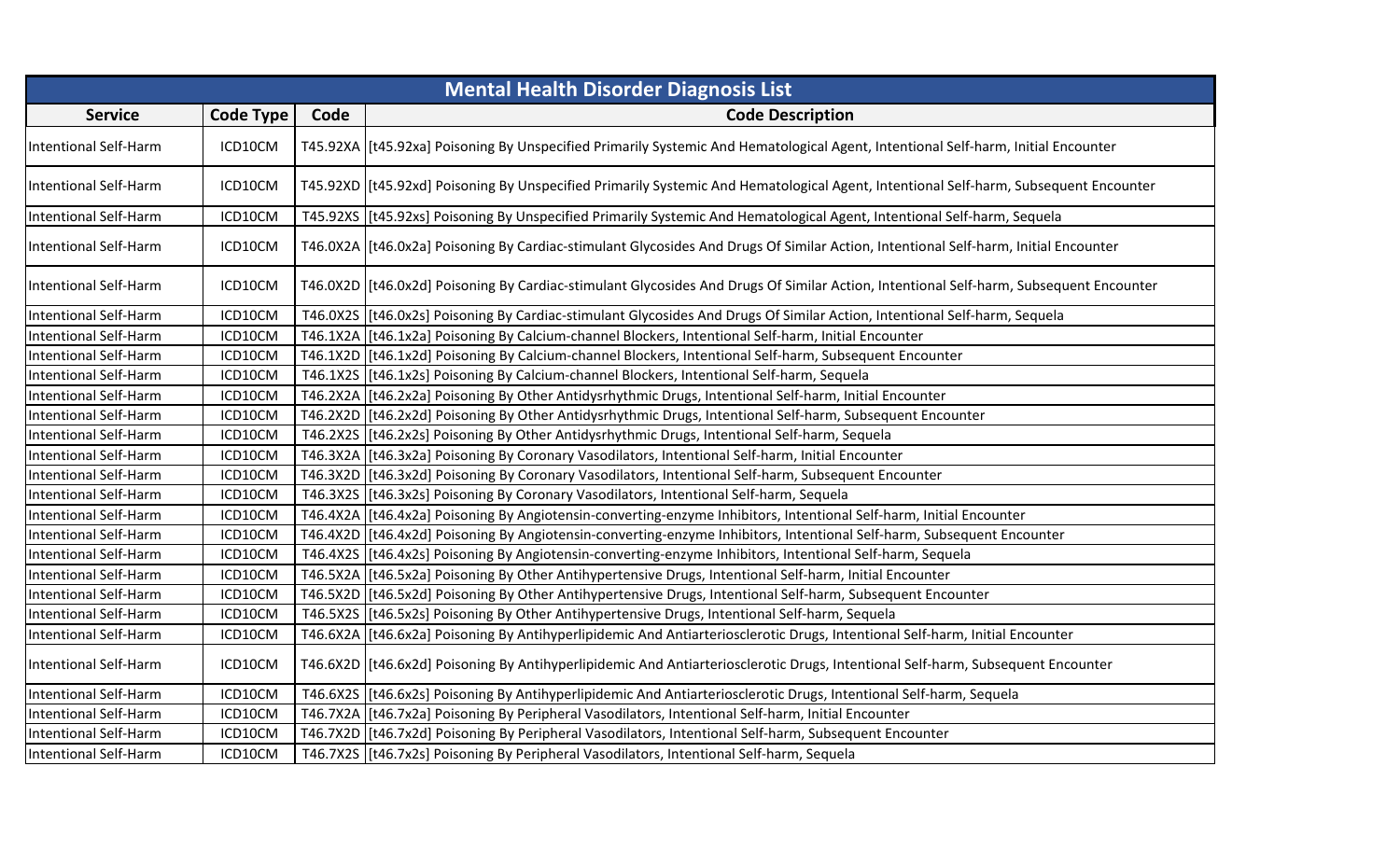|                              | <b>Mental Health Disorder Diagnosis List</b> |      |                                                                                                                                                 |  |  |
|------------------------------|----------------------------------------------|------|-------------------------------------------------------------------------------------------------------------------------------------------------|--|--|
| <b>Service</b>               | <b>Code Type</b>                             | Code | <b>Code Description</b>                                                                                                                         |  |  |
| <b>Intentional Self-Harm</b> | ICD10CM                                      |      | T46.8X2A   [t46.8x2a] Poisoning By Antivaricose Drugs, Including Sclerosing Agents, Intentional Self-harm, Initial Encounter                    |  |  |
| <b>Intentional Self-Harm</b> | ICD10CM                                      |      | T46.8X2D  [t46.8x2d] Poisoning By Antivaricose Drugs, Including Sclerosing Agents, Intentional Self-harm, Subsequent Encounter                  |  |  |
| <b>Intentional Self-Harm</b> | ICD10CM                                      |      | T46.8X2S   [t46.8x2s] Poisoning By Antivaricose Drugs, Including Sclerosing Agents, Intentional Self-harm, Sequela                              |  |  |
| <b>Intentional Self-Harm</b> | ICD10CM                                      |      | T46.902A  [t46.902a] Poisoning By Unspecified Agents Primarily Affecting The Cardiovascular System, Intentional Self-harm, Initial Encounter    |  |  |
| <b>Intentional Self-Harm</b> | ICD10CM                                      |      | T46.902D  [t46.902d] Poisoning By Unspecified Agents Primarily Affecting The Cardiovascular System, Intentional Self-harm, Subsequent Encounter |  |  |
| <b>Intentional Self-Harm</b> | ICD10CM                                      |      | T46.9025  [t46.902s] Poisoning By Unspecified Agents Primarily Affecting The Cardiovascular System, Intentional Self-harm, Sequela              |  |  |
| <b>Intentional Self-Harm</b> | ICD10CM                                      |      | T46.992A   [t46.992a] Poisoning By Other Agents Primarily Affecting The Cardiovascular System, Intentional Self-harm, Initial Encounter         |  |  |
| <b>Intentional Self-Harm</b> | ICD10CM                                      |      | T46.992D [[t46.992d] Poisoning By Other Agents Primarily Affecting The Cardiovascular System, Intentional Self-harm, Subsequent Encounter       |  |  |
| <b>Intentional Self-Harm</b> | ICD10CM                                      |      | T46.992S  [t46.992s] Poisoning By Other Agents Primarily Affecting The Cardiovascular System, Intentional Self-harm, Sequela                    |  |  |
| <b>Intentional Self-Harm</b> | ICD10CM                                      |      | T47.0X2A   [t47.0x2a] Poisoning By Histamine H2-receptor Blockers, Intentional Self-harm, Initial Encounter                                     |  |  |
| <b>Intentional Self-Harm</b> | ICD10CM                                      |      | T47.0X2D [[t47.0x2d] Poisoning By Histamine H2-receptor Blockers, Intentional Self-harm, Subsequent Encounter                                   |  |  |
| <b>Intentional Self-Harm</b> | ICD10CM                                      |      | T47.0X2S   [t47.0x2s] Poisoning By Histamine H2-receptor Blockers, Intentional Self-harm, Sequela                                               |  |  |
| <b>Intentional Self-Harm</b> | ICD10CM                                      |      | T47.1X2A   [t47.1x2a] Poisoning By Other Antacids And Anti-gastric-secretion Drugs, Intentional Self-harm, Initial Encounter                    |  |  |
| <b>Intentional Self-Harm</b> | ICD10CM                                      |      | T47.1X2D  [t47.1x2d] Poisoning By Other Antacids And Anti-gastric-secretion Drugs, Intentional Self-harm, Subsequent Encounter                  |  |  |
| <b>Intentional Self-Harm</b> | ICD10CM                                      |      | T47.1X2S   [t47.1x2s] Poisoning By Other Antacids And Anti-gastric-secretion Drugs, Intentional Self-harm, Sequela                              |  |  |
| <b>Intentional Self-Harm</b> | ICD10CM                                      |      | T47.2X2A   [t47.2x2a] Poisoning By Stimulant Laxatives, Intentional Self-harm, Initial Encounter                                                |  |  |
| <b>Intentional Self-Harm</b> | ICD10CM                                      |      | T47.2X2D [[t47.2x2d] Poisoning By Stimulant Laxatives, Intentional Self-harm, Subsequent Encounter                                              |  |  |
| <b>Intentional Self-Harm</b> | ICD10CM                                      |      | T47.2X2S   [t47.2x2s] Poisoning By Stimulant Laxatives, Intentional Self-harm, Sequela                                                          |  |  |
| <b>Intentional Self-Harm</b> | ICD10CM                                      |      | T47.3X2A [[t47.3x2a] Poisoning By Saline And Osmotic Laxatives, Intentional Self-harm, Initial Encounter                                        |  |  |
| <b>Intentional Self-Harm</b> | ICD10CM                                      |      | T47.3X2D [[t47.3x2d] Poisoning By Saline And Osmotic Laxatives, Intentional Self-harm, Subsequent Encounter                                     |  |  |
| <b>Intentional Self-Harm</b> | ICD10CM                                      |      | T47.3X2S   [t47.3x2s] Poisoning By Saline And Osmotic Laxatives, Intentional Self-harm, Sequela                                                 |  |  |
| <b>Intentional Self-Harm</b> | ICD10CM                                      |      | T47.4X2A   [t47.4x2a] Poisoning By Other Laxatives, Intentional Self-harm, Initial Encounter                                                    |  |  |
| <b>Intentional Self-Harm</b> | ICD10CM                                      |      | T47.4X2D [[t47.4x2d] Poisoning By Other Laxatives, Intentional Self-harm, Subsequent Encounter                                                  |  |  |
| <b>Intentional Self-Harm</b> | ICD10CM                                      |      | T47.4X2S [[t47.4x2s] Poisoning By Other Laxatives, Intentional Self-harm, Sequela                                                               |  |  |
| <b>Intentional Self-Harm</b> | ICD10CM                                      |      | T47.5X2A   [t47.5x2a] Poisoning By Digestants, Intentional Self-harm, Initial Encounter                                                         |  |  |
| <b>Intentional Self-Harm</b> | ICD10CM                                      |      | T47.5X2D [[t47.5x2d] Poisoning By Digestants, Intentional Self-harm, Subsequent Encounter                                                       |  |  |
| <b>Intentional Self-Harm</b> | ICD10CM                                      |      | T47.5X2S   [t47.5x2s] Poisoning By Digestants, Intentional Self-harm, Sequela                                                                   |  |  |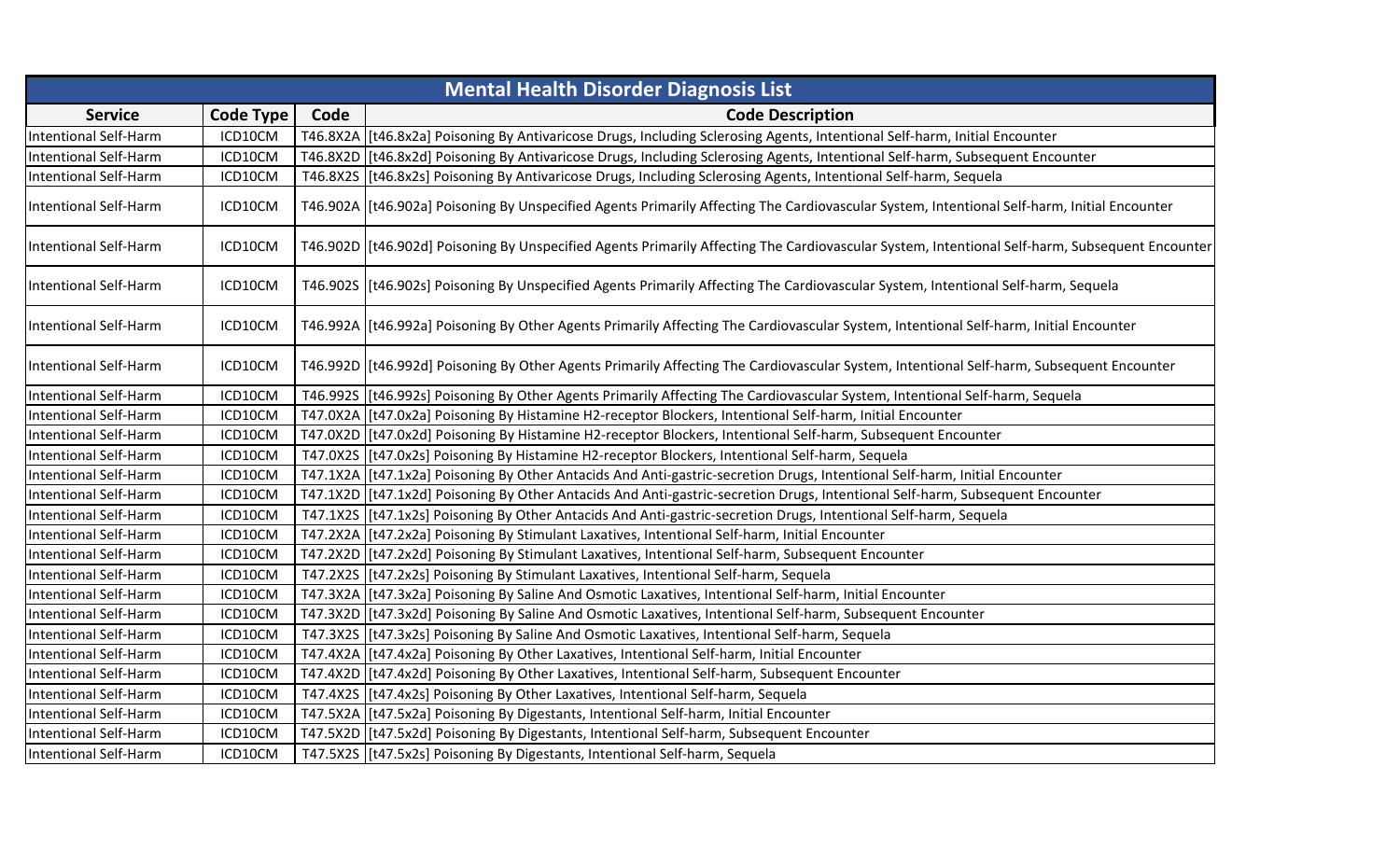|                              | <b>Mental Health Disorder Diagnosis List</b> |          |                                                                                                                                                 |  |  |
|------------------------------|----------------------------------------------|----------|-------------------------------------------------------------------------------------------------------------------------------------------------|--|--|
| <b>Service</b>               | <b>Code Type</b>                             | Code     | <b>Code Description</b>                                                                                                                         |  |  |
| <b>Intentional Self-Harm</b> | ICD10CM                                      |          | T47.6X2A   [t47.6x2a] Poisoning By Antidiarrheal Drugs, Intentional Self-harm, Initial Encounter                                                |  |  |
| <b>Intentional Self-Harm</b> | ICD10CM                                      |          | T47.6X2D [[t47.6x2d] Poisoning By Antidiarrheal Drugs, Intentional Self-harm, Subsequent Encounter                                              |  |  |
| <b>Intentional Self-Harm</b> | ICD10CM                                      |          | T47.6X2S   [t47.6x2s] Poisoning By Antidiarrheal Drugs, Intentional Self-harm, Sequela                                                          |  |  |
| <b>Intentional Self-Harm</b> | ICD10CM                                      |          | T47.7X2A   [t47.7x2a] Poisoning By Emetics, Intentional Self-harm, Initial Encounter                                                            |  |  |
| <b>Intentional Self-Harm</b> | ICD10CM                                      |          | T47.7X2D [[t47.7x2d] Poisoning By Emetics, Intentional Self-harm, Subsequent Encounter                                                          |  |  |
| <b>Intentional Self-Harm</b> | ICD10CM                                      |          | T47.7X2S [[t47.7x2s] Poisoning By Emetics, Intentional Self-harm, Sequela                                                                       |  |  |
| <b>Intentional Self-Harm</b> | ICD10CM                                      |          | T47.8X2A  [t47.8x2a] Poisoning By Other Agents Primarily Affecting Gastrointestinal System, Intentional Self-harm, Initial Encounter            |  |  |
| <b>Intentional Self-Harm</b> | ICD10CM                                      |          | T47.8X2D   [t47.8x2d] Poisoning By Other Agents Primarily Affecting Gastrointestinal System, Intentional Self-harm, Subsequent Encounter        |  |  |
| <b>Intentional Self-Harm</b> | ICD10CM                                      |          | T47.8X2S   [t47.8x2s] Poisoning By Other Agents Primarily Affecting Gastrointestinal System, Intentional Self-harm, Sequela                     |  |  |
| <b>Intentional Self-Harm</b> | ICD10CM                                      |          | T47.92XA   [t47.92xa] Poisoning By Unspecified Agents Primarily Affecting The Gastrointestinal System, Intentional Self-harm, Initial Encounter |  |  |
| <b>Intentional Self-Harm</b> | ICD10CM                                      | T47.92XD | [t47.92xd] Poisoning By Unspecified Agents Primarily Affecting The Gastrointestinal System, Intentional Self-harm, Subsequent<br>Encounter      |  |  |
| <b>Intentional Self-Harm</b> | ICD10CM                                      |          | T47.92XS   [t47.92xs] Poisoning By Unspecified Agents Primarily Affecting The Gastrointestinal System, Intentional Self-harm, Sequela           |  |  |
| <b>Intentional Self-Harm</b> | ICD10CM                                      |          | T48.0X2A   [t48.0x2a] Poisoning By Oxytocic Drugs, Intentional Self-harm, Initial Encounter                                                     |  |  |
| <b>Intentional Self-Harm</b> | ICD10CM                                      |          | T48.0X2D [[t48.0x2d] Poisoning By Oxytocic Drugs, Intentional Self-harm, Subsequent Encounter                                                   |  |  |
| <b>Intentional Self-Harm</b> | ICD10CM                                      |          | T48.0X2S   [t48.0x2s] Poisoning By Oxytocic Drugs, Intentional Self-harm, Sequela                                                               |  |  |
| <b>Intentional Self-Harm</b> | ICD10CM                                      |          | T48.1X2A   [t48.1x2a] Poisoning By Skeletal Muscle Relaxants [neuromuscular Blocking Agents], Intentional Self-harm, Initial Encounter          |  |  |
| <b>Intentional Self-Harm</b> | ICD10CM                                      |          | T48.1X2D  [t48.1x2d] Poisoning By Skeletal Muscle Relaxants [neuromuscular Blocking Agents], Intentional Self-harm, Subsequent Encounter        |  |  |
| <b>Intentional Self-Harm</b> | ICD10CM                                      |          | T48.1X2S  [t48.1x2s] Poisoning By Skeletal Muscle Relaxants [neuromuscular Blocking Agents], Intentional Self-harm, Sequela                     |  |  |
| <b>Intentional Self-Harm</b> | ICD10CM                                      |          | T48.202A   [t48.202a] Poisoning By Unspecified Drugs Acting On Muscles, Intentional Self-harm, Initial Encounter                                |  |  |
| <b>Intentional Self-Harm</b> | ICD10CM                                      |          | T48.202D   [t48.202d] Poisoning By Unspecified Drugs Acting On Muscles, Intentional Self-harm, Subsequent Encounter                             |  |  |
| <b>Intentional Self-Harm</b> | ICD10CM                                      |          | T48.2025   [t48.202s] Poisoning By Unspecified Drugs Acting On Muscles, Intentional Self-harm, Sequela                                          |  |  |
| <b>Intentional Self-Harm</b> | ICD10CM                                      |          | T48.292A   [t48.292a] Poisoning By Other Drugs Acting On Muscles, Intentional Self-harm, Initial Encounter                                      |  |  |
| <b>Intentional Self-Harm</b> | ICD10CM                                      |          | T48.292D [[t48.292d] Poisoning By Other Drugs Acting On Muscles, Intentional Self-harm, Subsequent Encounter                                    |  |  |
| <b>Intentional Self-Harm</b> | ICD10CM                                      |          | T48.2925 [t48.292s] Poisoning By Other Drugs Acting On Muscles, Intentional Self-harm, Sequela                                                  |  |  |
| <b>Intentional Self-Harm</b> | ICD10CM                                      |          | T48.3X2A   [t48.3x2a] Poisoning By Antitussives, Intentional Self-harm, Initial Encounter                                                       |  |  |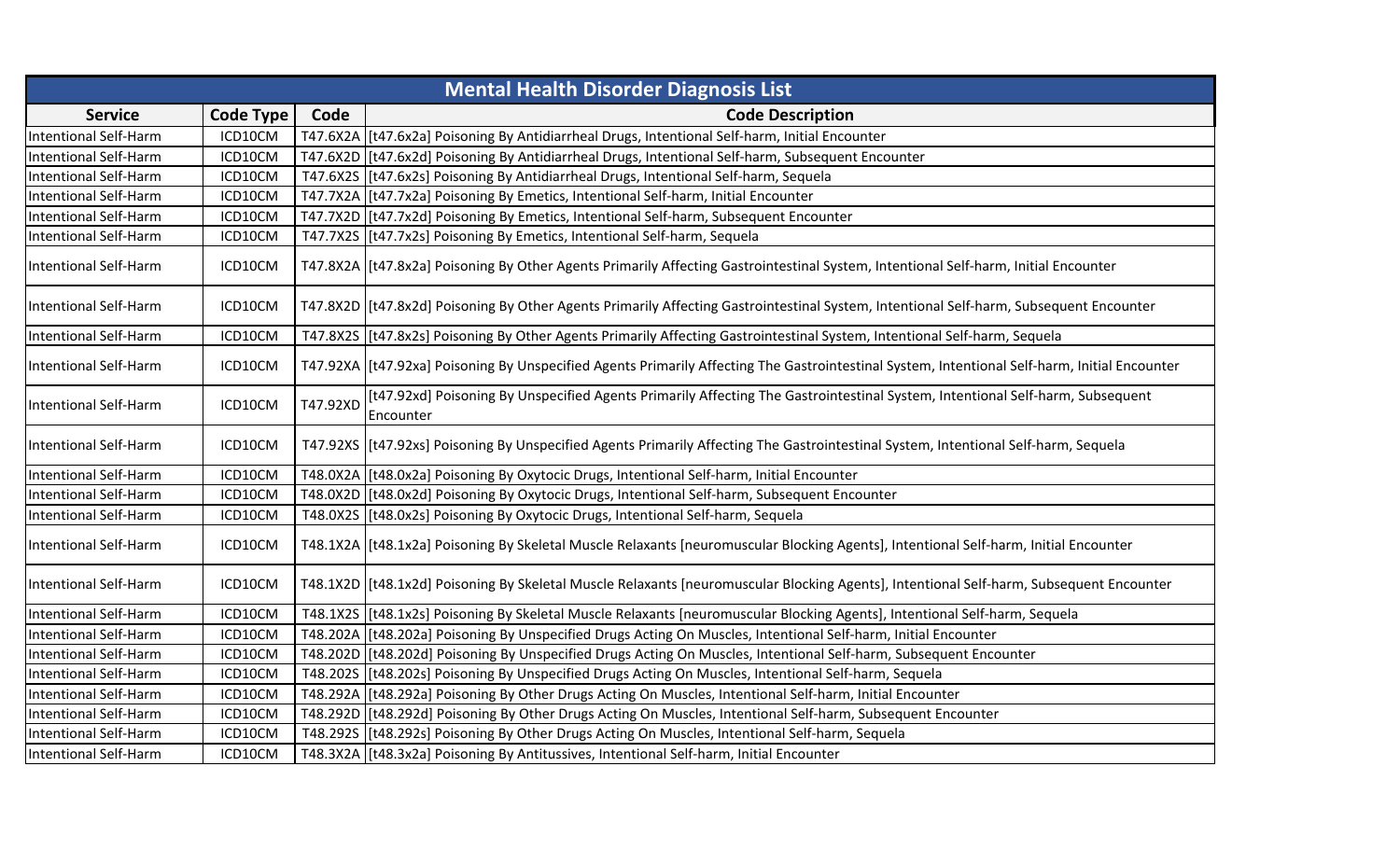|                              | <b>Mental Health Disorder Diagnosis List</b> |      |                                                                                                                                              |  |  |
|------------------------------|----------------------------------------------|------|----------------------------------------------------------------------------------------------------------------------------------------------|--|--|
| <b>Service</b>               | <b>Code Type</b>                             | Code | <b>Code Description</b>                                                                                                                      |  |  |
| <b>Intentional Self-Harm</b> | ICD10CM                                      |      | T48.3X2D [[t48.3x2d] Poisoning By Antitussives, Intentional Self-harm, Subsequent Encounter                                                  |  |  |
| <b>Intentional Self-Harm</b> | ICD10CM                                      |      | T48.3X2S [[t48.3x2s] Poisoning By Antitussives, Intentional Self-harm, Sequela                                                               |  |  |
| <b>Intentional Self-Harm</b> | ICD10CM                                      |      | T48.4X2A   [t48.4x2a] Poisoning By Expectorants, Intentional Self-harm, Initial Encounter                                                    |  |  |
| <b>Intentional Self-Harm</b> | ICD10CM                                      |      | T48.4X2D   [t48.4x2d] Poisoning By Expectorants, Intentional Self-harm, Subsequent Encounter                                                 |  |  |
| <b>Intentional Self-Harm</b> | ICD10CM                                      |      | T48.4X2S [[t48.4x2s] Poisoning By Expectorants, Intentional Self-harm, Sequela                                                               |  |  |
| <b>Intentional Self-Harm</b> | ICD10CM                                      |      | T48.5X2A   [t48.5x2a] Poisoning By Other Anti-common-cold Drugs, Intentional Self-harm, Initial Encounter                                    |  |  |
| <b>Intentional Self-Harm</b> | ICD10CM                                      |      | T48.5X2D [[t48.5x2d] Poisoning By Other Anti-common-cold Drugs, Intentional Self-harm, Subsequent Encounter                                  |  |  |
| <b>Intentional Self-Harm</b> | ICD10CM                                      |      | T48.5X2S [[t48.5x2s] Poisoning By Other Anti-common-cold Drugs, Intentional Self-harm, Sequela                                               |  |  |
| <b>Intentional Self-Harm</b> | ICD10CM                                      |      | T48.6X2A   [t48.6x2a] Poisoning By Antiasthmatics, Intentional Self-harm, Initial Encounter                                                  |  |  |
| <b>Intentional Self-Harm</b> | ICD10CM                                      |      | T48.6X2D [[t48.6x2d] Poisoning By Antiasthmatics, Intentional Self-harm, Subsequent Encounter                                                |  |  |
| <b>Intentional Self-Harm</b> | ICD10CM                                      |      | T48.6X2S   [t48.6x2s] Poisoning By Antiasthmatics, Intentional Self-harm, Sequela                                                            |  |  |
| <b>Intentional Self-Harm</b> | ICD10CM                                      |      | T48.902A  [t48.902a] Poisoning By Unspecified Agents Primarily Acting On The Respiratory System, Intentional Self-harm, Initial Encounter    |  |  |
| <b>Intentional Self-Harm</b> | ICD10CM                                      |      | T48.902D  [t48.902d] Poisoning By Unspecified Agents Primarily Acting On The Respiratory System, Intentional Self-harm, Subsequent Encounter |  |  |
| <b>Intentional Self-Harm</b> | ICD10CM                                      |      | T48.902S   [t48.902s] Poisoning By Unspecified Agents Primarily Acting On The Respiratory System, Intentional Self-harm, Sequela             |  |  |
| <b>Intentional Self-Harm</b> | ICD10CM                                      |      | T48.992A   [t48.992a] Poisoning By Other Agents Primarily Acting On The Respiratory System, Intentional Self-harm, Initial Encounter         |  |  |
| <b>Intentional Self-Harm</b> | ICD10CM                                      |      | T48.992D  [t48.992d] Poisoning By Other Agents Primarily Acting On The Respiratory System, Intentional Self-harm, Subsequent Encounter       |  |  |
| Intentional Self-Harm        | ICD10CM                                      |      | T48.992S  [t48.992s] Poisoning By Other Agents Primarily Acting On The Respiratory System, Intentional Self-harm, Sequela                    |  |  |
| <b>Intentional Self-Harm</b> | ICD10CM                                      |      | T49.0X2A   [t49.0x2a] Poisoning By Local Antifungal, Anti-infective And Anti-inflammatory Drugs, Intentional Self-harm, Initial Encounter    |  |  |
| <b>Intentional Self-Harm</b> | ICD10CM                                      |      | T49.0X2D  [t49.0x2d] Poisoning By Local Antifungal, Anti-infective And Anti-inflammatory Drugs, Intentional Self-harm, Subsequent Encounter  |  |  |
| <b>Intentional Self-Harm</b> | ICD10CM                                      |      | T49.0X2S   [t49.0x2s] Poisoning By Local Antifungal, Anti-infective And Anti-inflammatory Drugs, Intentional Self-harm, Sequela              |  |  |
| <b>Intentional Self-Harm</b> | ICD10CM                                      |      | T49.1X2A   [t49.1x2a] Poisoning By Antipruritics, Intentional Self-harm, Initial Encounter                                                   |  |  |
| <b>Intentional Self-Harm</b> | ICD10CM                                      |      | T49.1X2D [[t49.1x2d] Poisoning By Antipruritics, Intentional Self-harm, Subsequent Encounter                                                 |  |  |
| <b>Intentional Self-Harm</b> | ICD10CM                                      |      | T49.1X2S [[t49.1x2s] Poisoning By Antipruritics, Intentional Self-harm, Sequela                                                              |  |  |
| <b>Intentional Self-Harm</b> | ICD10CM                                      |      | T49.2X2A   [t49.2x2a] Poisoning By Local Astringents And Local Detergents, Intentional Self-harm, Initial Encounter                          |  |  |
| <b>Intentional Self-Harm</b> | ICD10CM                                      |      | T49.2X2D [t49.2x2d] Poisoning By Local Astringents And Local Detergents, Intentional Self-harm, Subsequent Encounter                         |  |  |
| <b>Intentional Self-Harm</b> | ICD10CM                                      |      | T49.2X2S [[t49.2x2s] Poisoning By Local Astringents And Local Detergents, Intentional Self-harm, Sequela                                     |  |  |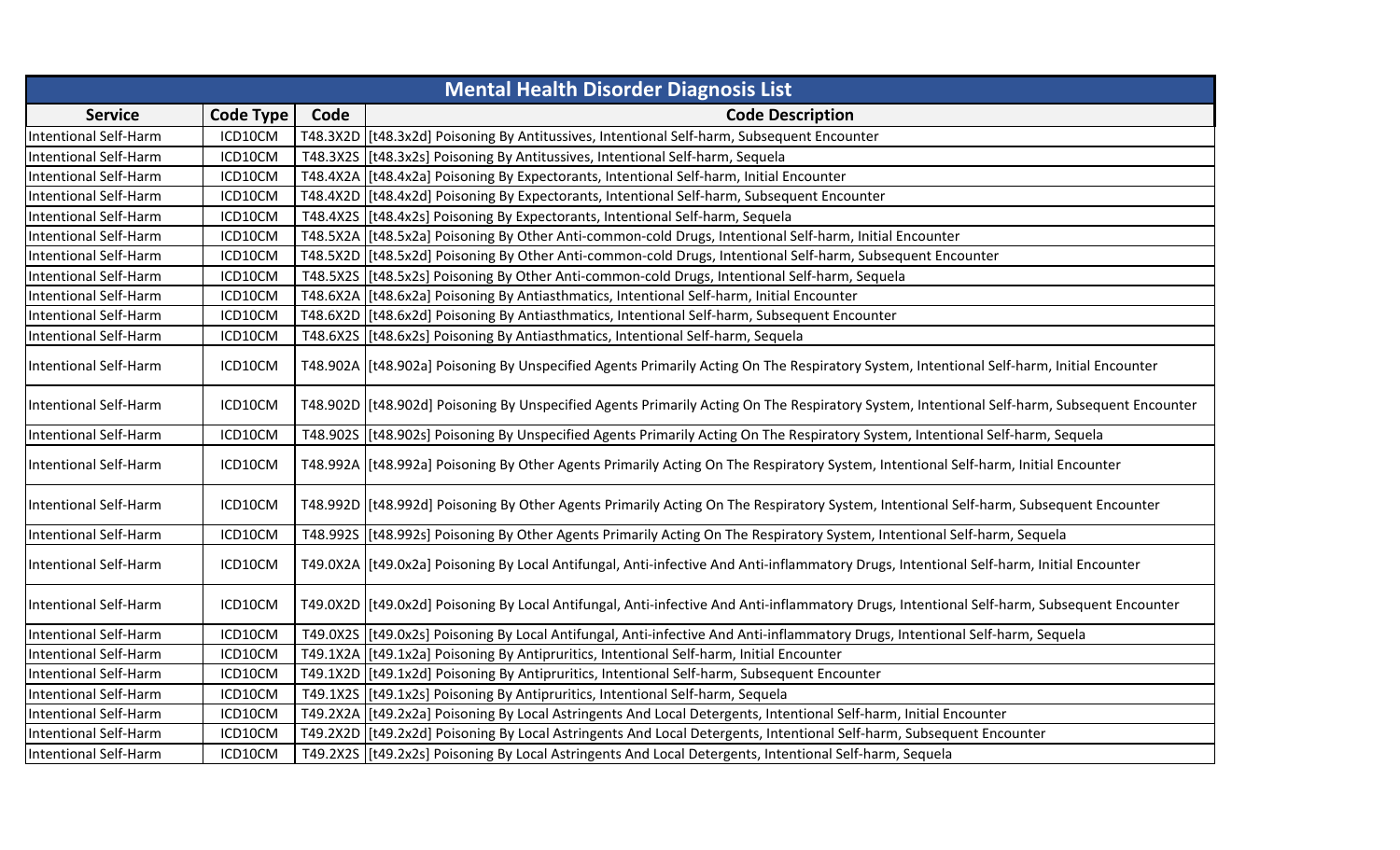|                              | <b>Mental Health Disorder Diagnosis List</b> |          |                                                                                                                                                       |  |  |
|------------------------------|----------------------------------------------|----------|-------------------------------------------------------------------------------------------------------------------------------------------------------|--|--|
| <b>Service</b>               | <b>Code Type</b>                             | Code     | <b>Code Description</b>                                                                                                                               |  |  |
| <b>Intentional Self-Harm</b> | ICD10CM                                      |          | T49.3X2A   [t49.3x2a] Poisoning By Emollients, Demulcents And Protectants, Intentional Self-harm, Initial Encounter                                   |  |  |
| <b>Intentional Self-Harm</b> | ICD10CM                                      |          | T49.3X2D   [t49.3x2d] Poisoning By Emollients, Demulcents And Protectants, Intentional Self-harm, Subsequent Encounter                                |  |  |
| <b>Intentional Self-Harm</b> | ICD10CM                                      |          | T49.3X2S   [t49.3x2s] Poisoning By Emollients, Demulcents And Protectants, Intentional Self-harm, Sequela                                             |  |  |
| <b>Intentional Self-Harm</b> | ICD10CM                                      | T49.4X2A | [t49.4x2a] Poisoning By Keratolytics, Keratoplastics, And Other Hair Treatment Drugs And Preparations, Intentional Self-harm, Initial<br>Encounter    |  |  |
| <b>Intentional Self-Harm</b> | ICD10CM                                      | T49.4X2D | [t49.4x2d] Poisoning By Keratolytics, Keratoplastics, And Other Hair Treatment Drugs And Preparations, Intentional Self-harm,<br>Subsequent Encounter |  |  |
| <b>Intentional Self-Harm</b> | ICD10CM                                      |          | T49.4X2S   [t49.4x2s] Poisoning By Keratolytics, Keratoplastics, And Other Hair Treatment Drugs And Preparations, Intentional Self-harm, Sequela      |  |  |
| <b>Intentional Self-Harm</b> | ICD10CM                                      |          | T49.5X2A   [t49.5x2a] Poisoning By Ophthalmological Drugs And Preparations, Intentional Self-harm, Initial Encounter                                  |  |  |
| <b>Intentional Self-Harm</b> | ICD10CM                                      |          | T49.5X2D   [t49.5x2d] Poisoning By Ophthalmological Drugs And Preparations, Intentional Self-harm, Subsequent Encounter                               |  |  |
| <b>Intentional Self-Harm</b> | ICD10CM                                      |          | T49.5X2S   [t49.5x2s] Poisoning By Ophthalmological Drugs And Preparations, Intentional Self-harm, Sequela                                            |  |  |
| <b>Intentional Self-Harm</b> | ICD10CM                                      |          | T49.6X2A   [t49.6x2a] Poisoning By Otorhinolaryngological Drugs And Preparations, Intentional Self-harm, Initial Encounter                            |  |  |
| <b>Intentional Self-Harm</b> | ICD10CM                                      |          | T49.6X2D   [t49.6x2d] Poisoning By Otorhinolaryngological Drugs And Preparations, Intentional Self-harm, Subsequent Encounter                         |  |  |
| <b>Intentional Self-Harm</b> | ICD10CM                                      |          | T49.6X2S [[t49.6x2s] Poisoning By Otorhinolaryngological Drugs And Preparations, Intentional Self-harm, Sequela                                       |  |  |
| <b>Intentional Self-Harm</b> | ICD10CM                                      |          | T49.7X2A   [t49.7x2a] Poisoning By Dental Drugs, Topically Applied, Intentional Self-harm, Initial Encounter                                          |  |  |
| <b>Intentional Self-Harm</b> | ICD10CM                                      |          | T49.7X2D   [t49.7x2d] Poisoning By Dental Drugs, Topically Applied, Intentional Self-harm, Subsequent Encounter                                       |  |  |
| <b>Intentional Self-Harm</b> | ICD10CM                                      |          | T49.7X2S   [t49.7x2s] Poisoning By Dental Drugs, Topically Applied, Intentional Self-harm, Sequela                                                    |  |  |
| <b>Intentional Self-Harm</b> | ICD10CM                                      |          | T49.8X2A [t49.8x2a] Poisoning By Other Topical Agents, Intentional Self-harm, Initial Encounter                                                       |  |  |
| <b>Intentional Self-Harm</b> | ICD10CM                                      |          | T49.8X2D   [t49.8x2d] Poisoning By Other Topical Agents, Intentional Self-harm, Subsequent Encounter                                                  |  |  |
| <b>Intentional Self-Harm</b> | ICD10CM                                      |          | T49.8X2S   [t49.8x2s] Poisoning By Other Topical Agents, Intentional Self-harm, Sequela                                                               |  |  |
| <b>Intentional Self-Harm</b> | ICD10CM                                      |          | T49.92XA [[t49.92xa] Poisoning By Unspecified Topical Agent, Intentional Self-harm, Initial Encounter                                                 |  |  |
| <b>Intentional Self-Harm</b> | ICD10CM                                      |          | T49.92XD   [t49.92xd] Poisoning By Unspecified Topical Agent, Intentional Self-harm, Subsequent Encounter                                             |  |  |
| <b>Intentional Self-Harm</b> | ICD10CM                                      |          | T49.92XS   [t49.92xs] Poisoning By Unspecified Topical Agent, Intentional Self-harm, Sequela                                                          |  |  |
| <b>Intentional Self-Harm</b> | ICD10CM                                      |          | T50.0X2A   [t50.0x2a] Poisoning By Mineralocorticoids And Their Antagonists, Intentional Self-harm, Initial Encounter                                 |  |  |
| <b>Intentional Self-Harm</b> | ICD10CM                                      |          | T50.0X2D [[t50.0x2d] Poisoning By Mineralocorticoids And Their Antagonists, Intentional Self-harm, Subsequent Encounter                               |  |  |
| <b>Intentional Self-Harm</b> | ICD10CM                                      |          | T50.0X2S   [t50.0x2s] Poisoning By Mineralocorticoids And Their Antagonists, Intentional Self-harm, Sequela                                           |  |  |
| <b>Intentional Self-Harm</b> | ICD10CM                                      |          | T50.1X2A   [t50.1x2a] Poisoning By Loop [high-ceiling] Diuretics, Intentional Self-harm, Initial Encounter                                            |  |  |
| <b>Intentional Self-Harm</b> | ICD10CM                                      |          | T50.1X2D   [t50.1x2d] Poisoning By Loop [high-ceiling] Diuretics, Intentional Self-harm, Subsequent Encounter                                         |  |  |
| <b>Intentional Self-Harm</b> | ICD10CM                                      |          | T50.1X2S   [t50.1x2s] Poisoning By Loop [high-ceiling] Diuretics, Intentional Self-harm, Sequela                                                      |  |  |
| <b>Intentional Self-Harm</b> | ICD10CM                                      |          | T50.2X2A   [t50.2x2a] Poisoning By Carbonic-anhydrase Inhibitors, Benzothiadiazides And Other Diuretics, Intentional Self-harm, Initial Encounter     |  |  |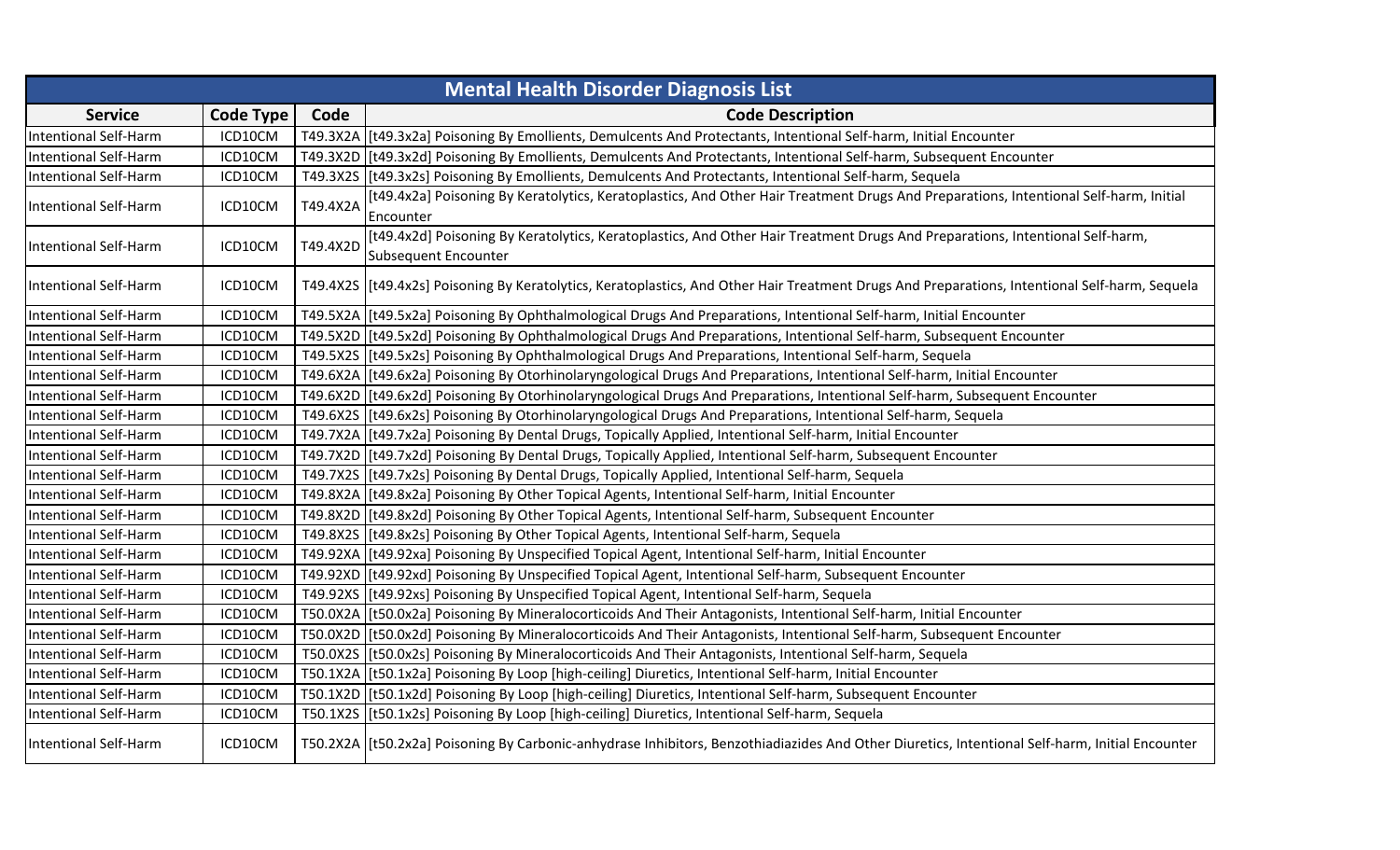| <b>Mental Health Disorder Diagnosis List</b> |                  |          |                                                                                                                                               |  |
|----------------------------------------------|------------------|----------|-----------------------------------------------------------------------------------------------------------------------------------------------|--|
| <b>Service</b>                               | <b>Code Type</b> | Code     | <b>Code Description</b>                                                                                                                       |  |
| <b>Intentional Self-Harm</b>                 | ICD10CM          | T50.2X2D | [t50.2x2d] Poisoning By Carbonic-anhydrase Inhibitors, Benzothiadiazides And Other Diuretics, Intentional Self-harm, Subsequent<br>Encounter  |  |
| <b>Intentional Self-Harm</b>                 | ICD10CM          |          | T50.2X2S [[t50.2x2s] Poisoning By Carbonic-anhydrase Inhibitors, Benzothiadiazides And Other Diuretics, Intentional Self-harm, Sequela        |  |
| <b>Intentional Self-Harm</b>                 | ICD10CM          |          | T50.3X2A   [t50.3x2a] Poisoning By Electrolytic, Caloric And Water-balance Agents, Intentional Self-harm, Initial Encounter                   |  |
| <b>Intentional Self-Harm</b>                 | ICD10CM          |          | T50.3X2D [[t50.3x2d] Poisoning By Electrolytic, Caloric And Water-balance Agents, Intentional Self-harm, Subsequent Encounter                 |  |
| Intentional Self-Harm                        | ICD10CM          |          | T50.3X2S   [t50.3x2s] Poisoning By Electrolytic, Caloric And Water-balance Agents, Intentional Self-harm, Sequela                             |  |
| <b>Intentional Self-Harm</b>                 | ICD10CM          |          | T50.4X2A   [t50.4x2a] Poisoning By Drugs Affecting Uric Acid Metabolism, Intentional Self-harm, Initial Encounter                             |  |
| <b>Intentional Self-Harm</b>                 | ICD10CM          |          | T50.4X2D [[t50.4x2d] Poisoning By Drugs Affecting Uric Acid Metabolism, Intentional Self-harm, Subsequent Encounter                           |  |
| <b>Intentional Self-Harm</b>                 | ICD10CM          |          | T50.4X2S   [t50.4x2s] Poisoning By Drugs Affecting Uric Acid Metabolism, Intentional Self-harm, Sequela                                       |  |
| <b>Intentional Self-Harm</b>                 | ICD10CM          |          | T50.5X2A [t50.5x2a] Poisoning By Appetite Depressants, Intentional Self-harm, Initial Encounter                                               |  |
| <b>Intentional Self-Harm</b>                 | ICD10CM          |          | T50.5X2D [[t50.5x2d] Poisoning By Appetite Depressants, Intentional Self-harm, Subsequent Encounter                                           |  |
| <b>Intentional Self-Harm</b>                 | ICD10CM          |          | T50.5X2S [[t50.5x2s] Poisoning By Appetite Depressants, Intentional Self-harm, Sequela                                                        |  |
| <b>Intentional Self-Harm</b>                 | ICD10CM          |          | T50.6X2A   [t50.6x2a] Poisoning By Antidotes And Chelating Agents, Intentional Self-harm, Initial Encounter                                   |  |
| <b>Intentional Self-Harm</b>                 | ICD10CM          |          | T50.6X2D [[t50.6x2d] Poisoning By Antidotes And Chelating Agents, Intentional Self-harm, Subsequent Encounter                                 |  |
| <b>Intentional Self-Harm</b>                 | ICD10CM          |          | T50.6X2S   [t50.6x2s] Poisoning By Antidotes And Chelating Agents, Intentional Self-harm, Sequela                                             |  |
| Intentional Self-Harm                        | ICD10CM          |          | T50.7X2A   [t50.7x2a] Poisoning By Analeptics And Opioid Receptor Antagonists, Intentional Self-harm, Initial Encounter                       |  |
| <b>Intentional Self-Harm</b>                 | ICD10CM          |          | T50.7X2D  [t50.7x2d] Poisoning By Analeptics And Opioid Receptor Antagonists, Intentional Self-harm, Subsequent Encounter                     |  |
| <b>Intentional Self-Harm</b>                 | ICD10CM          |          | T50.7X2S [[t50.7x2s] Poisoning By Analeptics And Opioid Receptor Antagonists, Intentional Self-harm, Sequela                                  |  |
| <b>Intentional Self-Harm</b>                 | ICD10CM          |          | T50.8X2A   [t50.8x2a] Poisoning By Diagnostic Agents, Intentional Self-harm, Initial Encounter                                                |  |
| <b>Intentional Self-Harm</b>                 | ICD10CM          |          | T50.8X2D [[t50.8x2d] Poisoning By Diagnostic Agents, Intentional Self-harm, Subsequent Encounter                                              |  |
| <b>Intentional Self-Harm</b>                 | ICD10CM          |          | T50.8X2S [[t50.8x2s] Poisoning By Diagnostic Agents, Intentional Self-harm, Sequela                                                           |  |
| <b>Intentional Self-Harm</b>                 | ICD10CM          |          | T50.902A   [t50.902a] Poisoning By Unspecified Drugs, Medicaments And Biological Substances, Intentional Self-harm, Initial Encounter         |  |
| <b>Intentional Self-Harm</b>                 | ICD10CM          |          | T50.902D [[t50.902d] Poisoning By Unspecified Drugs, Medicaments And Biological Substances, Intentional Self-harm, Subsequent Encounter       |  |
| Intentional Self-Harm                        | ICD10CM          |          | T50.902S  [t50.902s] Poisoning By Unspecified Drugs, Medicaments And Biological Substances, Intentional Self-harm, Sequela                    |  |
| <b>Intentional Self-Harm</b>                 | ICD10CM          |          | T50.912A  [t50.912a] Poisoning By Multiple Unspecified Drugs, Medicaments And Biological Substances, Intentional Self-harm, Initial Encounter |  |
| <b>Intentional Self-Harm</b>                 | ICD10CM          | T50.912D | [t50.912d] Poisoning By Multiple Unspecified Drugs, Medicaments And Biological Substances, Intentional Self-harm, Subsequent<br>Encounter     |  |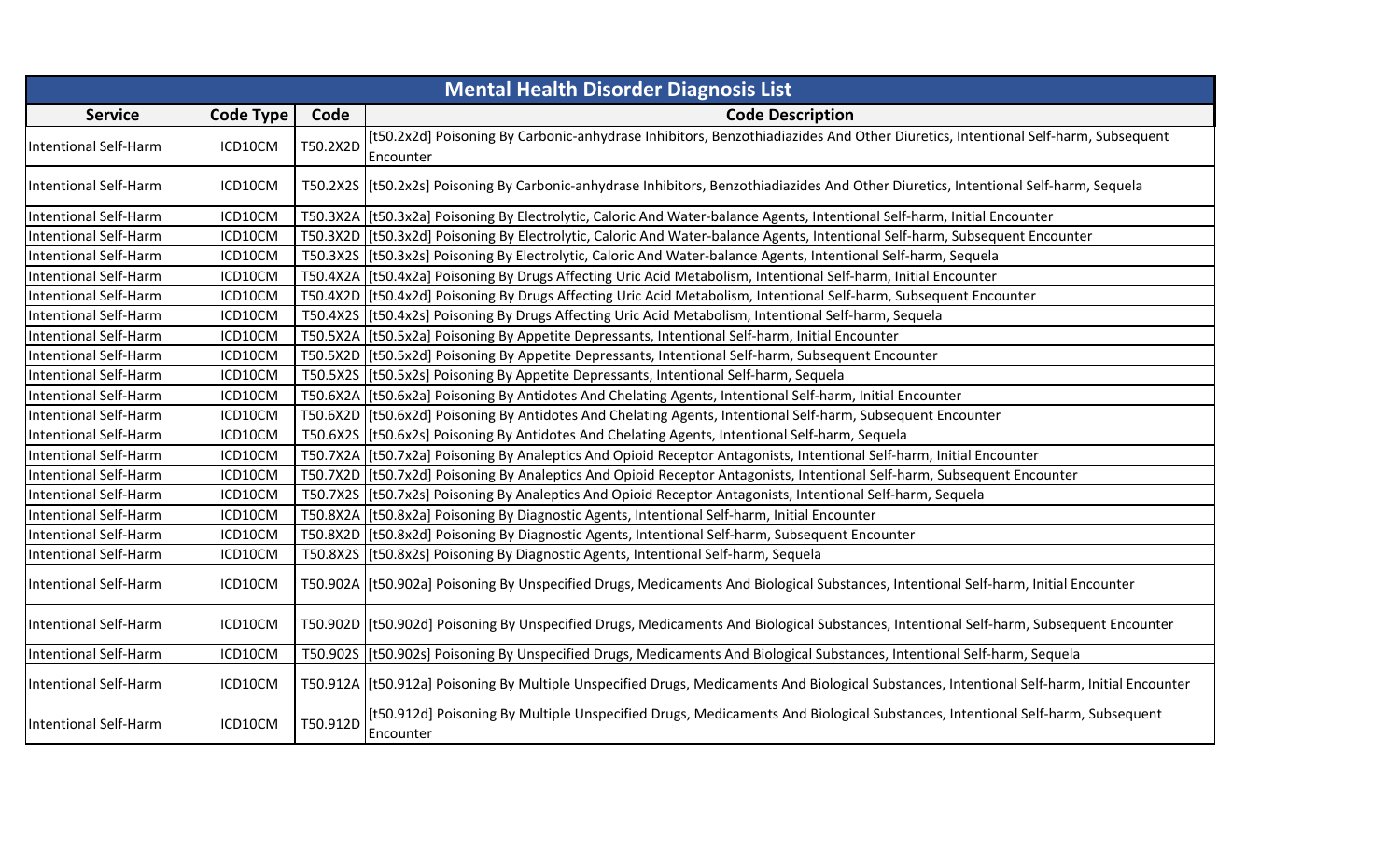|                              | <b>Mental Health Disorder Diagnosis List</b> |          |                                                                                                                                                   |  |
|------------------------------|----------------------------------------------|----------|---------------------------------------------------------------------------------------------------------------------------------------------------|--|
| <b>Service</b>               | <b>Code Type</b>                             | Code     | <b>Code Description</b>                                                                                                                           |  |
| <b>Intentional Self-Harm</b> | ICD10CM                                      |          | T50.912S [[t50.912s] Poisoning By Multiple Unspecified Drugs, Medicaments And Biological Substances, Intentional Self-harm, Sequela               |  |
| <b>Intentional Self-Harm</b> | ICD10CM                                      |          | T50.992A   [t50.992a] Poisoning By Other Drugs, Medicaments And Biological Substances, Intentional Self-harm, Initial Encounter                   |  |
| <b>Intentional Self-Harm</b> | ICD10CM                                      |          | T50.992D   [t50.992d] Poisoning By Other Drugs, Medicaments And Biological Substances, Intentional Self-harm, Subsequent Encounter                |  |
| <b>Intentional Self-Harm</b> | ICD10CM                                      |          | T50.992S [[t50.992s] Poisoning By Other Drugs, Medicaments And Biological Substances, Intentional Self-harm, Sequela                              |  |
| <b>Intentional Self-Harm</b> | ICD10CM                                      |          | T50.A12A   [t50.a12a] Poisoning By Pertussis Vaccine, Including Combinations With A Pertussis Component, Intentional Self-harm, Initial Encounter |  |
| <b>Intentional Self-Harm</b> | ICD10CM                                      | T50.A12D | [t50.a12d] Poisoning By Pertussis Vaccine, Including Combinations With A Pertussis Component, Intentional Self-harm, Subsequent<br>Encounter      |  |
| <b>Intentional Self-Harm</b> | ICD10CM                                      |          | T50.A12S   [t50.a12s] Poisoning By Pertussis Vaccine, Including Combinations With A Pertussis Component, Intentional Self-harm, Sequela           |  |
| <b>Intentional Self-Harm</b> | ICD10CM                                      |          | T50.A22A   [t50.a22a] Poisoning By Mixed Bacterial Vaccines Without A Pertussis Component, Intentional Self-harm, Initial Encounter               |  |
| <b>Intentional Self-Harm</b> | ICD10CM                                      |          | T50.A22D [[t50.a22d] Poisoning By Mixed Bacterial Vaccines Without A Pertussis Component, Intentional Self-harm, Subsequent Encounter             |  |
| <b>Intentional Self-Harm</b> | ICD10CM                                      |          | T50.A22S [[t50.a22s] Poisoning By Mixed Bacterial Vaccines Without A Pertussis Component, Intentional Self-harm, Sequela                          |  |
| <b>Intentional Self-Harm</b> | ICD10CM                                      |          | T50.A92A [[t50.a92a] Poisoning By Other Bacterial Vaccines, Intentional Self-harm, Initial Encounter                                              |  |
| <b>Intentional Self-Harm</b> | ICD10CM                                      |          | T50.A92D [[t50.a92d] Poisoning By Other Bacterial Vaccines, Intentional Self-harm, Subsequent Encounter                                           |  |
| <b>Intentional Self-Harm</b> | ICD10CM                                      |          | T50.A92S [[t50.a92s] Poisoning By Other Bacterial Vaccines, Intentional Self-harm, Sequela                                                        |  |
| <b>Intentional Self-Harm</b> | ICD10CM                                      |          | T50.B12A [[t50.b12a] Poisoning By Smallpox Vaccines, Intentional Self-harm, Initial Encounter                                                     |  |
| Intentional Self-Harm        | ICD10CM                                      |          | T50.B12D [[t50.b12d] Poisoning By Smallpox Vaccines, Intentional Self-harm, Subsequent Encounter                                                  |  |
| <b>Intentional Self-Harm</b> | ICD10CM                                      |          | T50.B12S [[t50.b12s] Poisoning By Smallpox Vaccines, Intentional Self-harm, Sequela                                                               |  |
| <b>Intentional Self-Harm</b> | ICD10CM                                      |          | T50.B92A [t50.b92a] Poisoning By Other Viral Vaccines, Intentional Self-harm, Initial Encounter                                                   |  |
| <b>Intentional Self-Harm</b> | ICD10CM                                      |          | T50.B92D [[t50.b92d] Poisoning By Other Viral Vaccines, Intentional Self-harm, Subsequent Encounter                                               |  |
| <b>Intentional Self-Harm</b> | ICD10CM                                      |          | T50.B92S   [t50.b92s] Poisoning By Other Viral Vaccines, Intentional Self-harm, Sequela                                                           |  |
| <b>Intentional Self-Harm</b> | ICD10CM                                      |          | T50.Z12A   [t50.z12a] Poisoning By Immunoglobulin, Intentional Self-harm, Initial Encounter                                                       |  |
| <b>Intentional Self-Harm</b> | ICD10CM                                      |          | T50.Z12D [[t50.z12d] Poisoning By Immunoglobulin, Intentional Self-harm, Subsequent Encounter                                                     |  |
| <b>Intentional Self-Harm</b> | ICD10CM                                      |          | T50.Z12S [[t50.z12s] Poisoning By Immunoglobulin, Intentional Self-harm, Sequela                                                                  |  |
| <b>Intentional Self-Harm</b> | ICD10CM                                      |          | T50.Z92A  [t50.z92a] Poisoning By Other Vaccines And Biological Substances, Intentional Self-harm, Initial Encounter                              |  |
| <b>Intentional Self-Harm</b> | ICD10CM                                      |          | T50.Z92D   [t50.z92d] Poisoning By Other Vaccines And Biological Substances, Intentional Self-harm, Subsequent Encounter                          |  |
| <b>Intentional Self-Harm</b> | ICD10CM                                      |          | T50.Z92S [t50.z92s] Poisoning By Other Vaccines And Biological Substances, Intentional Self-harm, Sequela                                         |  |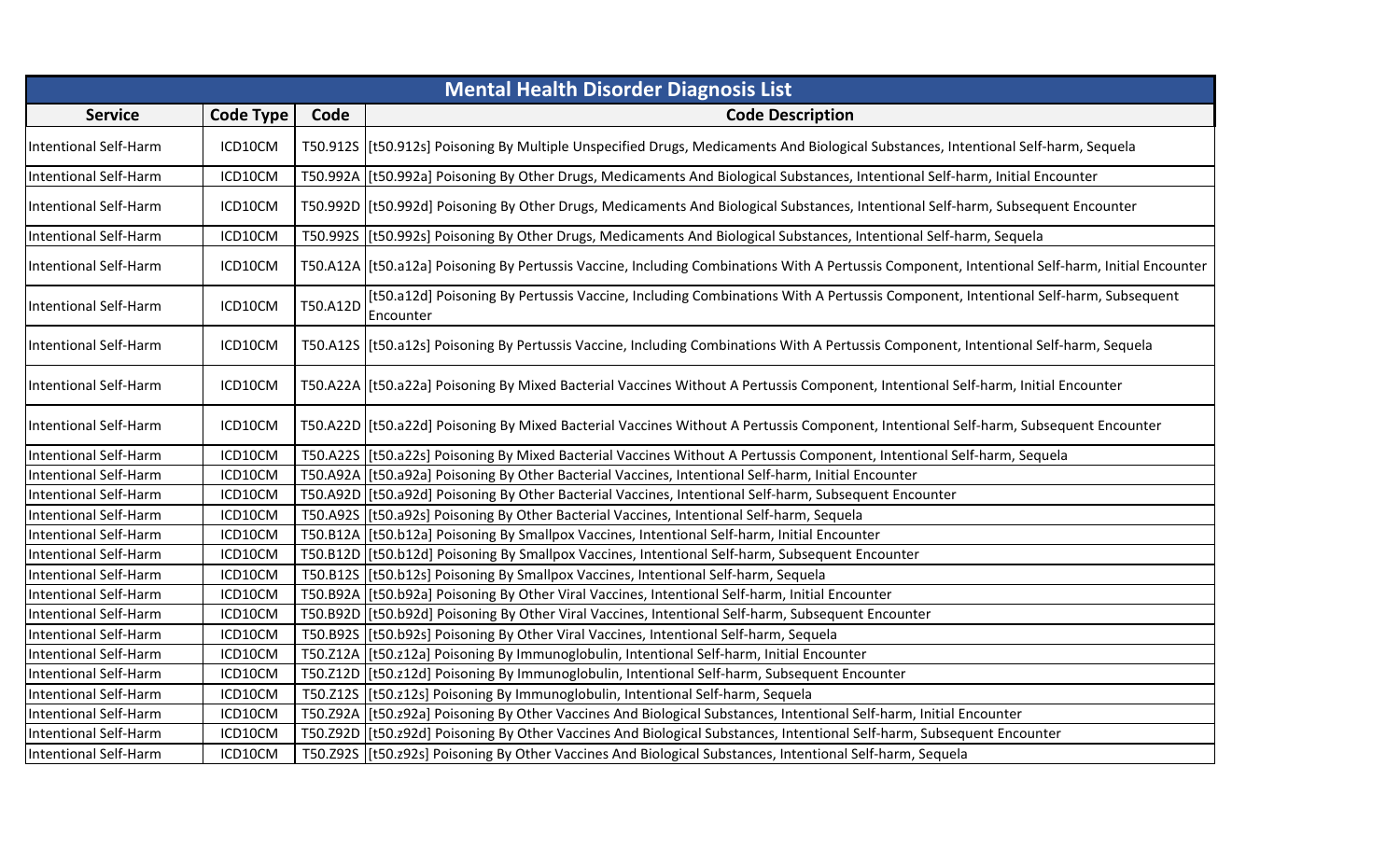| <b>Mental Health Disorder Diagnosis List</b> |                  |      |                                                                                                         |  |
|----------------------------------------------|------------------|------|---------------------------------------------------------------------------------------------------------|--|
| <b>Service</b>                               | <b>Code Type</b> | Code | <b>Code Description</b>                                                                                 |  |
| <b>Intentional Self-Harm</b>                 | ICD10CM          |      | T51.0X2A   [t51.0x2a] Toxic Effect Of Ethanol, Intentional Self-harm, Initial Encounter                 |  |
| <b>Intentional Self-Harm</b>                 | ICD10CM          |      | T51.0X2D   [t51.0x2d] Toxic Effect Of Ethanol, Intentional Self-harm, Subsequent Encounter              |  |
| <b>Intentional Self-Harm</b>                 | ICD10CM          |      | T51.0X2S   [t51.0x2s] Toxic Effect Of Ethanol, Intentional Self-harm, Sequela                           |  |
| <b>Intentional Self-Harm</b>                 | ICD10CM          |      | T51.1X2A   [t51.1x2a] Toxic Effect Of Methanol, Intentional Self-harm, Initial Encounter                |  |
| <b>Intentional Self-Harm</b>                 | ICD10CM          |      | T51.1X2D   [t51.1x2d] Toxic Effect Of Methanol, Intentional Self-harm, Subsequent Encounter             |  |
| <b>Intentional Self-Harm</b>                 | ICD10CM          |      | T51.1X2S   [t51.1x2s] Toxic Effect Of Methanol, Intentional Self-harm, Sequela                          |  |
| <b>Intentional Self-Harm</b>                 | ICD10CM          |      | T51.2X2A   [t51.2x2a] Toxic Effect Of 2-propanol, Intentional Self-harm, Initial Encounter              |  |
| <b>Intentional Self-Harm</b>                 | ICD10CM          |      | T51.2X2D [[t51.2x2d] Toxic Effect Of 2-propanol, Intentional Self-harm, Subsequent Encounter            |  |
| <b>Intentional Self-Harm</b>                 | ICD10CM          |      | T51.2X2S   [t51.2x2s] Toxic Effect Of 2-propanol, Intentional Self-harm, Sequela                        |  |
| <b>Intentional Self-Harm</b>                 | ICD10CM          |      | T51.3X2A   [t51.3x2a] Toxic Effect Of Fusel Oil, Intentional Self-harm, Initial Encounter               |  |
| <b>Intentional Self-Harm</b>                 | ICD10CM          |      | T51.3X2D [[t51.3x2d] Toxic Effect Of Fusel Oil, Intentional Self-harm, Subsequent Encounter             |  |
| <b>Intentional Self-Harm</b>                 | ICD10CM          |      | T51.3X2S   [t51.3x2s] Toxic Effect Of Fusel Oil, Intentional Self-harm, Sequela                         |  |
| <b>Intentional Self-Harm</b>                 | ICD10CM          |      | T51.8X2A   [t51.8x2a] Toxic Effect Of Other Alcohols, Intentional Self-harm, Initial Encounter          |  |
| <b>Intentional Self-Harm</b>                 | ICD10CM          |      | T51.8X2D   [t51.8x2d] Toxic Effect Of Other Alcohols, Intentional Self-harm, Subsequent Encounter       |  |
| <b>Intentional Self-Harm</b>                 | ICD10CM          |      | T51.8X2S   [t51.8x2s] Toxic Effect Of Other Alcohols, Intentional Self-harm, Sequela                    |  |
| <b>Intentional Self-Harm</b>                 | ICD10CM          |      | T51.92XA   [t51.92xa] Toxic Effect Of Unspecified Alcohol, Intentional Self-harm, Initial Encounter     |  |
| <b>Intentional Self-Harm</b>                 | ICD10CM          |      | T51.92XD [[t51.92xd] Toxic Effect Of Unspecified Alcohol, Intentional Self-harm, Subsequent Encounter   |  |
| <b>Intentional Self-Harm</b>                 | ICD10CM          |      | T51.92XS [t51.92xs] Toxic Effect Of Unspecified Alcohol, Intentional Self-harm, Sequela                 |  |
| <b>Intentional Self-Harm</b>                 | ICD10CM          |      | T52.0X2A   [t52.0x2a] Toxic Effect Of Petroleum Products, Intentional Self-harm, Initial Encounter      |  |
| <b>Intentional Self-Harm</b>                 | ICD10CM          |      | T52.0X2D [[t52.0x2d] Toxic Effect Of Petroleum Products, Intentional Self-harm, Subsequent Encounter    |  |
| <b>Intentional Self-Harm</b>                 | ICD10CM          |      | T52.0X2S   [t52.0x2s] Toxic Effect Of Petroleum Products, Intentional Self-harm, Sequela                |  |
| <b>Intentional Self-Harm</b>                 | ICD10CM          |      | T52.1X2A   [t52.1x2a] Toxic Effect Of Benzene, Intentional Self-harm, Initial Encounter                 |  |
| <b>Intentional Self-Harm</b>                 | ICD10CM          |      | T52.1X2D [[t52.1x2d] Toxic Effect Of Benzene, Intentional Self-harm, Subsequent Encounter               |  |
| <b>Intentional Self-Harm</b>                 | ICD10CM          |      | T52.1X2S   [t52.1x2s] Toxic Effect Of Benzene, Intentional Self-harm, Sequela                           |  |
| <b>Intentional Self-Harm</b>                 | ICD10CM          |      | T52.2X2A [[t52.2x2a] Toxic Effect Of Homologues Of Benzene, Intentional Self-harm, Initial Encounter    |  |
| <b>Intentional Self-Harm</b>                 | ICD10CM          |      | T52.2X2D [[t52.2x2d] Toxic Effect Of Homologues Of Benzene, Intentional Self-harm, Subsequent Encounter |  |
| <b>Intentional Self-Harm</b>                 | ICD10CM          |      | T52.2X2S   [t52.2x2s] Toxic Effect Of Homologues Of Benzene, Intentional Self-harm, Sequela             |  |
| <b>Intentional Self-Harm</b>                 | ICD10CM          |      | T52.3X2A   [t52.3x2a] Toxic Effect Of Glycols, Intentional Self-harm, Initial Encounter                 |  |
| <b>Intentional Self-Harm</b>                 | ICD10CM          |      | T52.3X2D   [t52.3x2d] Toxic Effect Of Glycols, Intentional Self-harm, Subsequent Encounter              |  |
| <b>Intentional Self-Harm</b>                 | ICD10CM          |      | T52.3X2S [[t52.3x2s] Toxic Effect Of Glycols, Intentional Self-harm, Sequela                            |  |
| <b>Intentional Self-Harm</b>                 | ICD10CM          |      | T52.4X2A   [t52.4x2a] Toxic Effect Of Ketones, Intentional Self-harm, Initial Encounter                 |  |
| <b>Intentional Self-Harm</b>                 | ICD10CM          |      | T52.4X2D [[t52.4x2d] Toxic Effect Of Ketones, Intentional Self-harm, Subsequent Encounter               |  |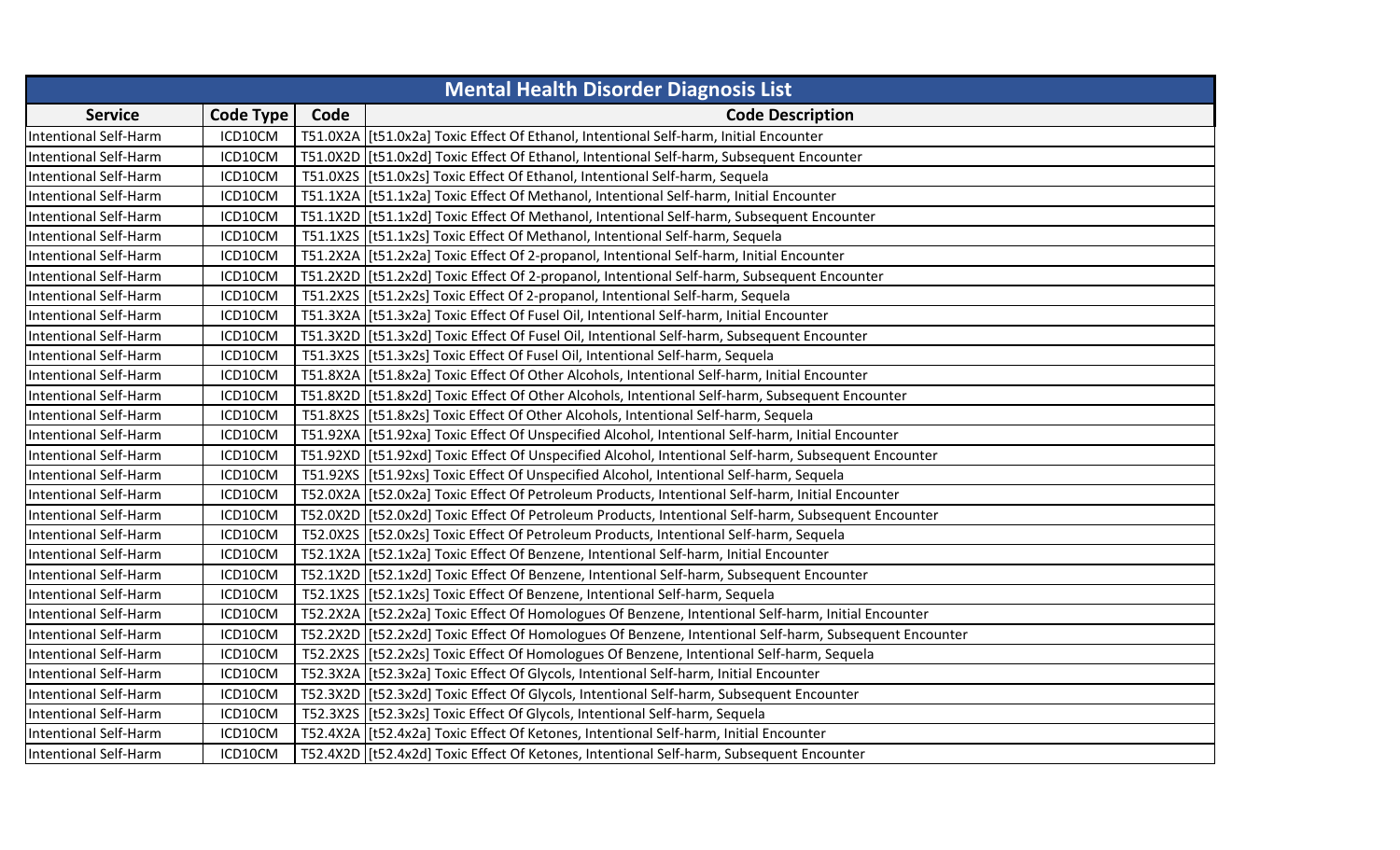|                              | <b>Mental Health Disorder Diagnosis List</b> |      |                                                                                                                                       |  |  |
|------------------------------|----------------------------------------------|------|---------------------------------------------------------------------------------------------------------------------------------------|--|--|
| <b>Service</b>               | <b>Code Type</b>                             | Code | <b>Code Description</b>                                                                                                               |  |  |
| <b>Intentional Self-Harm</b> | ICD10CM                                      |      | T52.4X2S   [t52.4x2s] Toxic Effect Of Ketones, Intentional Self-harm, Sequela                                                         |  |  |
| <b>Intentional Self-Harm</b> | ICD10CM                                      |      | T52.8X2A   [t52.8x2a] Toxic Effect Of Other Organic Solvents, Intentional Self-harm, Initial Encounter                                |  |  |
| <b>Intentional Self-Harm</b> | ICD10CM                                      |      | T52.8X2D [[t52.8x2d] Toxic Effect Of Other Organic Solvents, Intentional Self-harm, Subsequent Encounter                              |  |  |
| <b>Intentional Self-Harm</b> | ICD10CM                                      |      | T52.8X2S   [t52.8x2s] Toxic Effect Of Other Organic Solvents, Intentional Self-harm, Sequela                                          |  |  |
| <b>Intentional Self-Harm</b> | ICD10CM                                      |      | T52.92XA   [t52.92xa] Toxic Effect Of Unspecified Organic Solvent, Intentional Self-harm, Initial Encounter                           |  |  |
| <b>Intentional Self-Harm</b> | ICD10CM                                      |      | T52.92XD [[t52.92xd] Toxic Effect Of Unspecified Organic Solvent, Intentional Self-harm, Subsequent Encounter                         |  |  |
| <b>Intentional Self-Harm</b> | ICD10CM                                      |      | T52.92XS [t52.92xs] Toxic Effect Of Unspecified Organic Solvent, Intentional Self-harm, Sequela                                       |  |  |
| <b>Intentional Self-Harm</b> | ICD10CM                                      |      | T53.0X2A   [t53.0x2a] Toxic Effect Of Carbon Tetrachloride, Intentional Self-harm, Initial Encounter                                  |  |  |
| <b>Intentional Self-Harm</b> | ICD10CM                                      |      | T53.0X2D [[t53.0x2d] Toxic Effect Of Carbon Tetrachloride, Intentional Self-harm, Subsequent Encounter                                |  |  |
| <b>Intentional Self-Harm</b> | ICD10CM                                      |      | T53.0X2S   [t53.0x2s] Toxic Effect Of Carbon Tetrachloride, Intentional Self-harm, Sequela                                            |  |  |
| <b>Intentional Self-Harm</b> | ICD10CM                                      |      | T53.1X2A   [t53.1x2a] Toxic Effect Of Chloroform, Intentional Self-harm, Initial Encounter                                            |  |  |
| <b>Intentional Self-Harm</b> | ICD10CM                                      |      | T53.1X2D   [t53.1x2d] Toxic Effect Of Chloroform, Intentional Self-harm, Subsequent Encounter                                         |  |  |
| <b>Intentional Self-Harm</b> | ICD10CM                                      |      | T53.1X2S   [t53.1x2s] Toxic Effect Of Chloroform, Intentional Self-harm, Sequela                                                      |  |  |
| <b>Intentional Self-Harm</b> | ICD10CM                                      |      | T53.2X2A   [t53.2x2a] Toxic Effect Of Trichloroethylene, Intentional Self-harm, Initial Encounter                                     |  |  |
| <b>Intentional Self-Harm</b> | ICD10CM                                      |      | T53.2X2D [[t53.2x2d] Toxic Effect Of Trichloroethylene, Intentional Self-harm, Subsequent Encounter                                   |  |  |
| <b>Intentional Self-Harm</b> | ICD10CM                                      |      | T53.2X2S   [t53.2x2s] Toxic Effect Of Trichloroethylene, Intentional Self-harm, Sequela                                               |  |  |
| <b>Intentional Self-Harm</b> | ICD10CM                                      |      | T53.3X2A [[t53.3x2a] Toxic Effect Of Tetrachloroethylene, Intentional Self-harm, Initial Encounter                                    |  |  |
| <b>Intentional Self-Harm</b> | ICD10CM                                      |      | T53.3X2D   [t53.3x2d] Toxic Effect Of Tetrachloroethylene, Intentional Self-harm, Subsequent Encounter                                |  |  |
| <b>Intentional Self-Harm</b> | ICD10CM                                      |      | T53.3X2S   [t53.3x2s] Toxic Effect Of Tetrachloroethylene, Intentional Self-harm, Sequela                                             |  |  |
| <b>Intentional Self-Harm</b> | ICD10CM                                      |      | T53.4X2A   [t53.4x2a] Toxic Effect Of Dichloromethane, Intentional Self-harm, Initial Encounter                                       |  |  |
| <b>Intentional Self-Harm</b> | ICD10CM                                      |      | T53.4X2D  [t53.4x2d] Toxic Effect Of Dichloromethane, Intentional Self-harm, Subsequent Encounter                                     |  |  |
| <b>Intentional Self-Harm</b> | ICD10CM                                      |      | T53.4X2S [[t53.4x2s] Toxic Effect Of Dichloromethane, Intentional Self-harm, Sequela                                                  |  |  |
| <b>Intentional Self-Harm</b> | ICD10CM                                      |      | T53.5X2A [[t53.5x2a] Toxic Effect Of Chlorofluorocarbons, Intentional Self-harm, Initial Encounter                                    |  |  |
| <b>Intentional Self-Harm</b> | ICD10CM                                      |      | T53.5X2D [[t53.5x2d] Toxic Effect Of Chlorofluorocarbons, Intentional Self-harm, Subsequent Encounter                                 |  |  |
| <b>Intentional Self-Harm</b> | ICD10CM                                      |      | T53.5X2S   [t53.5x2s] Toxic Effect Of Chlorofluorocarbons, Intentional Self-harm, Sequela                                             |  |  |
| Intentional Self-Harm        | ICD10CM                                      |      | T53.6X2A [[t53.6x2a] Toxic Effect Of Other Halogen Derivatives Of Aliphatic Hydrocarbons, Intentional Self-harm, Initial Encounter    |  |  |
| <b>Intentional Self-Harm</b> | ICD10CM                                      |      | T53.6X2D [[t53.6x2d] Toxic Effect Of Other Halogen Derivatives Of Aliphatic Hydrocarbons, Intentional Self-harm, Subsequent Encounter |  |  |
| <b>Intentional Self-Harm</b> | ICD10CM                                      |      | T53.6X2S   [t53.6x2s] Toxic Effect Of Other Halogen Derivatives Of Aliphatic Hydrocarbons, Intentional Self-harm, Sequela             |  |  |
| <b>Intentional Self-Harm</b> | ICD10CM                                      |      | T53.7X2A [t53.7x2a] Toxic Effect Of Other Halogen Derivatives Of Aromatic Hydrocarbons, Intentional Self-harm, Initial Encounter      |  |  |
| <b>Intentional Self-Harm</b> | ICD10CM                                      |      | T53.7X2D  [t53.7x2d] Toxic Effect Of Other Halogen Derivatives Of Aromatic Hydrocarbons, Intentional Self-harm, Subsequent Encounter  |  |  |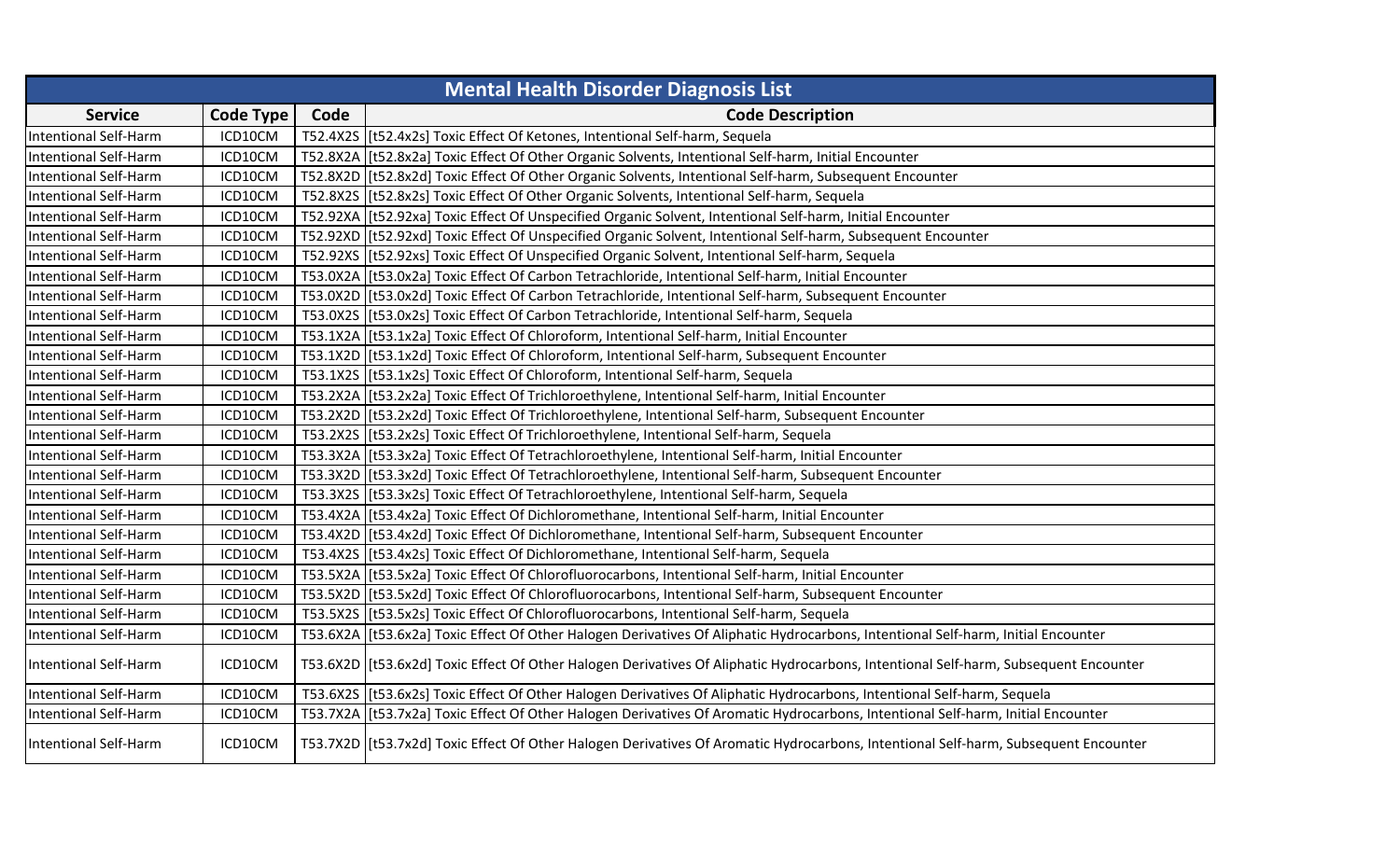|                              | <b>Mental Health Disorder Diagnosis List</b> |          |                                                                                                                                             |  |  |
|------------------------------|----------------------------------------------|----------|---------------------------------------------------------------------------------------------------------------------------------------------|--|--|
| <b>Service</b>               | Code Type                                    | Code     | <b>Code Description</b>                                                                                                                     |  |  |
| <b>Intentional Self-Harm</b> | ICD10CM                                      |          | T53.7X2S [[t53.7x2s] Toxic Effect Of Other Halogen Derivatives Of Aromatic Hydrocarbons, Intentional Self-harm, Sequela                     |  |  |
|                              | ICD10CM                                      | T53.92XA | [t53.92xa] Toxic Effect Of Unspecified Halogen Derivatives Of Aliphatic And Aromatic Hydrocarbons, Intentional Self-harm, Initial           |  |  |
| <b>Intentional Self-Harm</b> |                                              |          | Encounter                                                                                                                                   |  |  |
| <b>Intentional Self-Harm</b> | ICD10CM                                      | T53.92XD | [t53.92xd] Toxic Effect Of Unspecified Halogen Derivatives Of Aliphatic And Aromatic Hydrocarbons, Intentional Self-harm, Subsequent        |  |  |
|                              |                                              |          | Encounter                                                                                                                                   |  |  |
| Intentional Self-Harm        | ICD10CM                                      |          | T53.92XS [[t53.92xs] Toxic Effect Of Unspecified Halogen Derivatives Of Aliphatic And Aromatic Hydrocarbons, Intentional Self-harm, Sequela |  |  |
| <b>Intentional Self-Harm</b> | ICD10CM                                      |          | T54.0X2A   [t54.0x2a] Toxic Effect Of Phenol And Phenol Homologues, Intentional Self-harm, Initial Encounter                                |  |  |
| <b>Intentional Self-Harm</b> | ICD10CM                                      |          | T54.0X2D [[t54.0x2d] Toxic Effect Of Phenol And Phenol Homologues, Intentional Self-harm, Subsequent Encounter                              |  |  |
| <b>Intentional Self-Harm</b> | ICD10CM                                      |          | T54.0X2S   [t54.0x2s] Toxic Effect Of Phenol And Phenol Homologues, Intentional Self-harm, Sequela                                          |  |  |
| <b>Intentional Self-Harm</b> | ICD10CM                                      |          | T54.1X2A   [t54.1x2a] Toxic Effect Of Other Corrosive Organic Compounds, Intentional Self-harm, Initial Encounter                           |  |  |
| <b>Intentional Self-Harm</b> | ICD10CM                                      |          | T54.1X2D [[t54.1x2d] Toxic Effect Of Other Corrosive Organic Compounds, Intentional Self-harm, Subsequent Encounter                         |  |  |
| <b>Intentional Self-Harm</b> | ICD10CM                                      |          | T54.1X2S   [t54.1x2s] Toxic Effect Of Other Corrosive Organic Compounds, Intentional Self-harm, Sequela                                     |  |  |
| <b>Intentional Self-Harm</b> | ICD10CM                                      |          | T54.2X2A   [t54.2x2a] Toxic Effect Of Corrosive Acids And Acid-like Substances, Intentional Self-harm, Initial Encounter                    |  |  |
| <b>Intentional Self-Harm</b> | ICD10CM                                      |          | T54.2X2D [[t54.2x2d] Toxic Effect Of Corrosive Acids And Acid-like Substances, Intentional Self-harm, Subsequent Encounter                  |  |  |
| <b>Intentional Self-Harm</b> | ICD10CM                                      |          | T54.2X2S   [t54.2x2s] Toxic Effect Of Corrosive Acids And Acid-like Substances, Intentional Self-harm, Sequela                              |  |  |
| <b>Intentional Self-Harm</b> | ICD10CM                                      |          | T54.3X2A [[t54.3x2a] Toxic Effect Of Corrosive Alkalis And Alkali-like Substances, Intentional Self-harm, Initial Encounter                 |  |  |
| <b>Intentional Self-Harm</b> | ICD10CM                                      |          | T54.3X2D [[t54.3x2d] Toxic Effect Of Corrosive Alkalis And Alkali-like Substances, Intentional Self-harm, Subsequent Encounter              |  |  |
| <b>Intentional Self-Harm</b> | ICD10CM                                      |          | T54.3X2S   [t54.3x2s] Toxic Effect Of Corrosive Alkalis And Alkali-like Substances, Intentional Self-harm, Sequela                          |  |  |
| <b>Intentional Self-Harm</b> | ICD10CM                                      |          | T54.92XA   [t54.92xa] Toxic Effect Of Unspecified Corrosive Substance, Intentional Self-harm, Initial Encounter                             |  |  |
| <b>Intentional Self-Harm</b> | ICD10CM                                      |          | T54.92XD [[t54.92xd] Toxic Effect Of Unspecified Corrosive Substance, Intentional Self-harm, Subsequent Encounter                           |  |  |
| <b>Intentional Self-Harm</b> | ICD10CM                                      |          | T54.92XS [t54.92xs] Toxic Effect Of Unspecified Corrosive Substance, Intentional Self-harm, Sequela                                         |  |  |
| <b>Intentional Self-Harm</b> | ICD10CM                                      |          | T55.0X2A   [t55.0x2a] Toxic Effect Of Soaps, Intentional Self-harm, Initial Encounter                                                       |  |  |
| <b>Intentional Self-Harm</b> | ICD10CM                                      |          | T55.0X2D [t55.0x2d] Toxic Effect Of Soaps, Intentional Self-harm, Subsequent Encounter                                                      |  |  |
| <b>Intentional Self-Harm</b> | ICD10CM                                      |          | T55.0X2S [[t55.0x2s] Toxic Effect Of Soaps, Intentional Self-harm, Sequela                                                                  |  |  |
| <b>Intentional Self-Harm</b> | ICD10CM                                      |          | T55.1X2A   [t55.1x2a] Toxic Effect Of Detergents, Intentional Self-harm, Initial Encounter                                                  |  |  |
| <b>Intentional Self-Harm</b> | ICD10CM                                      |          | T55.1X2D [[t55.1x2d] Toxic Effect Of Detergents, Intentional Self-harm, Subsequent Encounter                                                |  |  |
| <b>Intentional Self-Harm</b> | ICD10CM                                      |          | T55.1X2S   [t55.1x2s] Toxic Effect Of Detergents, Intentional Self-harm, Sequela                                                            |  |  |
| <b>Intentional Self-Harm</b> | ICD10CM                                      |          | T56.0X2A   [t56.0x2a] Toxic Effect Of Lead And Its Compounds, Intentional Self-harm, Initial Encounter                                      |  |  |
| <b>Intentional Self-Harm</b> | ICD10CM                                      |          | T56.0X2D   [t56.0x2d] Toxic Effect Of Lead And Its Compounds, Intentional Self-harm, Subsequent Encounter                                   |  |  |
| <b>Intentional Self-Harm</b> | ICD10CM                                      |          | T56.0X2S   [t56.0x2s] Toxic Effect Of Lead And Its Compounds, Intentional Self-harm, Sequela                                                |  |  |
| <b>Intentional Self-Harm</b> | ICD10CM                                      |          | T56.1X2A   [t56.1x2a] Toxic Effect Of Mercury And Its Compounds, Intentional Self-harm, Initial Encounter                                   |  |  |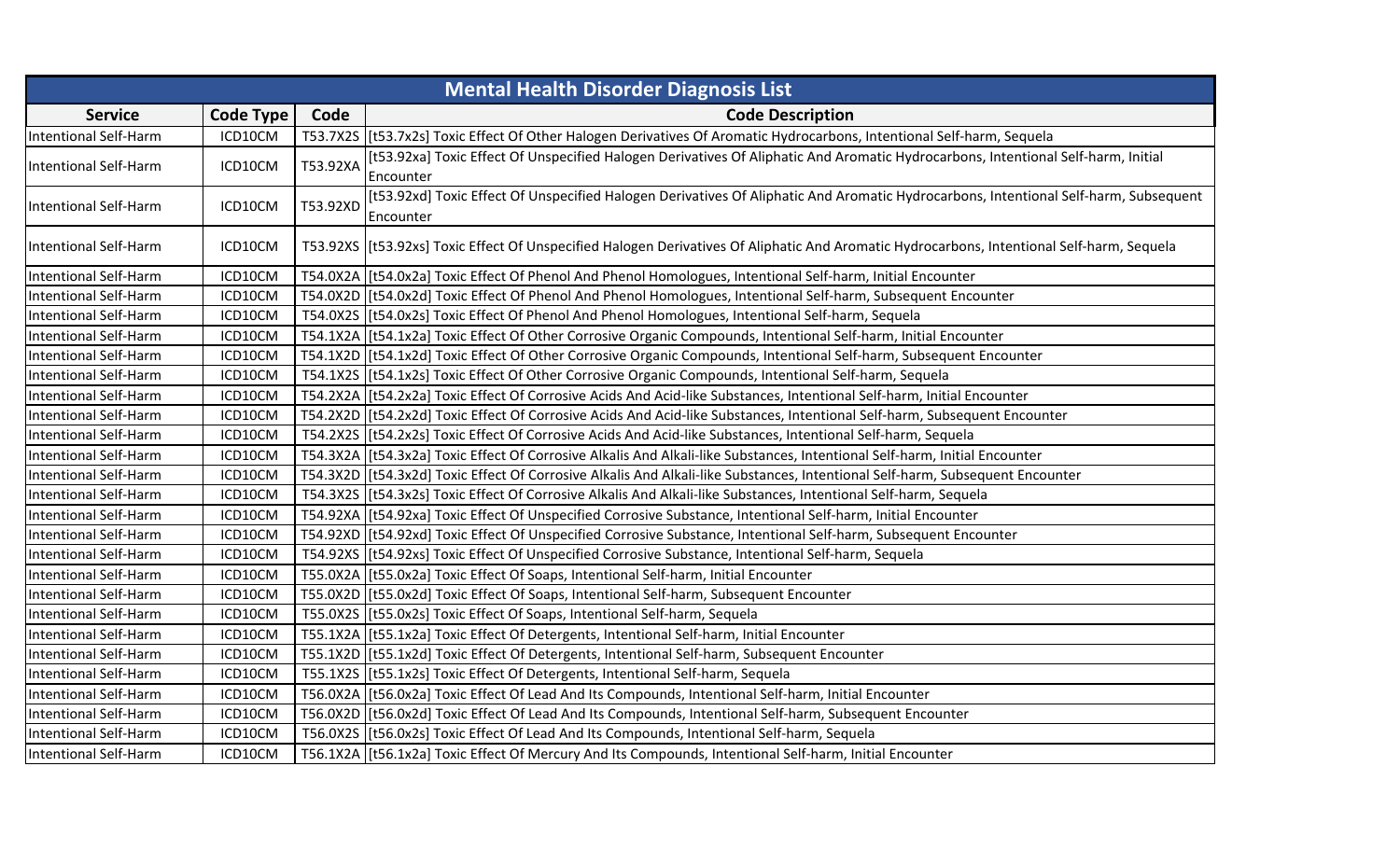|                              |                  |      | <b>Mental Health Disorder Diagnosis List</b>                                                                  |
|------------------------------|------------------|------|---------------------------------------------------------------------------------------------------------------|
| <b>Service</b>               | <b>Code Type</b> | Code | <b>Code Description</b>                                                                                       |
| <b>Intentional Self-Harm</b> | ICD10CM          |      | T56.1X2D   [t56.1x2d] Toxic Effect Of Mercury And Its Compounds, Intentional Self-harm, Subsequent Encounter  |
| <b>Intentional Self-Harm</b> | ICD10CM          |      | T56.1X2S   [t56.1x2s] Toxic Effect Of Mercury And Its Compounds, Intentional Self-harm, Sequela               |
| <b>Intentional Self-Harm</b> | ICD10CM          |      | T56.2X2A   [t56.2x2a] Toxic Effect Of Chromium And Its Compounds, Intentional Self-harm, Initial Encounter    |
| <b>Intentional Self-Harm</b> | ICD10CM          |      | T56.2X2D   [t56.2x2d] Toxic Effect Of Chromium And Its Compounds, Intentional Self-harm, Subsequent Encounter |
| <b>Intentional Self-Harm</b> | ICD10CM          |      | T56.2X2S [[t56.2x2s] Toxic Effect Of Chromium And Its Compounds, Intentional Self-harm, Sequela               |
| <b>Intentional Self-Harm</b> | ICD10CM          |      | T56.3X2A   [t56.3x2a] Toxic Effect Of Cadmium And Its Compounds, Intentional Self-harm, Initial Encounter     |
| <b>Intentional Self-Harm</b> | ICD10CM          |      | T56.3X2D [[t56.3x2d] Toxic Effect Of Cadmium And Its Compounds, Intentional Self-harm, Subsequent Encounter   |
| <b>Intentional Self-Harm</b> | ICD10CM          |      | T56.3X2S   [t56.3x2s] Toxic Effect Of Cadmium And Its Compounds, Intentional Self-harm, Sequela               |
| Intentional Self-Harm        | ICD10CM          |      | T56.4X2A   [t56.4x2a] Toxic Effect Of Copper And Its Compounds, Intentional Self-harm, Initial Encounter      |
| <b>Intentional Self-Harm</b> | ICD10CM          |      | T56.4X2D   [t56.4x2d] Toxic Effect Of Copper And Its Compounds, Intentional Self-harm, Subsequent Encounter   |
| Intentional Self-Harm        | ICD10CM          |      | T56.4X2S [t56.4x2s] Toxic Effect Of Copper And Its Compounds, Intentional Self-harm, Sequela                  |
| <b>Intentional Self-Harm</b> | ICD10CM          |      | T56.5X2A   [t56.5x2a] Toxic Effect Of Zinc And Its Compounds, Intentional Self-harm, Initial Encounter        |
| <b>Intentional Self-Harm</b> | ICD10CM          |      | T56.5X2D [[t56.5x2d] Toxic Effect Of Zinc And Its Compounds, Intentional Self-harm, Subsequent Encounter      |
| <b>Intentional Self-Harm</b> | ICD10CM          |      | T56.5X2S [[t56.5x2s] Toxic Effect Of Zinc And Its Compounds, Intentional Self-harm, Sequela                   |
| <b>Intentional Self-Harm</b> | ICD10CM          |      | T56.6X2A   [t56.6x2a] Toxic Effect Of Tin And Its Compounds, Intentional Self-harm, Initial Encounter         |
| <b>Intentional Self-Harm</b> | ICD10CM          |      | T56.6X2D [[t56.6x2d] Toxic Effect Of Tin And Its Compounds, Intentional Self-harm, Subsequent Encounter       |
| <b>Intentional Self-Harm</b> | ICD10CM          |      | T56.6X2S   [t56.6x2s] Toxic Effect Of Tin And Its Compounds, Intentional Self-harm, Sequela                   |
| <b>Intentional Self-Harm</b> | ICD10CM          |      | T56.7X2A [[t56.7x2a] Toxic Effect Of Beryllium And Its Compounds, Intentional Self-harm, Initial Encounter    |
| <b>Intentional Self-Harm</b> | ICD10CM          |      | T56.7X2D [[t56.7x2d] Toxic Effect Of Beryllium And Its Compounds, Intentional Self-harm, Subsequent Encounter |
| <b>Intentional Self-Harm</b> | ICD10CM          |      | T56.7X2S   [t56.7x2s] Toxic Effect Of Beryllium And Its Compounds, Intentional Self-harm, Sequela             |
| <b>Intentional Self-Harm</b> | ICD10CM          |      | T56.812A   [t56.812a] Toxic Effect Of Thallium, Intentional Self-harm, Initial Encounter                      |
| Intentional Self-Harm        | ICD10CM          |      | T56.812D [[t56.812d] Toxic Effect Of Thallium, Intentional Self-harm, Subsequent Encounter                    |
| <b>Intentional Self-Harm</b> | ICD10CM          |      | T56.812S   [t56.812s] Toxic Effect Of Thallium, Intentional Self-harm, Sequela                                |
| <b>Intentional Self-Harm</b> | ICD10CM          |      | T56.892A   [t56.892a] Toxic Effect Of Other Metals, Intentional Self-harm, Initial Encounter                  |
| <b>Intentional Self-Harm</b> | ICD10CM          |      | T56.892D   [t56.892d] Toxic Effect Of Other Metals, Intentional Self-harm, Subsequent Encounter               |
| Intentional Self-Harm        | ICD10CM          |      | T56.892S [[t56.892s] Toxic Effect Of Other Metals, Intentional Self-harm, Sequela                             |
| <b>Intentional Self-Harm</b> | ICD10CM          |      | T56.92XA   [t56.92xa] Toxic Effect Of Unspecified Metal, Intentional Self-harm, Initial Encounter             |
| <b>Intentional Self-Harm</b> | ICD10CM          |      | T56.92XD [[t56.92xd] Toxic Effect Of Unspecified Metal, Intentional Self-harm, Subsequent Encounter           |
| <b>Intentional Self-Harm</b> | ICD10CM          |      | T56.92XS [t56.92xs] Toxic Effect Of Unspecified Metal, Intentional Self-harm, Sequela                         |
| <b>Intentional Self-Harm</b> | ICD10CM          |      | T57.0X2A   [t57.0x2a] Toxic Effect Of Arsenic And Its Compounds, Intentional Self-harm, Initial Encounter     |
| <b>Intentional Self-Harm</b> | ICD10CM          |      | T57.0X2D [[t57.0x2d] Toxic Effect Of Arsenic And Its Compounds, Intentional Self-harm, Subsequent Encounter   |
| <b>Intentional Self-Harm</b> | ICD10CM          |      | T57.0X2S [t57.0x2s] Toxic Effect Of Arsenic And Its Compounds, Intentional Self-harm, Sequela                 |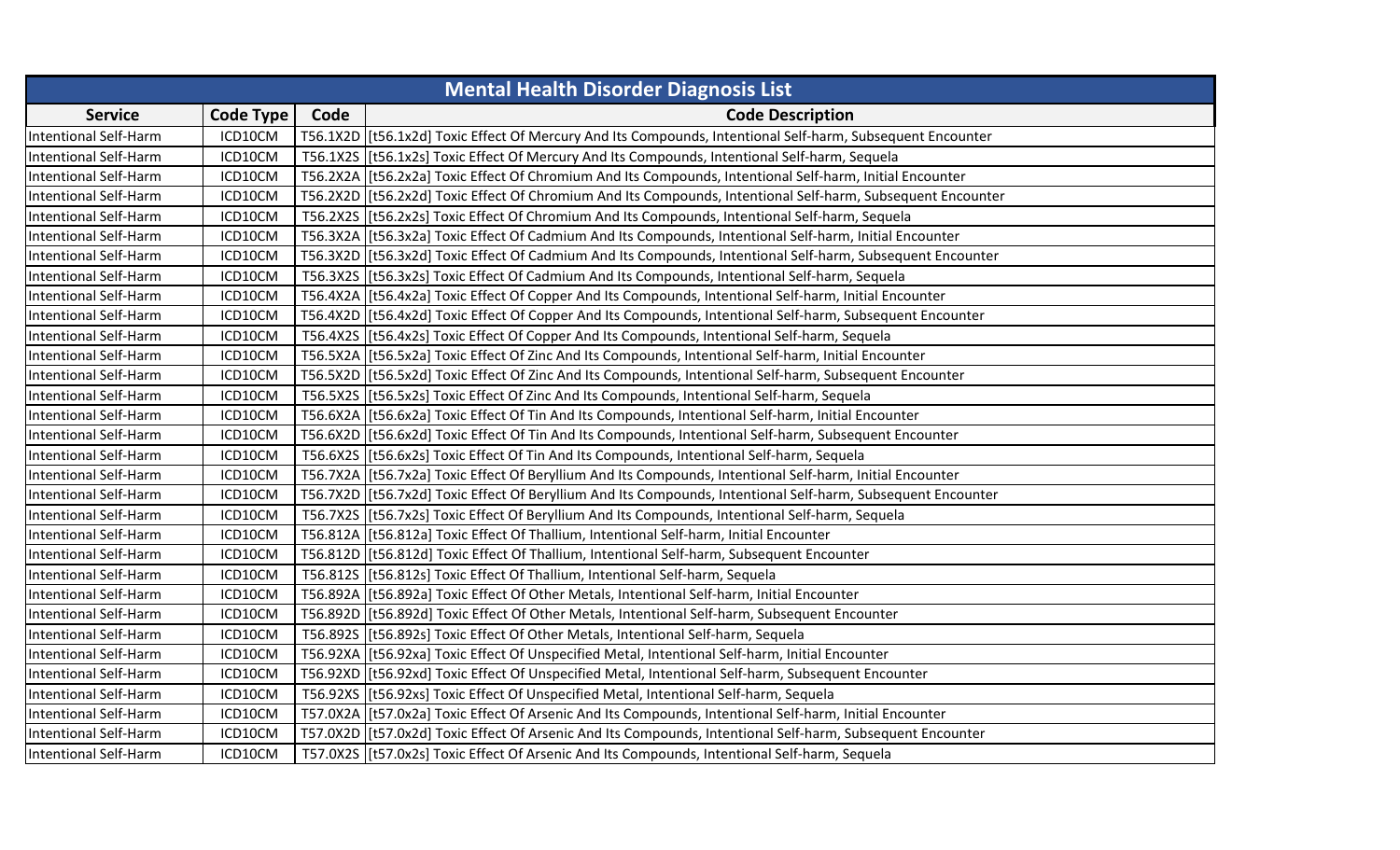| <b>Mental Health Disorder Diagnosis List</b> |                  |          |                                                                                                                                          |  |
|----------------------------------------------|------------------|----------|------------------------------------------------------------------------------------------------------------------------------------------|--|
| <b>Service</b>                               | <b>Code Type</b> | Code     | <b>Code Description</b>                                                                                                                  |  |
| <b>Intentional Self-Harm</b>                 | ICD10CM          |          | T57.1X2A   [t57.1x2a] Toxic Effect Of Phosphorus And Its Compounds, Intentional Self-harm, Initial Encounter                             |  |
| <b>Intentional Self-Harm</b>                 | ICD10CM          |          | T57.1X2D [[t57.1x2d] Toxic Effect Of Phosphorus And Its Compounds, Intentional Self-harm, Subsequent Encounter                           |  |
| <b>Intentional Self-Harm</b>                 | ICD10CM          |          | T57.1X2S [[t57.1x2s] Toxic Effect Of Phosphorus And Its Compounds, Intentional Self-harm, Sequela                                        |  |
| <b>Intentional Self-Harm</b>                 | ICD10CM          |          | T57.2X2A   [t57.2x2a] Toxic Effect Of Manganese And Its Compounds, Intentional Self-harm, Initial Encounter                              |  |
| Intentional Self-Harm                        | ICD10CM          |          | T57.2X2D [[t57.2x2d] Toxic Effect Of Manganese And Its Compounds, Intentional Self-harm, Subsequent Encounter                            |  |
| <b>Intentional Self-Harm</b>                 | ICD10CM          |          | T57.2X2S [[t57.2x2s] Toxic Effect Of Manganese And Its Compounds, Intentional Self-harm, Sequela                                         |  |
| <b>Intentional Self-Harm</b>                 | ICD10CM          |          | T57.3X2A [[t57.3x2a] Toxic Effect Of Hydrogen Cyanide, Intentional Self-harm, Initial Encounter                                          |  |
| <b>Intentional Self-Harm</b>                 | ICD10CM          |          | T57.3X2D   [t57.3x2d] Toxic Effect Of Hydrogen Cyanide, Intentional Self-harm, Subsequent Encounter                                      |  |
| Intentional Self-Harm                        | ICD10CM          |          | T57.3X2S [[t57.3x2s] Toxic Effect Of Hydrogen Cyanide, Intentional Self-harm, Sequela                                                    |  |
| Intentional Self-Harm                        | ICD10CM          |          | T57.8X2A   [t57.8x2a] Toxic Effect Of Other Specified Inorganic Substances, Intentional Self-harm, Initial Encounter                     |  |
| Intentional Self-Harm                        | ICD10CM          |          | T57.8X2D [[t57.8x2d] Toxic Effect Of Other Specified Inorganic Substances, Intentional Self-harm, Subsequent Encounter                   |  |
| <b>Intentional Self-Harm</b>                 | ICD10CM          |          | T57.8X2S   [t57.8x2s] Toxic Effect Of Other Specified Inorganic Substances, Intentional Self-harm, Sequela                               |  |
| <b>Intentional Self-Harm</b>                 | ICD10CM          |          | T57.92XA   [t57.92xa] Toxic Effect Of Unspecified Inorganic Substance, Intentional Self-harm, Initial Encounter                          |  |
| <b>Intentional Self-Harm</b>                 | ICD10CM          |          | T57.92XD   [t57.92xd] Toxic Effect Of Unspecified Inorganic Substance, Intentional Self-harm, Subsequent Encounter                       |  |
| <b>Intentional Self-Harm</b>                 | ICD10CM          |          | T57.92XS [t57.92xs] Toxic Effect Of Unspecified Inorganic Substance, Intentional Self-harm, Sequela                                      |  |
| <b>Intentional Self-Harm</b>                 | ICD10CM          |          | T58.02XA   [t58.02xa] Toxic Effect Of Carbon Monoxide From Motor Vehicle Exhaust, Intentional Self-harm, Initial Encounter               |  |
| <b>Intentional Self-Harm</b>                 | ICD10CM          |          | T58.02XD   [t58.02xd] Toxic Effect Of Carbon Monoxide From Motor Vehicle Exhaust, Intentional Self-harm, Subsequent Encounter            |  |
| <b>Intentional Self-Harm</b>                 | ICD10CM          |          | T58.02XS [[t58.02xs] Toxic Effect Of Carbon Monoxide From Motor Vehicle Exhaust, Intentional Self-harm, Sequela                          |  |
| <b>Intentional Self-Harm</b>                 | ICD10CM          |          | T58.12XA   [t58.12xa] Toxic Effect Of Carbon Monoxide From Utility Gas, Intentional Self-harm, Initial Encounter                         |  |
| <b>Intentional Self-Harm</b>                 | ICD10CM          |          | T58.12XD [[t58.12xd] Toxic Effect Of Carbon Monoxide From Utility Gas, Intentional Self-harm, Subsequent Encounter                       |  |
| <b>Intentional Self-Harm</b>                 | ICD10CM          |          | T58.12XS   [t58.12xs] Toxic Effect Of Carbon Monoxide From Utility Gas, Intentional Self-harm, Sequela                                   |  |
| <b>Intentional Self-Harm</b>                 | ICD10CM          | T58.2X2A | [t58.2x2a] Toxic Effect Of Carbon Monoxide From Incomplete Combustion Of Other Domestic Fuels, Intentional Self-harm, Initial            |  |
|                                              |                  |          | Encounter                                                                                                                                |  |
| <b>Intentional Self-Harm</b>                 | ICD10CM          | T58.2X2D | [t58.2x2d] Toxic Effect Of Carbon Monoxide From Incomplete Combustion Of Other Domestic Fuels, Intentional Self-harm, Subsequent         |  |
|                                              |                  |          | Encounter                                                                                                                                |  |
| <b>Intentional Self-Harm</b>                 | ICD10CM          |          | T58.2X2S   [t58.2x2s] Toxic Effect Of Carbon Monoxide From Incomplete Combustion Of Other Domestic Fuels, Intentional Self-harm, Sequela |  |
|                                              |                  |          |                                                                                                                                          |  |
| <b>Intentional Self-Harm</b>                 | ICD10CM          |          | T58.8X2A   [t58.8x2a] Toxic Effect Of Carbon Monoxide From Other Source, Intentional Self-harm, Initial Encounter                        |  |
| <b>Intentional Self-Harm</b>                 | ICD10CM          |          | T58.8X2D   [t58.8x2d] Toxic Effect Of Carbon Monoxide From Other Source, Intentional Self-harm, Subsequent Encounter                     |  |
| <b>Intentional Self-Harm</b>                 | ICD10CM          |          | T58.8X2S   [t58.8x2s] Toxic Effect Of Carbon Monoxide From Other Source, Intentional Self-harm, Sequela                                  |  |
| <b>Intentional Self-Harm</b>                 | ICD10CM          |          | T58.92XA   [t58.92xa] Toxic Effect Of Carbon Monoxide From Unspecified Source, Intentional Self-harm, Initial Encounter                  |  |
| <b>Intentional Self-Harm</b>                 | ICD10CM          |          | T58.92XD [[t58.92xd] Toxic Effect Of Carbon Monoxide From Unspecified Source, Intentional Self-harm, Subsequent Encounter                |  |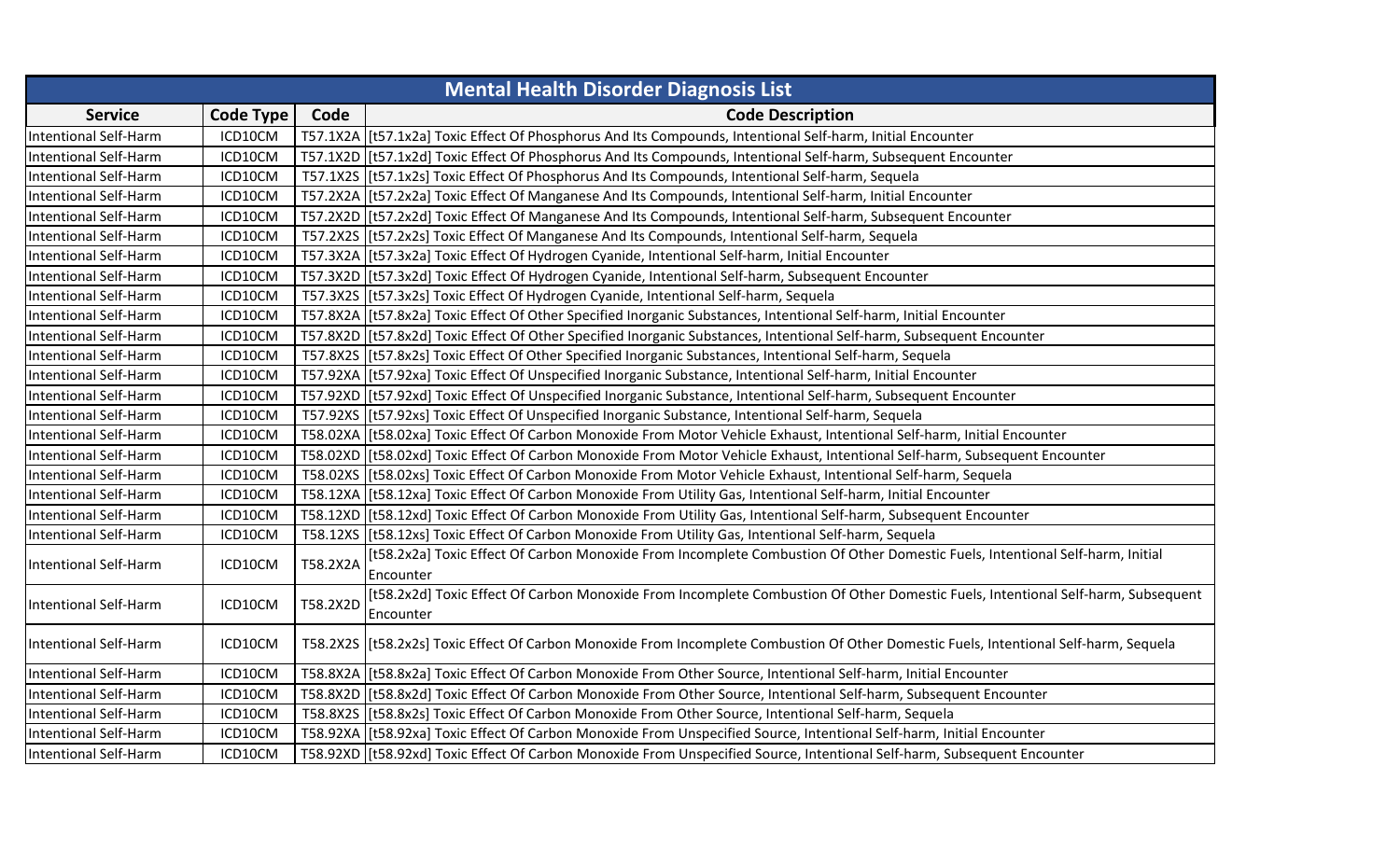| <b>Mental Health Disorder Diagnosis List</b> |                  |      |                                                                                                                           |
|----------------------------------------------|------------------|------|---------------------------------------------------------------------------------------------------------------------------|
| <b>Service</b>                               | <b>Code Type</b> | Code | <b>Code Description</b>                                                                                                   |
| <b>Intentional Self-Harm</b>                 | ICD10CM          |      | T58.92XS [[t58.92xs] Toxic Effect Of Carbon Monoxide From Unspecified Source, Intentional Self-harm, Sequela              |
| <b>Intentional Self-Harm</b>                 | ICD10CM          |      | T59.0X2A   [t59.0x2a] Toxic Effect Of Nitrogen Oxides, Intentional Self-harm, Initial Encounter                           |
| <b>Intentional Self-Harm</b>                 | ICD10CM          |      | T59.0X2D [[t59.0x2d] Toxic Effect Of Nitrogen Oxides, Intentional Self-harm, Subsequent Encounter                         |
| <b>Intentional Self-Harm</b>                 | ICD10CM          |      | T59.0X2S   [t59.0x2s] Toxic Effect Of Nitrogen Oxides, Intentional Self-harm, Sequela                                     |
| <b>Intentional Self-Harm</b>                 | ICD10CM          |      | T59.1X2A   [t59.1x2a] Toxic Effect Of Sulfur Dioxide, Intentional Self-harm, Initial Encounter                            |
| <b>Intentional Self-Harm</b>                 | ICD10CM          |      | T59.1X2D   [t59.1x2d] Toxic Effect Of Sulfur Dioxide, Intentional Self-harm, Subsequent Encounter                         |
| <b>Intentional Self-Harm</b>                 | ICD10CM          |      | T59.1X2S [[t59.1x2s] Toxic Effect Of Sulfur Dioxide, Intentional Self-harm, Sequela                                       |
| <b>Intentional Self-Harm</b>                 | ICD10CM          |      | T59.2X2A   [t59.2x2a] Toxic Effect Of Formaldehyde, Intentional Self-harm, Initial Encounter                              |
| <b>Intentional Self-Harm</b>                 | ICD10CM          |      | T59.2X2D [[t59.2x2d] Toxic Effect Of Formaldehyde, Intentional Self-harm, Subsequent Encounter                            |
| <b>Intentional Self-Harm</b>                 | ICD10CM          |      | T59.2X2S   [t59.2x2s] Toxic Effect Of Formaldehyde, Intentional Self-harm, Sequela                                        |
| <b>Intentional Self-Harm</b>                 | ICD10CM          |      | T59.3X2A   [t59.3x2a] Toxic Effect Of Lacrimogenic Gas, Intentional Self-harm, Initial Encounter                          |
| <b>Intentional Self-Harm</b>                 | ICD10CM          |      | T59.3X2D [[t59.3x2d] Toxic Effect Of Lacrimogenic Gas, Intentional Self-harm, Subsequent Encounter                        |
| <b>Intentional Self-Harm</b>                 | ICD10CM          |      | T59.3X2S [[t59.3x2s] Toxic Effect Of Lacrimogenic Gas, Intentional Self-harm, Sequela                                     |
| <b>Intentional Self-Harm</b>                 | ICD10CM          |      | T59.4X2A   [t59.4x2a] Toxic Effect Of Chlorine Gas, Intentional Self-harm, Initial Encounter                              |
| <b>Intentional Self-Harm</b>                 | ICD10CM          |      | T59.4X2D [[t59.4x2d] Toxic Effect Of Chlorine Gas, Intentional Self-harm, Subsequent Encounter                            |
| <b>Intentional Self-Harm</b>                 | ICD10CM          |      | T59.4X2S [[t59.4x2s] Toxic Effect Of Chlorine Gas, Intentional Self-harm, Sequela                                         |
| <b>Intentional Self-Harm</b>                 | ICD10CM          |      | T59.5X2A   [t59.5x2a] Toxic Effect Of Fluorine Gas And Hydrogen Fluoride, Intentional Self-harm, Initial Encounter        |
| <b>Intentional Self-Harm</b>                 | ICD10CM          |      | T59.5X2D [[t59.5x2d] Toxic Effect Of Fluorine Gas And Hydrogen Fluoride, Intentional Self-harm, Subsequent Encounter      |
| <b>Intentional Self-Harm</b>                 | ICD10CM          |      | T59.5X2S   [t59.5x2s] Toxic Effect Of Fluorine Gas And Hydrogen Fluoride, Intentional Self-harm, Sequela                  |
| <b>Intentional Self-Harm</b>                 | ICD10CM          |      | T59.6X2A   [t59.6x2a] Toxic Effect Of Hydrogen Sulfide, Intentional Self-harm, Initial Encounter                          |
| <b>Intentional Self-Harm</b>                 | ICD10CM          |      | T59.6X2D   [t59.6x2d] Toxic Effect Of Hydrogen Sulfide, Intentional Self-harm, Subsequent Encounter                       |
| <b>Intentional Self-Harm</b>                 | ICD10CM          |      | T59.6X2S   [t59.6x2s] Toxic Effect Of Hydrogen Sulfide, Intentional Self-harm, Sequela                                    |
| <b>Intentional Self-Harm</b>                 | ICD10CM          |      | T59.7X2A   [t59.7x2a] Toxic Effect Of Carbon Dioxide, Intentional Self-harm, Initial Encounter                            |
| <b>Intentional Self-Harm</b>                 | ICD10CM          |      | T59.7X2D [[t59.7x2d] Toxic Effect Of Carbon Dioxide, Intentional Self-harm, Subsequent Encounter                          |
| <b>Intentional Self-Harm</b>                 | ICD10CM          |      | T59.7X2S   [t59.7x2s] Toxic Effect Of Carbon Dioxide, Intentional Self-harm, Sequela                                      |
| <b>Intentional Self-Harm</b>                 | ICD10CM          |      | T59.812A [[t59.812a] Toxic Effect Of Smoke, Intentional Self-harm, Initial Encounter                                      |
| <b>Intentional Self-Harm</b>                 | ICD10CM          |      | T59.812D   [t59.812d] Toxic Effect Of Smoke, Intentional Self-harm, Subsequent Encounter                                  |
| <b>Intentional Self-Harm</b>                 | ICD10CM          |      | T59.812S   [t59.812s] Toxic Effect Of Smoke, Intentional Self-harm, Sequela                                               |
| <b>Intentional Self-Harm</b>                 | ICD10CM          |      | T59.892A   [t59.892a] Toxic Effect Of Other Specified Gases, Fumes And Vapors, Intentional Self-harm, Initial Encounter   |
| <b>Intentional Self-Harm</b>                 | ICD10CM          |      | T59.892D [[t59.892d] Toxic Effect Of Other Specified Gases, Fumes And Vapors, Intentional Self-harm, Subsequent Encounter |
| <b>Intentional Self-Harm</b>                 | ICD10CM          |      | T59.892S   [t59.892s] Toxic Effect Of Other Specified Gases, Fumes And Vapors, Intentional Self-harm, Sequela             |
| <b>Intentional Self-Harm</b>                 | ICD10CM          |      | T59.92XA   [t59.92xa] Toxic Effect Of Unspecified Gases, Fumes And Vapors, Intentional Self-harm, Initial Encounter       |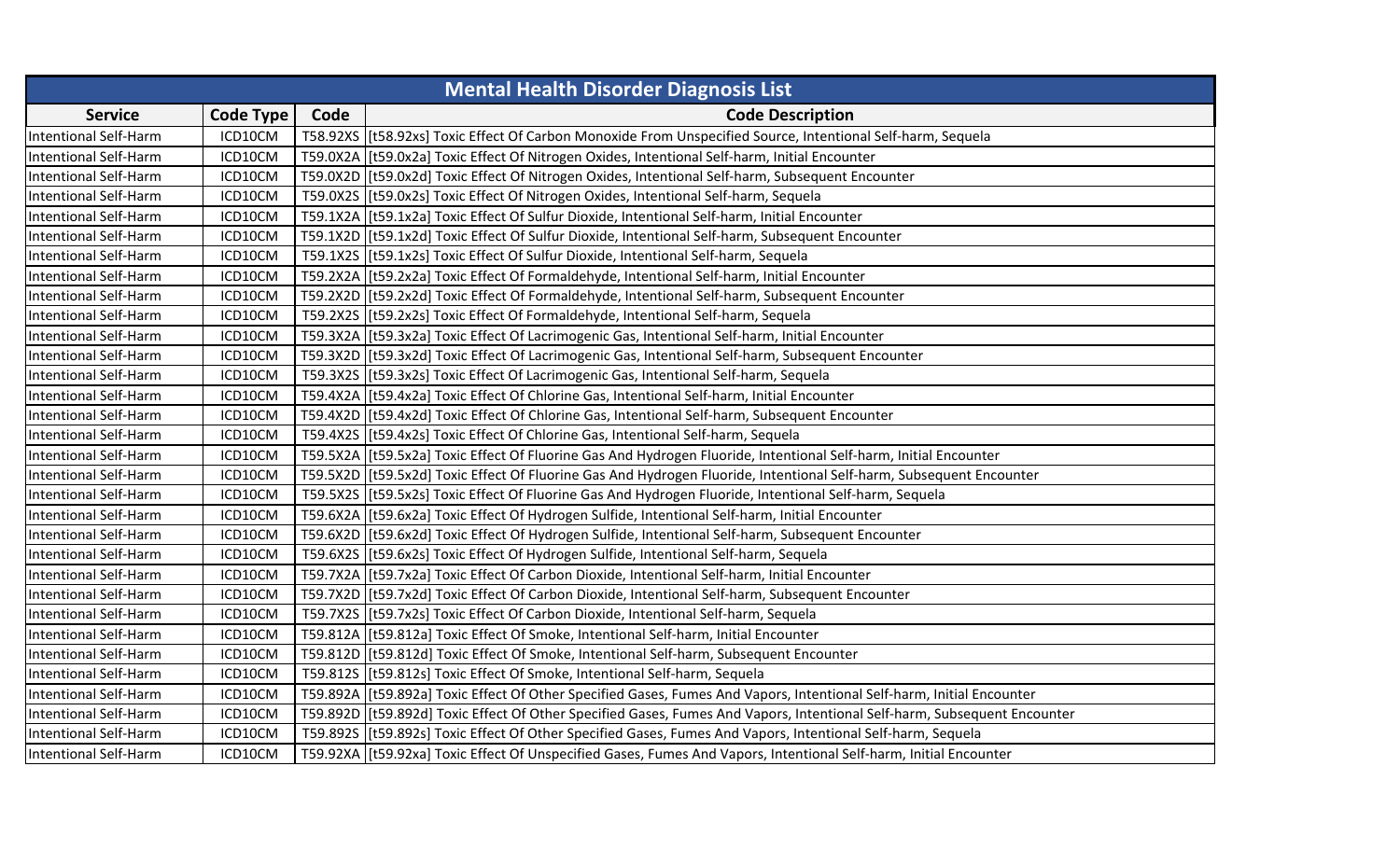|                              |                  |      | <b>Mental Health Disorder Diagnosis List</b>                                                                                  |
|------------------------------|------------------|------|-------------------------------------------------------------------------------------------------------------------------------|
| <b>Service</b>               | <b>Code Type</b> | Code | <b>Code Description</b>                                                                                                       |
| <b>Intentional Self-Harm</b> | ICD10CM          |      | T59.92XD   [t59.92xd] Toxic Effect Of Unspecified Gases, Fumes And Vapors, Intentional Self-harm, Subsequent Encounter        |
| <b>Intentional Self-Harm</b> | ICD10CM          |      | T59.92XS   [t59.92xs] Toxic Effect Of Unspecified Gases, Fumes And Vapors, Intentional Self-harm, Sequela                     |
| <b>Intentional Self-Harm</b> | ICD10CM          |      | T60.0X2A   [t60.0x2a] Toxic Effect Of Organophosphate And Carbamate Insecticides, Intentional Self-harm, Initial Encounter    |
| <b>Intentional Self-Harm</b> | ICD10CM          |      | T60.0X2D   [t60.0x2d] Toxic Effect Of Organophosphate And Carbamate Insecticides, Intentional Self-harm, Subsequent Encounter |
| <b>Intentional Self-Harm</b> | ICD10CM          |      | T60.0X2S   [t60.0x2s] Toxic Effect Of Organophosphate And Carbamate Insecticides, Intentional Self-harm, Sequela              |
| <b>Intentional Self-Harm</b> | ICD10CM          |      | T60.1X2A   [t60.1x2a] Toxic Effect Of Halogenated Insecticides, Intentional Self-harm, Initial Encounter                      |
| <b>Intentional Self-Harm</b> | ICD10CM          |      | T60.1X2D   [t60.1x2d] Toxic Effect Of Halogenated Insecticides, Intentional Self-harm, Subsequent Encounter                   |
| <b>Intentional Self-Harm</b> | ICD10CM          |      | T60.1X2S   [t60.1x2s] Toxic Effect Of Halogenated Insecticides, Intentional Self-harm, Sequela                                |
| <b>Intentional Self-Harm</b> | ICD10CM          |      | T60.2X2A   [t60.2x2a] Toxic Effect Of Other Insecticides, Intentional Self-harm, Initial Encounter                            |
| <b>Intentional Self-Harm</b> | ICD10CM          |      | T60.2X2D   [t60.2x2d] Toxic Effect Of Other Insecticides, Intentional Self-harm, Subsequent Encounter                         |
| <b>Intentional Self-Harm</b> | ICD10CM          |      | T60.2X2S   [t60.2x2s] Toxic Effect Of Other Insecticides, Intentional Self-harm, Sequela                                      |
| <b>Intentional Self-Harm</b> | ICD10CM          |      | T60.3X2A   [t60.3x2a] Toxic Effect Of Herbicides And Fungicides, Intentional Self-harm, Initial Encounter                     |
| <b>Intentional Self-Harm</b> | ICD10CM          |      | T60.3X2D   [t60.3x2d] Toxic Effect Of Herbicides And Fungicides, Intentional Self-harm, Subsequent Encounter                  |
| <b>Intentional Self-Harm</b> | ICD10CM          |      | T60.3X2S   [t60.3x2s] Toxic Effect Of Herbicides And Fungicides, Intentional Self-harm, Sequela                               |
| <b>Intentional Self-Harm</b> | ICD10CM          |      | T60.4X2A   [t60.4x2a] Toxic Effect Of Rodenticides, Intentional Self-harm, Initial Encounter                                  |
| <b>Intentional Self-Harm</b> | ICD10CM          |      | T60.4X2D   [t60.4x2d] Toxic Effect Of Rodenticides, Intentional Self-harm, Subsequent Encounter                               |
| <b>Intentional Self-Harm</b> | ICD10CM          |      | T60.4X2S [[t60.4x2s] Toxic Effect Of Rodenticides, Intentional Self-harm, Sequela                                             |
| <b>Intentional Self-Harm</b> | ICD10CM          |      | T60.8X2A   [t60.8x2a] Toxic Effect Of Other Pesticides, Intentional Self-harm, Initial Encounter                              |
| <b>Intentional Self-Harm</b> | ICD10CM          |      | T60.8X2D [[t60.8x2d] Toxic Effect Of Other Pesticides, Intentional Self-harm, Subsequent Encounter                            |
| <b>Intentional Self-Harm</b> | ICD10CM          |      | T60.8X2S   [t60.8x2s] Toxic Effect Of Other Pesticides, Intentional Self-harm, Sequela                                        |
| <b>Intentional Self-Harm</b> | ICD10CM          |      | T60.92XA   [t60.92xa] Toxic Effect Of Unspecified Pesticide, Intentional Self-harm, Initial Encounter                         |
| <b>Intentional Self-Harm</b> | ICD10CM          |      | T60.92XD   [t60.92xd] Toxic Effect Of Unspecified Pesticide, Intentional Self-harm, Subsequent Encounter                      |
| <b>Intentional Self-Harm</b> | ICD10CM          |      | T60.92XS [[t60.92xs] Toxic Effect Of Unspecified Pesticide, Intentional Self-harm, Sequela                                    |
| <b>Intentional Self-Harm</b> | ICD10CM          |      | T61.02XA   [t61.02xa] Ciguatera Fish Poisoning, Intentional Self-harm, Initial Encounter                                      |
| <b>Intentional Self-Harm</b> | ICD10CM          |      | T61.02XD   [t61.02xd] Ciguatera Fish Poisoning, Intentional Self-harm, Subsequent Encounter                                   |
| <b>Intentional Self-Harm</b> | ICD10CM          |      | T61.02XS [[t61.02xs] Ciguatera Fish Poisoning, Intentional Self-harm, Sequela                                                 |
| <b>Intentional Self-Harm</b> | ICD10CM          |      | T61.12XA   [t61.12xa] Scombroid Fish Poisoning, Intentional Self-harm, Initial Encounter                                      |
| <b>Intentional Self-Harm</b> | ICD10CM          |      | T61.12XD  [t61.12xd] Scombroid Fish Poisoning, Intentional Self-harm, Subsequent Encounter                                    |
| <b>Intentional Self-Harm</b> | ICD10CM          |      | T61.12XS [[t61.12xs] Scombroid Fish Poisoning, Intentional Self-harm, Sequela                                                 |
| <b>Intentional Self-Harm</b> | ICD10CM          |      | T61.772A [[t61.772a] Other Fish Poisoning, Intentional Self-harm, Initial Encounter                                           |
| <b>Intentional Self-Harm</b> | ICD10CM          |      | T61.772D [[t61.772d] Other Fish Poisoning, Intentional Self-harm, Subsequent Encounter                                        |
| <b>Intentional Self-Harm</b> | ICD10CM          |      | T61.772S   [t61.772s] Other Fish Poisoning, Intentional Self-harm, Sequela                                                    |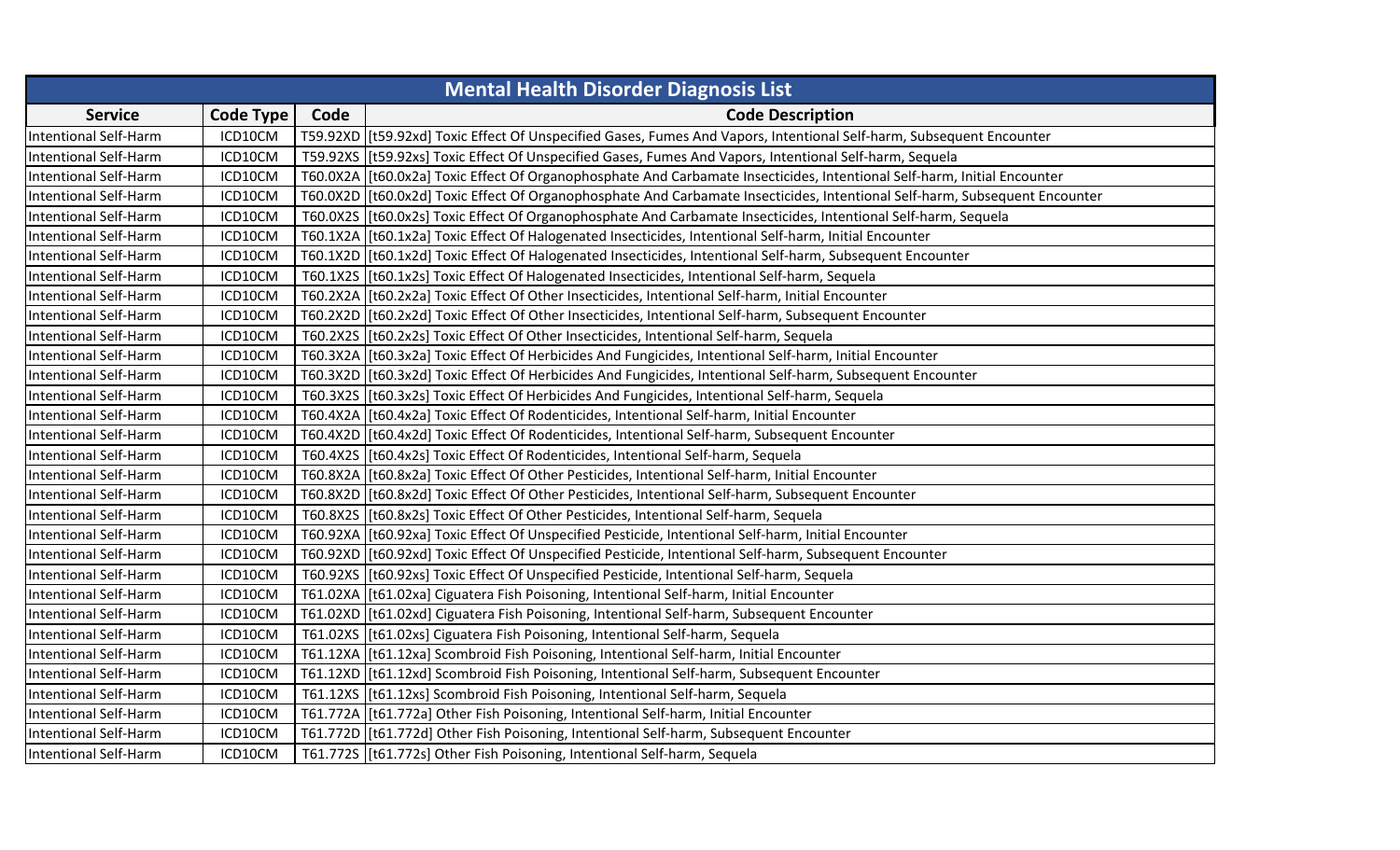| <b>Mental Health Disorder Diagnosis List</b> |                  |      |                                                                                                                                    |  |
|----------------------------------------------|------------------|------|------------------------------------------------------------------------------------------------------------------------------------|--|
| <b>Service</b>                               | <b>Code Type</b> | Code | <b>Code Description</b>                                                                                                            |  |
| <b>Intentional Self-Harm</b>                 | ICD10CM          |      | T61.782A [[t61.782a] Other Shellfish Poisoning, Intentional Self-harm, Initial Encounter                                           |  |
| <b>Intentional Self-Harm</b>                 | ICD10CM          |      | T61.782D [[t61.782d] Other Shellfish Poisoning, Intentional Self-harm, Subsequent Encounter                                        |  |
| <b>Intentional Self-Harm</b>                 | ICD10CM          |      | T61.782S [[t61.782s] Other Shellfish Poisoning, Intentional Self-harm, Sequela                                                     |  |
| <b>Intentional Self-Harm</b>                 | ICD10CM          |      | T61.8X2A   [t61.8x2a] Toxic Effect Of Other Seafood, Intentional Self-harm, Initial Encounter                                      |  |
| <b>Intentional Self-Harm</b>                 | ICD10CM          |      | T61.8X2D [[t61.8x2d] Toxic Effect Of Other Seafood, Intentional Self-harm, Subsequent Encounter                                    |  |
| <b>Intentional Self-Harm</b>                 | ICD10CM          |      | T61.8X2S   [t61.8x2s] Toxic Effect Of Other Seafood, Intentional Self-harm, Sequela                                                |  |
| <b>Intentional Self-Harm</b>                 | ICD10CM          |      | T61.92XA [[t61.92xa] Toxic Effect Of Unspecified Seafood, Intentional Self-harm, Initial Encounter                                 |  |
| <b>Intentional Self-Harm</b>                 | ICD10CM          |      | T61.92XD   [t61.92xd] Toxic Effect Of Unspecified Seafood, Intentional Self-harm, Subsequent Encounter                             |  |
| <b>Intentional Self-Harm</b>                 | ICD10CM          |      | T61.92XS [[t61.92xs] Toxic Effect Of Unspecified Seafood, Intentional Self-harm, Sequela                                           |  |
| <b>Intentional Self-Harm</b>                 | ICD10CM          |      | T62.0X2A   [t62.0x2a] Toxic Effect Of Ingested Mushrooms, Intentional Self-harm, Initial Encounter                                 |  |
| Intentional Self-Harm                        | ICD10CM          |      | T62.0X2D [[t62.0x2d] Toxic Effect Of Ingested Mushrooms, Intentional Self-harm, Subsequent Encounter                               |  |
| Intentional Self-Harm                        | ICD10CM          |      | T62.0X2S [[t62.0x2s] Toxic Effect Of Ingested Mushrooms, Intentional Self-harm, Sequela                                            |  |
| <b>Intentional Self-Harm</b>                 | ICD10CM          |      | T62.1X2A   [t62.1x2a] Toxic Effect Of Ingested Berries, Intentional Self-harm, Initial Encounter                                   |  |
| <b>Intentional Self-Harm</b>                 | ICD10CM          |      | T62.1X2D   [t62.1x2d] Toxic Effect Of Ingested Berries, Intentional Self-harm, Subsequent Encounter                                |  |
| <b>Intentional Self-Harm</b>                 | ICD10CM          |      | T62.1X2S [[t62.1x2s] Toxic Effect Of Ingested Berries, Intentional Self-harm, Sequela                                              |  |
| <b>Intentional Self-Harm</b>                 | ICD10CM          |      | T62.2X2A   [t62.2x2a] Toxic Effect Of Other Ingested (parts Of) Plant(s), Intentional Self-harm, Initial Encounter                 |  |
| <b>Intentional Self-Harm</b>                 | ICD10CM          |      | T62.2X2D [[t62.2x2d] Toxic Effect Of Other Ingested (parts Of) Plant(s), Intentional Self-harm, Subsequent Encounter               |  |
| <b>Intentional Self-Harm</b>                 | ICD10CM          |      | T62.2X2S   [t62.2x2s] Toxic Effect Of Other Ingested (parts Of) Plant(s), Intentional Self-harm, Sequela                           |  |
| <b>Intentional Self-Harm</b>                 | ICD10CM          |      | T62.8X2A   [t62.8x2a] Toxic Effect Of Other Specified Noxious Substances Eaten As Food, Intentional Self-harm, Initial Encounter   |  |
| <b>Intentional Self-Harm</b>                 | ICD10CM          |      | T62.8X2D [[t62.8x2d] Toxic Effect Of Other Specified Noxious Substances Eaten As Food, Intentional Self-harm, Subsequent Encounter |  |
| <b>Intentional Self-Harm</b>                 | ICD10CM          |      | T62.8X2S   [t62.8x2s] Toxic Effect Of Other Specified Noxious Substances Eaten As Food, Intentional Self-harm, Sequela             |  |
| <b>Intentional Self-Harm</b>                 | ICD10CM          |      | T62.92XA   [t62.92xa] Toxic Effect Of Unspecified Noxious Substance Eaten As Food, Intentional Self-harm, Initial Encounter        |  |
| Intentional Self-Harm                        | ICD10CM          |      | T62.92XD [[t62.92xd] Toxic Effect Of Unspecified Noxious Substance Eaten As Food, Intentional Self-harm, Subsequent Encounter      |  |
| <b>Intentional Self-Harm</b>                 | ICD10CM          |      | T62.92XS   [t62.92xs] Toxic Effect Of Unspecified Noxious Substance Eaten As Food, Intentional Self-harm, Sequela                  |  |
| <b>Intentional Self-Harm</b>                 | ICD10CM          |      | T63.002A   [t63.002a] Toxic Effect Of Unspecified Snake Venom, Intentional Self-harm, Initial Encounter                            |  |
| <b>Intentional Self-Harm</b>                 | ICD10CM          |      | T63.002D   [t63.002d] Toxic Effect Of Unspecified Snake Venom, Intentional Self-harm, Subsequent Encounter                         |  |
| <b>Intentional Self-Harm</b>                 | ICD10CM          |      | T63.002S [[t63.002s] Toxic Effect Of Unspecified Snake Venom, Intentional Self-harm, Sequela                                       |  |
| <b>Intentional Self-Harm</b>                 | ICD10CM          |      | T63.012A   [t63.012a] Toxic Effect Of Rattlesnake Venom, Intentional Self-harm, Initial Encounter                                  |  |
| <b>Intentional Self-Harm</b>                 | ICD10CM          |      | T63.012D [[t63.012d] Toxic Effect Of Rattlesnake Venom, Intentional Self-harm, Subsequent Encounter                                |  |
| Intentional Self-Harm                        | ICD10CM          |      | T63.012S   [t63.012s] Toxic Effect Of Rattlesnake Venom, Intentional Self-harm, Sequela                                            |  |
| <b>Intentional Self-Harm</b>                 | ICD10CM          |      | T63.022A   [t63.022a] Toxic Effect Of Coral Snake Venom, Intentional Self-harm, Initial Encounter                                  |  |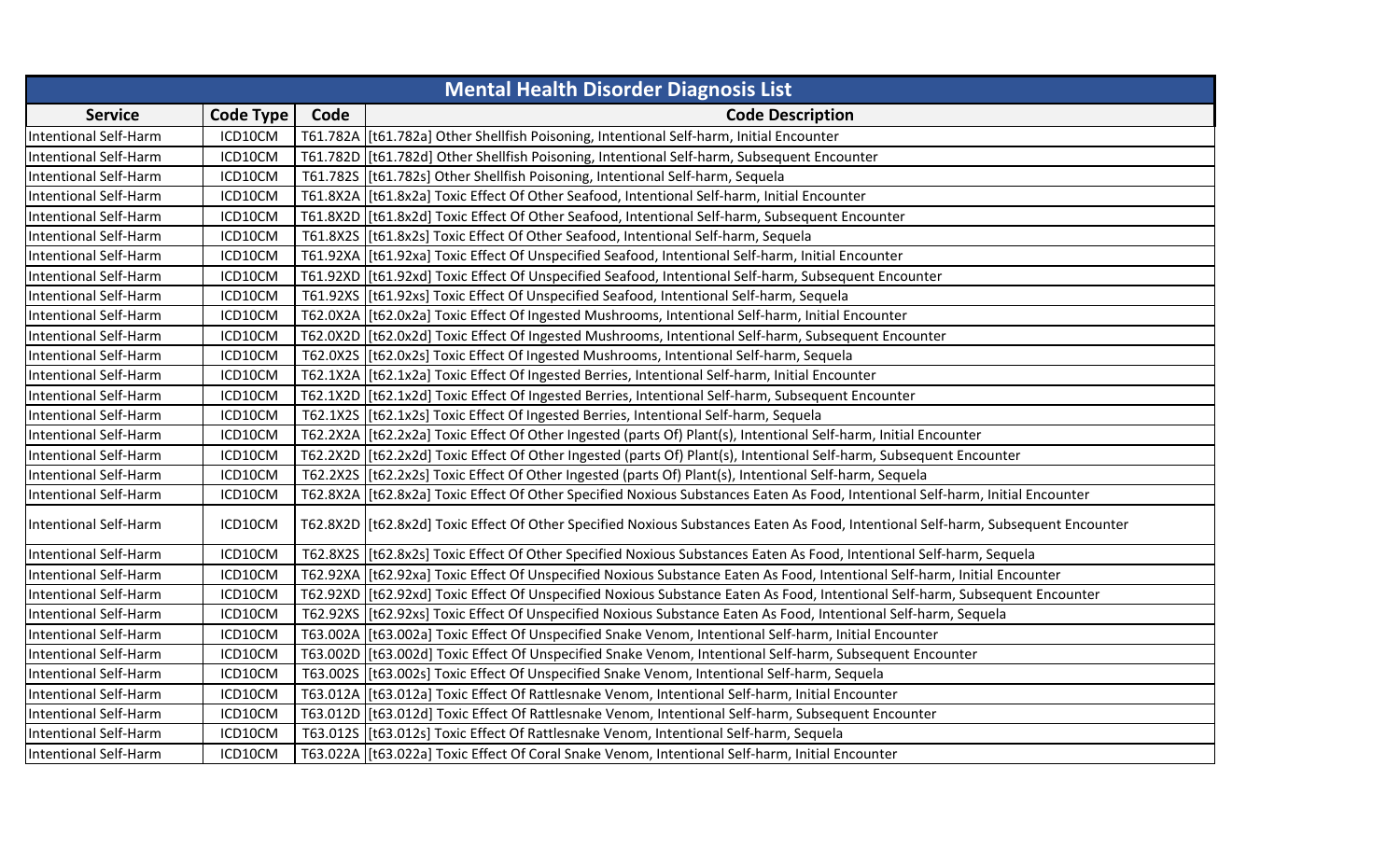| <b>Mental Health Disorder Diagnosis List</b> |                  |      |                                                                                                                                 |  |
|----------------------------------------------|------------------|------|---------------------------------------------------------------------------------------------------------------------------------|--|
| <b>Service</b>                               | <b>Code Type</b> | Code | <b>Code Description</b>                                                                                                         |  |
| <b>Intentional Self-Harm</b>                 | ICD10CM          |      | T63.022D [[t63.022d] Toxic Effect Of Coral Snake Venom, Intentional Self-harm, Subsequent Encounter                             |  |
| <b>Intentional Self-Harm</b>                 | ICD10CM          |      | T63.022S [[t63.022s] Toxic Effect Of Coral Snake Venom, Intentional Self-harm, Sequela                                          |  |
| <b>Intentional Self-Harm</b>                 | ICD10CM          |      | T63.032A [t63.032a] Toxic Effect Of Taipan Venom, Intentional Self-harm, Initial Encounter                                      |  |
| <b>Intentional Self-Harm</b>                 | ICD10CM          |      | T63.032D   [t63.032d] Toxic Effect Of Taipan Venom, Intentional Self-harm, Subsequent Encounter                                 |  |
| <b>Intentional Self-Harm</b>                 | ICD10CM          |      | T63.032S [[t63.032s] Toxic Effect Of Taipan Venom, Intentional Self-harm, Sequela                                               |  |
| <b>Intentional Self-Harm</b>                 | ICD10CM          |      | T63.042A   [t63.042a] Toxic Effect Of Cobra Venom, Intentional Self-harm, Initial Encounter                                     |  |
| <b>Intentional Self-Harm</b>                 | ICD10CM          |      | T63.042D [[t63.042d] Toxic Effect Of Cobra Venom, Intentional Self-harm, Subsequent Encounter                                   |  |
| <b>Intentional Self-Harm</b>                 | ICD10CM          |      | T63.042S [t63.042s] Toxic Effect Of Cobra Venom, Intentional Self-harm, Sequela                                                 |  |
| <b>Intentional Self-Harm</b>                 | ICD10CM          |      | T63.062A   [t63.062a] Toxic Effect Of Venom Of Other North And South American Snake, Intentional Self-harm, Initial Encounter   |  |
| Intentional Self-Harm                        | ICD10CM          |      | T63.062D  [t63.062d] Toxic Effect Of Venom Of Other North And South American Snake, Intentional Self-harm, Subsequent Encounter |  |
| <b>Intentional Self-Harm</b>                 | ICD10CM          |      | T63.0625   [t63.062s] Toxic Effect Of Venom Of Other North And South American Snake, Intentional Self-harm, Sequela             |  |
| <b>Intentional Self-Harm</b>                 | ICD10CM          |      | T63.072A   [t63.072a] Toxic Effect Of Venom Of Other Australian Snake, Intentional Self-harm, Initial Encounter                 |  |
| <b>Intentional Self-Harm</b>                 | ICD10CM          |      | T63.072D  [t63.072d] Toxic Effect Of Venom Of Other Australian Snake, Intentional Self-harm, Subsequent Encounter               |  |
| <b>Intentional Self-Harm</b>                 | ICD10CM          |      | T63.072S   [t63.072s] Toxic Effect Of Venom Of Other Australian Snake, Intentional Self-harm, Sequela                           |  |
| <b>Intentional Self-Harm</b>                 | ICD10CM          |      | T63.082A  [t63.082a] Toxic Effect Of Venom Of Other African And Asian Snake, Intentional Self-harm, Initial Encounter           |  |
| <b>Intentional Self-Harm</b>                 | ICD10CM          |      | T63.082D  [t63.082d] Toxic Effect Of Venom Of Other African And Asian Snake, Intentional Self-harm, Subsequent Encounter        |  |
| <b>Intentional Self-Harm</b>                 | ICD10CM          |      | T63.082S [[t63.082s] Toxic Effect Of Venom Of Other African And Asian Snake, Intentional Self-harm, Sequela                     |  |
| <b>Intentional Self-Harm</b>                 | ICD10CM          |      | T63.092A   [t63.092a] Toxic Effect Of Venom Of Other Snake, Intentional Self-harm, Initial Encounter                            |  |
| <b>Intentional Self-Harm</b>                 | ICD10CM          |      | T63.092D [[t63.092d] Toxic Effect Of Venom Of Other Snake, Intentional Self-harm, Subsequent Encounter                          |  |
| <b>Intentional Self-Harm</b>                 | ICD10CM          |      | T63.092S   [t63.092s] Toxic Effect Of Venom Of Other Snake, Intentional Self-harm, Sequela                                      |  |
| Intentional Self-Harm                        | ICD10CM          |      | T63.112A   [t63.112a] Toxic Effect Of Venom Of Gila Monster, Intentional Self-harm, Initial Encounter                           |  |
| <b>Intentional Self-Harm</b>                 | ICD10CM          |      | T63.112D [[t63.112d] Toxic Effect Of Venom Of Gila Monster, Intentional Self-harm, Subsequent Encounter                         |  |
| <b>Intentional Self-Harm</b>                 | ICD10CM          |      | T63.112S   [t63.112s] Toxic Effect Of Venom Of Gila Monster, Intentional Self-harm, Sequela                                     |  |
| <b>Intentional Self-Harm</b>                 | ICD10CM          |      | T63.122A   [t63.122a] Toxic Effect Of Venom Of Other Venomous Lizard, Intentional Self-harm, Initial Encounter                  |  |
| <b>Intentional Self-Harm</b>                 | ICD10CM          |      | T63.122D  [t63.122d] Toxic Effect Of Venom Of Other Venomous Lizard, Intentional Self-harm, Subsequent Encounter                |  |
| <b>Intentional Self-Harm</b>                 | ICD10CM          |      | T63.122S   [t63.122s] Toxic Effect Of Venom Of Other Venomous Lizard, Intentional Self-harm, Sequela                            |  |
| <b>Intentional Self-Harm</b>                 | ICD10CM          |      | T63.192A [[t63.192a] Toxic Effect Of Venom Of Other Reptiles, Intentional Self-harm, Initial Encounter                          |  |
| <b>Intentional Self-Harm</b>                 | ICD10CM          |      | T63.192D [[t63.192d] Toxic Effect Of Venom Of Other Reptiles, Intentional Self-harm, Subsequent Encounter                       |  |
| <b>Intentional Self-Harm</b>                 | ICD10CM          |      | T63.1925   [t63.192s] Toxic Effect Of Venom Of Other Reptiles, Intentional Self-harm, Sequela                                   |  |
| <b>Intentional Self-Harm</b>                 | ICD10CM          |      | T63.2X2A   [t63.2x2a] Toxic Effect Of Venom Of Scorpion, Intentional Self-harm, Initial Encounter                               |  |
| <b>Intentional Self-Harm</b>                 | ICD10CM          |      | T63.2X2D   [t63.2x2d] Toxic Effect Of Venom Of Scorpion, Intentional Self-harm, Subsequent Encounter                            |  |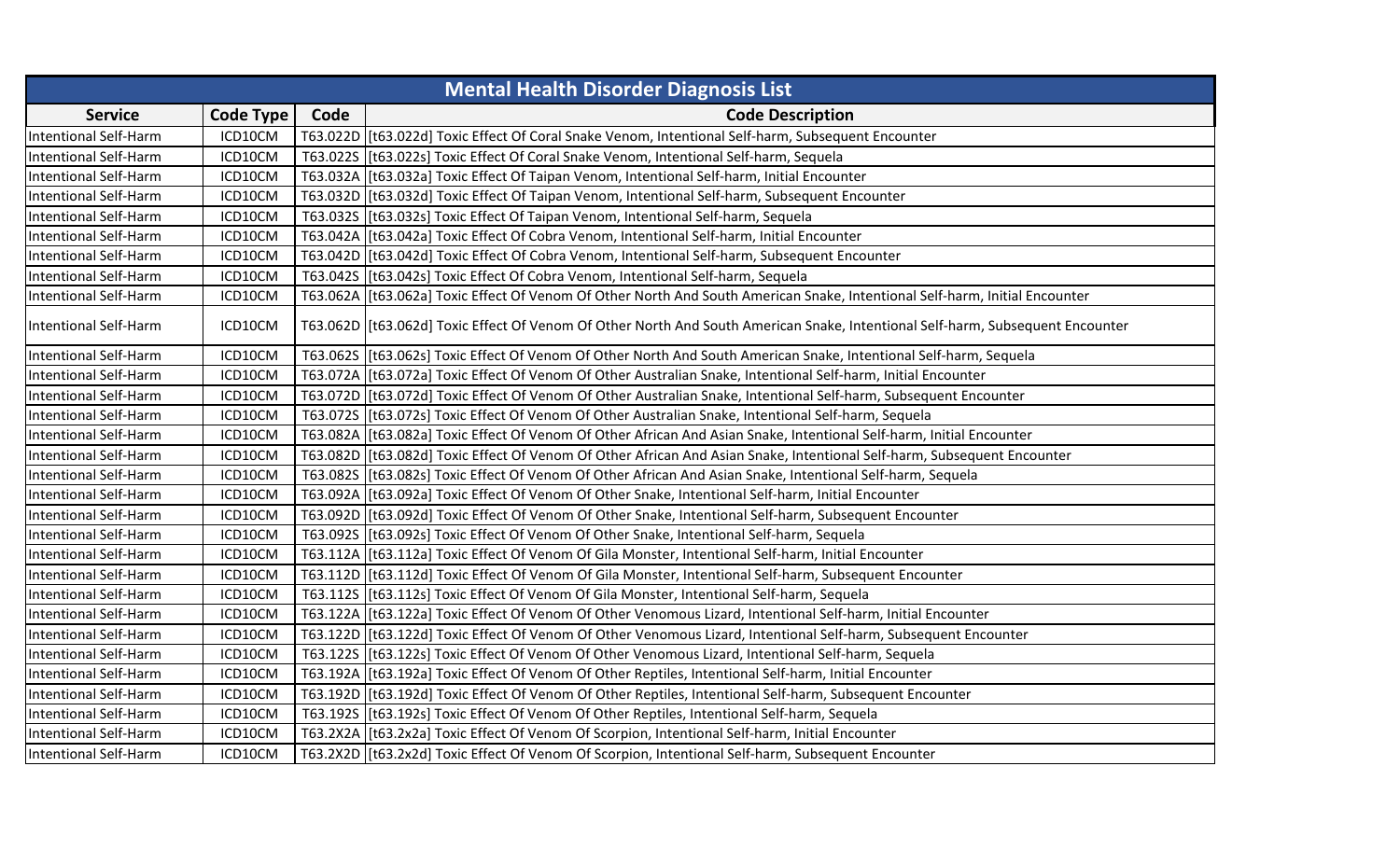|                              |           |      | <b>Mental Health Disorder Diagnosis List</b>                                                                                  |
|------------------------------|-----------|------|-------------------------------------------------------------------------------------------------------------------------------|
| <b>Service</b>               | Code Type | Code | <b>Code Description</b>                                                                                                       |
| <b>Intentional Self-Harm</b> | ICD10CM   |      | T63.2X2S   [t63.2x2s] Toxic Effect Of Venom Of Scorpion, Intentional Self-harm, Sequela                                       |
| <b>Intentional Self-Harm</b> | ICD10CM   |      | T63.302A   [t63.302a] Toxic Effect Of Unspecified Spider Venom, Intentional Self-harm, Initial Encounter                      |
| <b>Intentional Self-Harm</b> | ICD10CM   |      | T63.302D [[t63.302d] Toxic Effect Of Unspecified Spider Venom, Intentional Self-harm, Subsequent Encounter                    |
| <b>Intentional Self-Harm</b> | ICD10CM   |      | T63.302S [[t63.302s] Toxic Effect Of Unspecified Spider Venom, Intentional Self-harm, Sequela                                 |
| <b>Intentional Self-Harm</b> | ICD10CM   |      | T63.312A   [t63.312a] Toxic Effect Of Venom Of Black Widow Spider, Intentional Self-harm, Initial Encounter                   |
| <b>Intentional Self-Harm</b> | ICD10CM   |      | T63.312D [[t63.312d] Toxic Effect Of Venom Of Black Widow Spider, Intentional Self-harm, Subsequent Encounter                 |
| <b>Intentional Self-Harm</b> | ICD10CM   |      | T63.312S   [t63.312s] Toxic Effect Of Venom Of Black Widow Spider, Intentional Self-harm, Sequela                             |
| <b>Intentional Self-Harm</b> | ICD10CM   |      | T63.322A   [t63.322a] Toxic Effect Of Venom Of Tarantula, Intentional Self-harm, Initial Encounter                            |
| <b>Intentional Self-Harm</b> | ICD10CM   |      | T63.322D [[t63.322d] Toxic Effect Of Venom Of Tarantula, Intentional Self-harm, Subsequent Encounter                          |
| <b>Intentional Self-Harm</b> | ICD10CM   |      | T63.322S   [t63.322s] Toxic Effect Of Venom Of Tarantula, Intentional Self-harm, Sequela                                      |
| <b>Intentional Self-Harm</b> | ICD10CM   |      | T63.332A   [t63.332a] Toxic Effect Of Venom Of Brown Recluse Spider, Intentional Self-harm, Initial Encounter                 |
| <b>Intentional Self-Harm</b> | ICD10CM   |      | T63.332D [[t63.332d] Toxic Effect Of Venom Of Brown Recluse Spider, Intentional Self-harm, Subsequent Encounter               |
| <b>Intentional Self-Harm</b> | ICD10CM   |      | T63.332S   [t63.332s] Toxic Effect Of Venom Of Brown Recluse Spider, Intentional Self-harm, Sequela                           |
| <b>Intentional Self-Harm</b> | ICD10CM   |      | T63.392A   [t63.392a] Toxic Effect Of Venom Of Other Spider, Intentional Self-harm, Initial Encounter                         |
| <b>Intentional Self-Harm</b> | ICD10CM   |      | T63.392D   [t63.392d] Toxic Effect Of Venom Of Other Spider, Intentional Self-harm, Subsequent Encounter                      |
| <b>Intentional Self-Harm</b> | ICD10CM   |      | T63.392S [[t63.392s] Toxic Effect Of Venom Of Other Spider, Intentional Self-harm, Sequela                                    |
| Intentional Self-Harm        | ICD10CM   |      | T63.412A   [t63.412a] Toxic Effect Of Venom Of Centipedes And Venomous Millipedes, Intentional Self-harm, Initial Encounter   |
| <b>Intentional Self-Harm</b> | ICD10CM   |      | T63.412D [[t63.412d] Toxic Effect Of Venom Of Centipedes And Venomous Millipedes, Intentional Self-harm, Subsequent Encounter |
| Intentional Self-Harm        | ICD10CM   |      | T63.412S   [t63.412s] Toxic Effect Of Venom Of Centipedes And Venomous Millipedes, Intentional Self-harm, Sequela             |
| <b>Intentional Self-Harm</b> | ICD10CM   |      | T63.422A   [t63.422a] Toxic Effect Of Venom Of Ants, Intentional Self-harm, Initial Encounter                                 |
| <b>Intentional Self-Harm</b> | ICD10CM   |      | T63.422D   [t63.422d] Toxic Effect Of Venom Of Ants, Intentional Self-harm, Subsequent Encounter                              |
| Intentional Self-Harm        | ICD10CM   |      | T63.422S   [t63.422s] Toxic Effect Of Venom Of Ants, Intentional Self-harm, Sequela                                           |
| <b>Intentional Self-Harm</b> | ICD10CM   |      | T63.432A [[t63.432a] Toxic Effect Of Venom Of Caterpillars, Intentional Self-harm, Initial Encounter                          |
| <b>Intentional Self-Harm</b> | ICD10CM   |      | T63.432D [[t63.432d] Toxic Effect Of Venom Of Caterpillars, Intentional Self-harm, Subsequent Encounter                       |
| <b>Intentional Self-Harm</b> | ICD10CM   |      | T63.432S   [t63.432s] Toxic Effect Of Venom Of Caterpillars, Intentional Self-harm, Sequela                                   |
| <b>Intentional Self-Harm</b> | ICD10CM   |      | T63.442A   [t63.442a] Toxic Effect Of Venom Of Bees, Intentional Self-harm, Initial Encounter                                 |
| <b>Intentional Self-Harm</b> | ICD10CM   |      | T63.442D [[t63.442d] Toxic Effect Of Venom Of Bees, Intentional Self-harm, Subsequent Encounter                               |
| <b>Intentional Self-Harm</b> | ICD10CM   |      | T63.442S [[t63.442s] Toxic Effect Of Venom Of Bees, Intentional Self-harm, Sequela                                            |
| <b>Intentional Self-Harm</b> | ICD10CM   |      | T63.452A   [t63.452a] Toxic Effect Of Venom Of Hornets, Intentional Self-harm, Initial Encounter                              |
| <b>Intentional Self-Harm</b> | ICD10CM   |      | T63.452D   [t63.452d] Toxic Effect Of Venom Of Hornets, Intentional Self-harm, Subsequent Encounter                           |
| <b>Intentional Self-Harm</b> | ICD10CM   |      | T63.4525 [t63.452s] Toxic Effect Of Venom Of Hornets, Intentional Self-harm, Sequela                                          |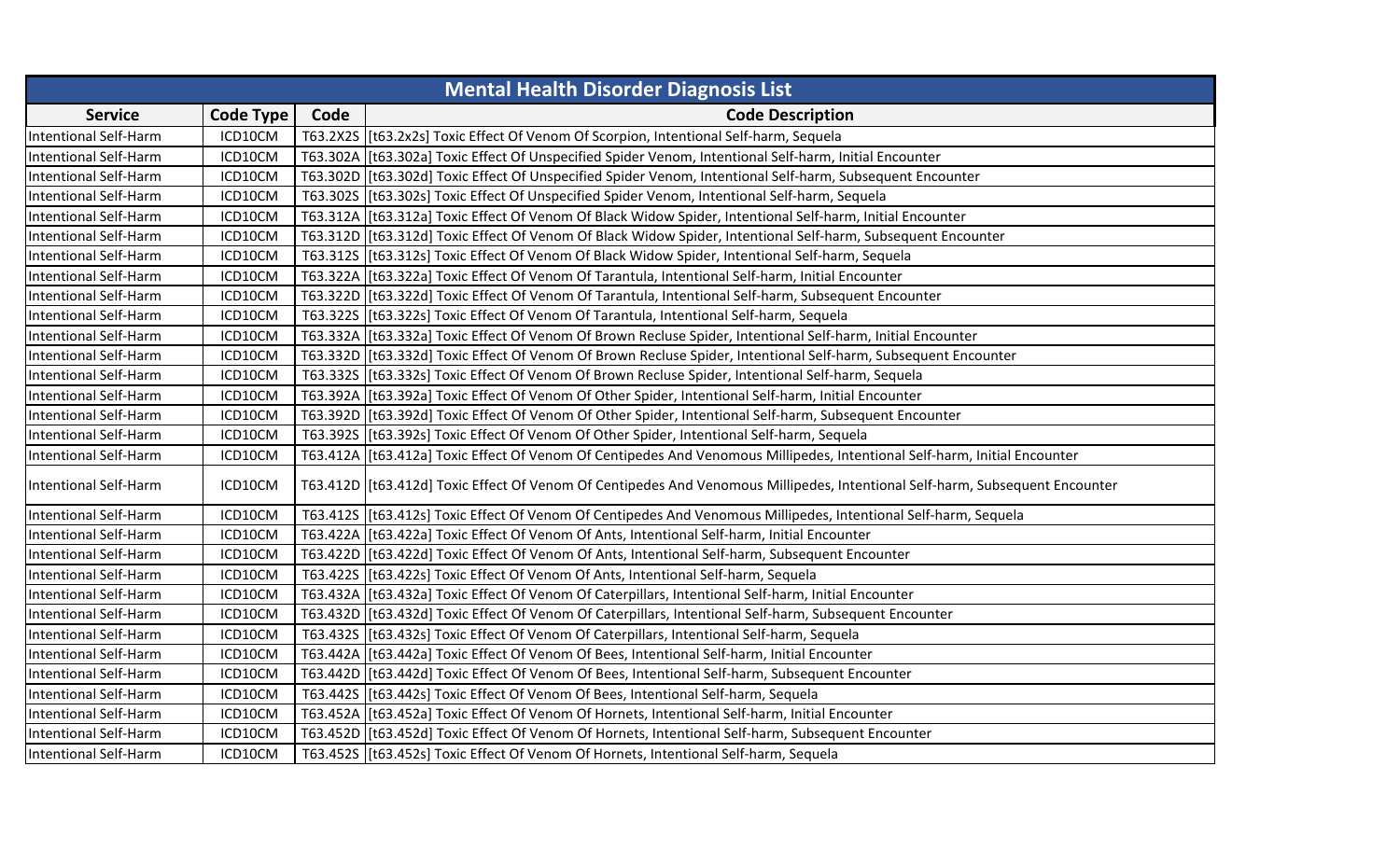| <b>Mental Health Disorder Diagnosis List</b> |           |      |                                                                                                                              |  |
|----------------------------------------------|-----------|------|------------------------------------------------------------------------------------------------------------------------------|--|
| <b>Service</b>                               | Code Type | Code | <b>Code Description</b>                                                                                                      |  |
| <b>Intentional Self-Harm</b>                 | ICD10CM   |      | T63.462A   [t63.462a] Toxic Effect Of Venom Of Wasps, Intentional Self-harm, Initial Encounter                               |  |
| <b>Intentional Self-Harm</b>                 | ICD10CM   |      | T63.462D [[t63.462d] Toxic Effect Of Venom Of Wasps, Intentional Self-harm, Subsequent Encounter                             |  |
| <b>Intentional Self-Harm</b>                 | ICD10CM   |      | T63.462S [[t63.462s] Toxic Effect Of Venom Of Wasps, Intentional Self-harm, Sequela                                          |  |
| <b>Intentional Self-Harm</b>                 | ICD10CM   |      | T63.482A   [t63.482a] Toxic Effect Of Venom Of Other Arthropod, Intentional Self-harm, Initial Encounter                     |  |
| <b>Intentional Self-Harm</b>                 | ICD10CM   |      | T63.482D   [t63.482d] Toxic Effect Of Venom Of Other Arthropod, Intentional Self-harm, Subsequent Encounter                  |  |
| <b>Intentional Self-Harm</b>                 | ICD10CM   |      | T63.482S   [t63.482s] Toxic Effect Of Venom Of Other Arthropod, Intentional Self-harm, Sequela                               |  |
| <b>Intentional Self-Harm</b>                 | ICD10CM   |      | T63.512A   [t63.512a] Toxic Effect Of Contact With Stingray, Intentional Self-harm, Initial Encounter                        |  |
| <b>Intentional Self-Harm</b>                 | ICD10CM   |      | T63.512D [[t63.512d] Toxic Effect Of Contact With Stingray, Intentional Self-harm, Subsequent Encounter                      |  |
| <b>Intentional Self-Harm</b>                 | ICD10CM   |      | T63.512S   [t63.512s] Toxic Effect Of Contact With Stingray, Intentional Self-harm, Sequela                                  |  |
| <b>Intentional Self-Harm</b>                 | ICD10CM   |      | T63.592A   [t63.592a] Toxic Effect Of Contact With Other Venomous Fish, Intentional Self-harm, Initial Encounter             |  |
| <b>Intentional Self-Harm</b>                 | ICD10CM   |      | T63.592D  [t63.592d] Toxic Effect Of Contact With Other Venomous Fish, Intentional Self-harm, Subsequent Encounter           |  |
| <b>Intentional Self-Harm</b>                 | ICD10CM   |      | T63.592S [[t63.592s] Toxic Effect Of Contact With Other Venomous Fish, Intentional Self-harm, Sequela                        |  |
| <b>Intentional Self-Harm</b>                 | ICD10CM   |      | T63.612A   [t63.612a] Toxic Effect Of Contact With Portugese Man-o-war, Intentional Self-harm, Initial Encounter             |  |
| <b>Intentional Self-Harm</b>                 | ICD10CM   |      | T63.612D   [t63.612d] Toxic Effect Of Contact With Portugese Man-o-war, Intentional Self-harm, Subsequent Encounter          |  |
| <b>Intentional Self-Harm</b>                 | ICD10CM   |      | T63.612S   [t63.612s] Toxic Effect Of Contact With Portugese Man-o-war, Intentional Self-harm, Sequela                       |  |
| <b>Intentional Self-Harm</b>                 | ICD10CM   |      | T63.622A   [t63.622a] Toxic Effect Of Contact With Other Jellyfish, Intentional Self-harm, Initial Encounter                 |  |
| <b>Intentional Self-Harm</b>                 | ICD10CM   |      | T63.622D   [t63.622d] Toxic Effect Of Contact With Other Jellyfish, Intentional Self-harm, Subsequent Encounter              |  |
| <b>Intentional Self-Harm</b>                 | ICD10CM   |      | T63.622S [t63.622s] Toxic Effect Of Contact With Other Jellyfish, Intentional Self-harm, Sequela                             |  |
| <b>Intentional Self-Harm</b>                 | ICD10CM   |      | T63.632A   [t63.632a] Toxic Effect Of Contact With Sea Anemone, Intentional Self-harm, Initial Encounter                     |  |
| <b>Intentional Self-Harm</b>                 | ICD10CM   |      | T63.632D [[t63.632d] Toxic Effect Of Contact With Sea Anemone, Intentional Self-harm, Subsequent Encounter                   |  |
| <b>Intentional Self-Harm</b>                 | ICD10CM   |      | T63.632S   [t63.632s] Toxic Effect Of Contact With Sea Anemone, Intentional Self-harm, Sequela                               |  |
| <b>Intentional Self-Harm</b>                 | ICD10CM   |      | T63.692A   [t63.692a] Toxic Effect Of Contact With Other Venomous Marine Animals, Intentional Self-harm, Initial Encounter   |  |
| <b>Intentional Self-Harm</b>                 | ICD10CM   |      | T63.692D  [t63.692d] Toxic Effect Of Contact With Other Venomous Marine Animals, Intentional Self-harm, Subsequent Encounter |  |
| <b>Intentional Self-Harm</b>                 | ICD10CM   |      | T63.692S   [t63.692s] Toxic Effect Of Contact With Other Venomous Marine Animals, Intentional Self-harm, Sequela             |  |
| <b>Intentional Self-Harm</b>                 | ICD10CM   |      | T63.712A   [t63.712a] Toxic Effect Of Contact With Venomous Marine Plant, Intentional Self-harm, Initial Encounter           |  |
| <b>Intentional Self-Harm</b>                 | ICD10CM   |      | T63.712D   [t63.712d] Toxic Effect Of Contact With Venomous Marine Plant, Intentional Self-harm, Subsequent Encounter        |  |
| <b>Intentional Self-Harm</b>                 | ICD10CM   |      | T63.712S   [t63.712s] Toxic Effect Of Contact With Venomous Marine Plant, Intentional Self-harm, Sequela                     |  |
| <b>Intentional Self-Harm</b>                 | ICD10CM   |      | T63.792A [[t63.792a] Toxic Effect Of Contact With Other Venomous Plant, Intentional Self-harm, Initial Encounter             |  |
| <b>Intentional Self-Harm</b>                 | ICD10CM   |      | T63.792D [[t63.792d] Toxic Effect Of Contact With Other Venomous Plant, Intentional Self-harm, Subsequent Encounter          |  |
| <b>Intentional Self-Harm</b>                 | ICD10CM   |      | T63.792S [[t63.792s] Toxic Effect Of Contact With Other Venomous Plant, Intentional Self-harm, Sequela                       |  |
| <b>Intentional Self-Harm</b>                 | ICD10CM   |      | T63.812A   [t63.812a] Toxic Effect Of Contact With Venomous Frog, Intentional Self-harm, Initial Encounter                   |  |
| <b>Intentional Self-Harm</b>                 | ICD10CM   |      | T63.812D [[t63.812d] Toxic Effect Of Contact With Venomous Frog, Intentional Self-harm, Subsequent Encounter                 |  |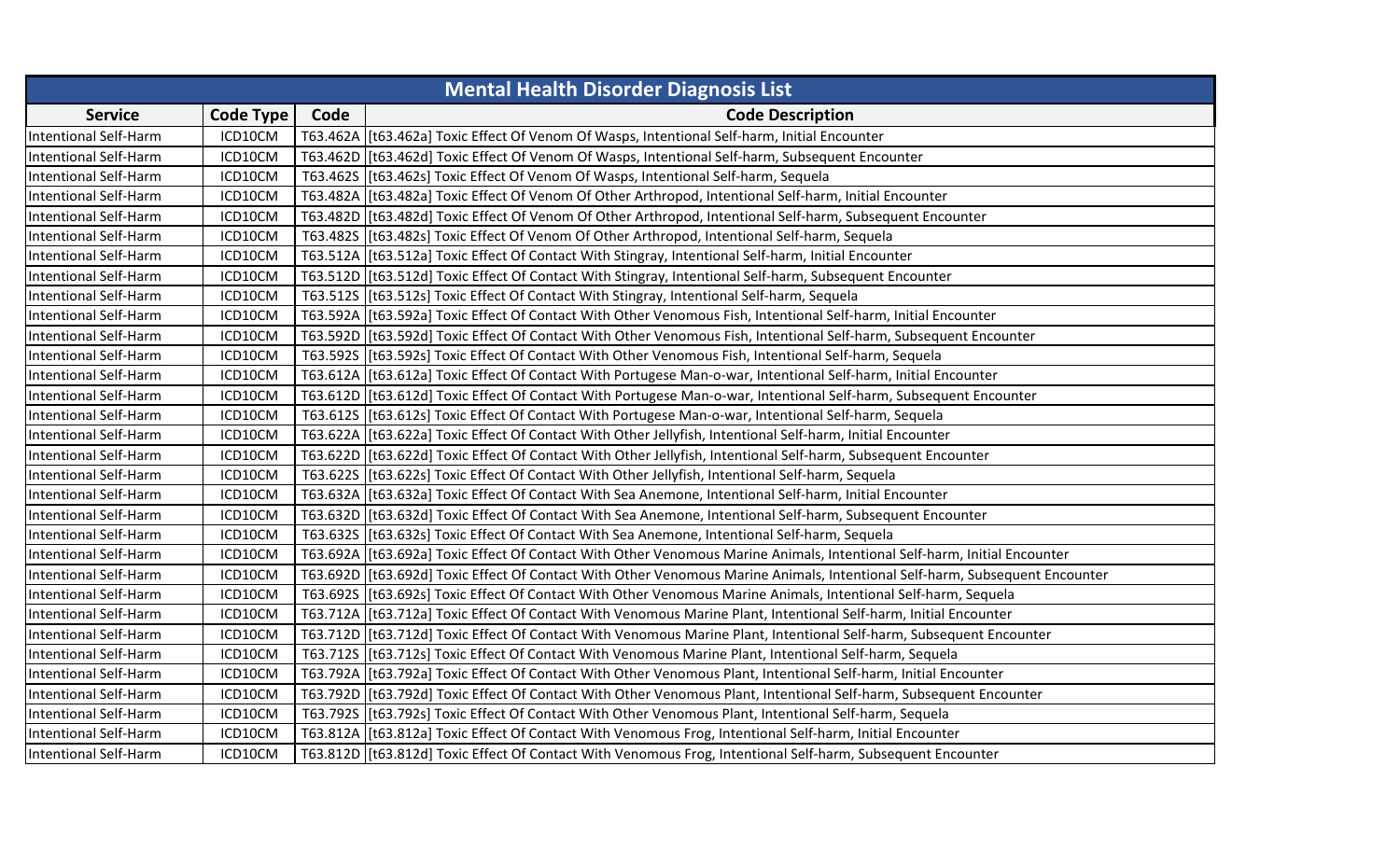|                              |                  |      | <b>Mental Health Disorder Diagnosis List</b>                                                                                |
|------------------------------|------------------|------|-----------------------------------------------------------------------------------------------------------------------------|
| <b>Service</b>               | <b>Code Type</b> | Code | <b>Code Description</b>                                                                                                     |
| <b>Intentional Self-Harm</b> | ICD10CM          |      | T63.812S   [t63.812s] Toxic Effect Of Contact With Venomous Frog, Intentional Self-harm, Sequela                            |
| <b>Intentional Self-Harm</b> | ICD10CM          |      | T63.822A   [t63.822a] Toxic Effect Of Contact With Venomous Toad, Intentional Self-harm, Initial Encounter                  |
| <b>Intentional Self-Harm</b> | ICD10CM          |      | T63.822D   [t63.822d] Toxic Effect Of Contact With Venomous Toad, Intentional Self-harm, Subsequent Encounter               |
| <b>Intentional Self-Harm</b> | ICD10CM          |      | T63.822S [t63.822s] Toxic Effect Of Contact With Venomous Toad, Intentional Self-harm, Sequela                              |
| <b>Intentional Self-Harm</b> | ICD10CM          |      | T63.832A   [t63.832a] Toxic Effect Of Contact With Other Venomous Amphibian, Intentional Self-harm, Initial Encounter       |
| <b>Intentional Self-Harm</b> | ICD10CM          |      | T63.832D [[t63.832d] Toxic Effect Of Contact With Other Venomous Amphibian, Intentional Self-harm, Subsequent Encounter     |
| <b>Intentional Self-Harm</b> | ICD10CM          |      | T63.832S   [t63.832s] Toxic Effect Of Contact With Other Venomous Amphibian, Intentional Self-harm, Sequela                 |
| <b>Intentional Self-Harm</b> | ICD10CM          |      | T63.892A   [t63.892a] Toxic Effect Of Contact With Other Venomous Animals, Intentional Self-harm, Initial Encounter         |
| <b>Intentional Self-Harm</b> | ICD10CM          |      | T63.892D  [t63.892d] Toxic Effect Of Contact With Other Venomous Animals, Intentional Self-harm, Subsequent Encounter       |
| <b>Intentional Self-Harm</b> | ICD10CM          |      | T63.892S [[t63.892s] Toxic Effect Of Contact With Other Venomous Animals, Intentional Self-harm, Sequela                    |
| <b>Intentional Self-Harm</b> | ICD10CM          |      | T63.92XA   [t63.92xa] Toxic Effect Of Contact With Unspecified Venomous Animal, Intentional Self-harm, Initial Encounter    |
| <b>Intentional Self-Harm</b> | ICD10CM          |      | T63.92XD   [t63.92xd] Toxic Effect Of Contact With Unspecified Venomous Animal, Intentional Self-harm, Subsequent Encounter |
| <b>Intentional Self-Harm</b> | ICD10CM          |      | T63.92XS [t63.92xs] Toxic Effect Of Contact With Unspecified Venomous Animal, Intentional Self-harm, Sequela                |
| <b>Intentional Self-Harm</b> | ICD10CM          |      | T64.02XA   [t64.02xa] Toxic Effect Of Aflatoxin, Intentional Self-harm, Initial Encounter                                   |
| <b>Intentional Self-Harm</b> | ICD10CM          |      | T64.02XD [[t64.02xd] Toxic Effect Of Aflatoxin, Intentional Self-harm, Subsequent Encounter                                 |
| <b>Intentional Self-Harm</b> | ICD10CM          |      | T64.02XS   [t64.02xs] Toxic Effect Of Aflatoxin, Intentional Self-harm, Sequela                                             |
| <b>Intentional Self-Harm</b> | ICD10CM          |      | T64.82XA   [t64.82xa] Toxic Effect Of Other Mycotoxin Food Contaminants, Intentional Self-harm, Initial Encounter           |
| <b>Intentional Self-Harm</b> | ICD10CM          |      | T64.82XD  [t64.82xd] Toxic Effect Of Other Mycotoxin Food Contaminants, Intentional Self-harm, Subsequent Encounter         |
| <b>Intentional Self-Harm</b> | ICD10CM          |      | T64.82XS [[t64.82xs] Toxic Effect Of Other Mycotoxin Food Contaminants, Intentional Self-harm, Sequela                      |
| <b>Intentional Self-Harm</b> | ICD10CM          |      | T65.0X2A [[t65.0x2a] Toxic Effect Of Cyanides, Intentional Self-harm, Initial Encounter                                     |
| <b>Intentional Self-Harm</b> | ICD10CM          |      | T65.0X2D [[t65.0x2d] Toxic Effect Of Cyanides, Intentional Self-harm, Subsequent Encounter                                  |
| <b>Intentional Self-Harm</b> | ICD10CM          |      | T65.0X2S   [t65.0x2s] Toxic Effect Of Cyanides, Intentional Self-harm, Sequela                                              |
| <b>Intentional Self-Harm</b> | ICD10CM          |      | T65.1X2A   [t65.1x2a] Toxic Effect Of Strychnine And Its Salts, Intentional Self-harm, Initial Encounter                    |
| <b>Intentional Self-Harm</b> | ICD10CM          |      | T65.1X2D   [t65.1x2d] Toxic Effect Of Strychnine And Its Salts, Intentional Self-harm, Subsequent Encounter                 |
| <b>Intentional Self-Harm</b> | ICD10CM          |      | T65.1X2S [t65.1x2s] Toxic Effect Of Strychnine And Its Salts, Intentional Self-harm, Sequela                                |
| <b>Intentional Self-Harm</b> | ICD10CM          |      | T65.212A   [t65.212a] Toxic Effect Of Chewing Tobacco, Intentional Self-harm, Initial Encounter                             |
| <b>Intentional Self-Harm</b> | ICD10CM          |      | T65.212D [[t65.212d] Toxic Effect Of Chewing Tobacco, Intentional Self-harm, Subsequent Encounter                           |
| <b>Intentional Self-Harm</b> | ICD10CM          |      | T65.212S   [t65.212s] Toxic Effect Of Chewing Tobacco, Intentional Self-harm, Sequela                                       |
| <b>Intentional Self-Harm</b> | ICD10CM          |      | T65.222A   [t65.222a] Toxic Effect Of Tobacco Cigarettes, Intentional Self-harm, Initial Encounter                          |
| <b>Intentional Self-Harm</b> | ICD10CM          |      | T65.222D [[t65.222d] Toxic Effect Of Tobacco Cigarettes, Intentional Self-harm, Subsequent Encounter                        |
| <b>Intentional Self-Harm</b> | ICD10CM          |      | T65.222S [[t65.222s] Toxic Effect Of Tobacco Cigarettes, Intentional Self-harm, Sequela                                     |
| <b>Intentional Self-Harm</b> | ICD10CM          |      | T65.292A   [t65.292a] Toxic Effect Of Other Tobacco And Nicotine, Intentional Self-harm, Initial Encounter                  |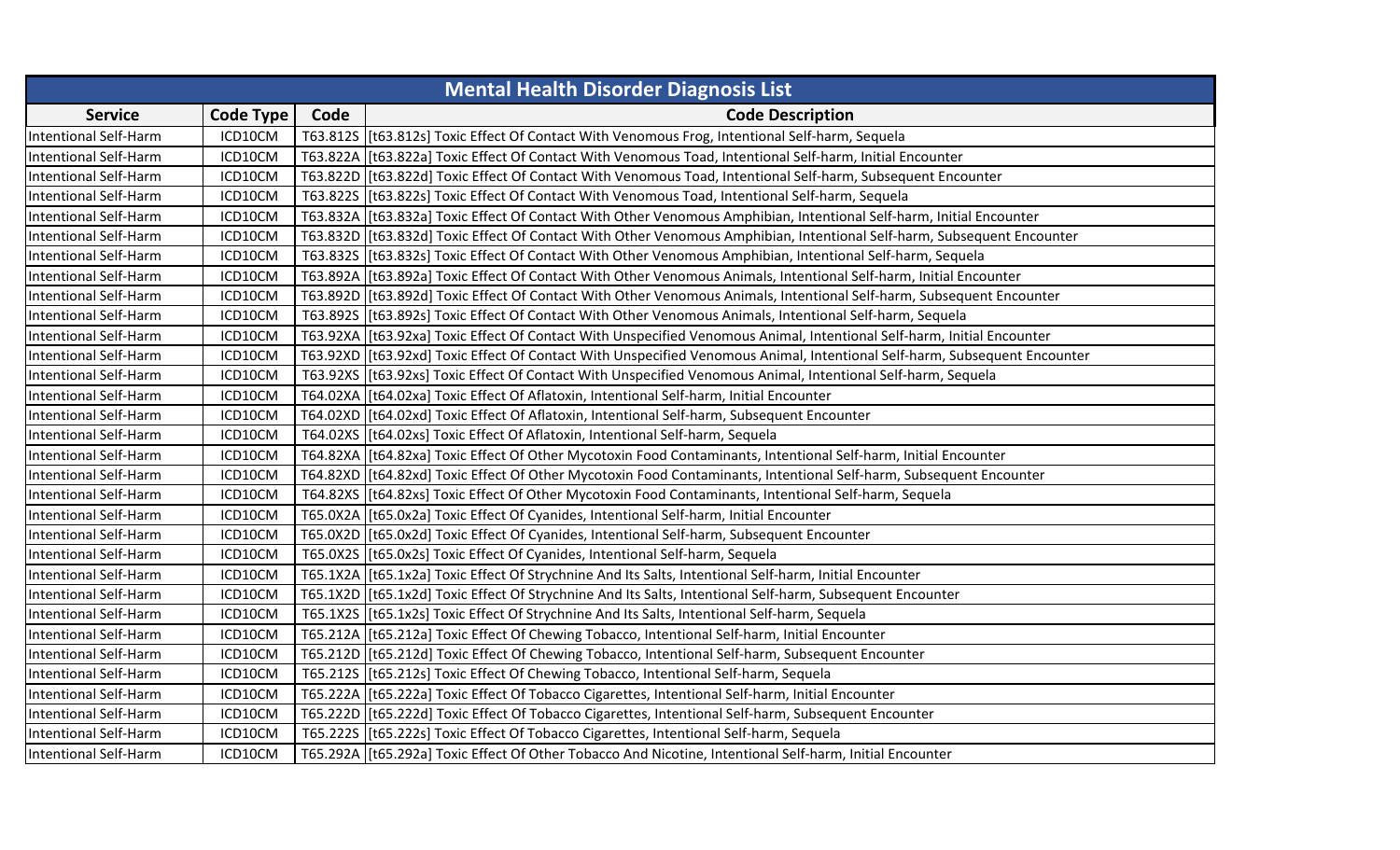| <b>Mental Health Disorder Diagnosis List</b> |           |          |                                                                                                                                                |  |
|----------------------------------------------|-----------|----------|------------------------------------------------------------------------------------------------------------------------------------------------|--|
| <b>Service</b>                               | Code Type | Code     | <b>Code Description</b>                                                                                                                        |  |
| <b>Intentional Self-Harm</b>                 | ICD10CM   |          | T65.292D   [t65.292d] Toxic Effect Of Other Tobacco And Nicotine, Intentional Self-harm, Subsequent Encounter                                  |  |
| <b>Intentional Self-Harm</b>                 | ICD10CM   |          | T65.292S   [t65.292s] Toxic Effect Of Other Tobacco And Nicotine, Intentional Self-harm, Sequela                                               |  |
| Intentional Self-Harm                        | ICD10CM   | T65.3X2A | [t65.3x2a] Toxic Effect Of Nitroderivatives And Aminoderivatives Of Benzene And Its Homologues, Intentional Self-harm, Initial<br>Encounter    |  |
| <b>Intentional Self-Harm</b>                 | ICD10CM   | T65.3X2D | [t65.3x2d] Toxic Effect Of Nitroderivatives And Aminoderivatives Of Benzene And Its Homologues, Intentional Self-harm, Subsequent<br>Encounter |  |
| <b>Intentional Self-Harm</b>                 | ICD10CM   |          | T65.3X2S [[t65.3x2s] Toxic Effect Of Nitroderivatives And Aminoderivatives Of Benzene And Its Homologues, Intentional Self-harm, Sequela       |  |
| <b>Intentional Self-Harm</b>                 | ICD10CM   |          | T65.4X2A   [t65.4x2a] Toxic Effect Of Carbon Disulfide, Intentional Self-harm, Initial Encounter                                               |  |
| <b>Intentional Self-Harm</b>                 | ICD10CM   |          | T65.4X2D [[t65.4x2d] Toxic Effect Of Carbon Disulfide, Intentional Self-harm, Subsequent Encounter                                             |  |
| <b>Intentional Self-Harm</b>                 | ICD10CM   |          | T65.4X2S   [t65.4x2s] Toxic Effect Of Carbon Disulfide, Intentional Self-harm, Sequela                                                         |  |
| <b>Intentional Self-Harm</b>                 | ICD10CM   |          | T65.5X2A [[t65.5x2a] Toxic Effect Of Nitroglycerin And Other Nitric Acids And Esters, Intentional Self-harm, Initial Encounter                 |  |
| <b>Intentional Self-Harm</b>                 | ICD10CM   |          | T65.5X2D   [t65.5x2d] Toxic Effect Of Nitroglycerin And Other Nitric Acids And Esters, Intentional Self-harm, Subsequent Encounter             |  |
| <b>Intentional Self-Harm</b>                 | ICD10CM   |          | T65.5X2S [t65.5x2s] Toxic Effect Of Nitroglycerin And Other Nitric Acids And Esters, Intentional Self-harm, Sequela                            |  |
| <b>Intentional Self-Harm</b>                 | ICD10CM   |          | T65.6X2A [t65.6x2a] Toxic Effect Of Paints And Dyes, Not Elsewhere Classified, Intentional Self-harm, Initial Encounter                        |  |
| <b>Intentional Self-Harm</b>                 | ICD10CM   |          | T65.6X2D [[t65.6x2d] Toxic Effect Of Paints And Dyes, Not Elsewhere Classified, Intentional Self-harm, Subsequent Encounter                    |  |
| <b>Intentional Self-Harm</b>                 | ICD10CM   |          | T65.6X2S [t65.6x2s] Toxic Effect Of Paints And Dyes, Not Elsewhere Classified, Intentional Self-harm, Sequela                                  |  |
| <b>Intentional Self-Harm</b>                 | ICD10CM   |          | T65.812A [[t65.812a] Toxic Effect Of Latex, Intentional Self-harm, Initial Encounter                                                           |  |
| <b>Intentional Self-Harm</b>                 | ICD10CM   |          | T65.812D   [t65.812d] Toxic Effect Of Latex, Intentional Self-harm, Subsequent Encounter                                                       |  |
| Intentional Self-Harm                        | ICD10CM   |          | T65.812S   [t65.812s] Toxic Effect Of Latex, Intentional Self-harm, Sequela                                                                    |  |
| <b>Intentional Self-Harm</b>                 | ICD10CM   |          | T65.822A   [t65.822a] Toxic Effect Of Harmful Algae And Algae Toxins, Intentional Self-harm, Initial Encounter                                 |  |
| Intentional Self-Harm                        | ICD10CM   |          | T65.822D   [t65.822d] Toxic Effect Of Harmful Algae And Algae Toxins, Intentional Self-harm, Subsequent Encounter                              |  |
| <b>Intentional Self-Harm</b>                 | ICD10CM   |          | T65.822S [t65.822s] Toxic Effect Of Harmful Algae And Algae Toxins, Intentional Self-harm, Sequela                                             |  |
| <b>Intentional Self-Harm</b>                 | ICD10CM   |          | T65.832A [[t65.832a] Toxic Effect Of Fiberglass, Intentional Self-harm, Initial Encounter                                                      |  |
| <b>Intentional Self-Harm</b>                 | ICD10CM   |          | T65.832D   [t65.832d] Toxic Effect Of Fiberglass, Intentional Self-harm, Subsequent Encounter                                                  |  |
| <b>Intentional Self-Harm</b>                 | ICD10CM   |          | T65.832S [[t65.832s] Toxic Effect Of Fiberglass, Intentional Self-harm, Sequela                                                                |  |
| <b>Intentional Self-Harm</b>                 | ICD10CM   |          | T65.892A   [t65.892a] Toxic Effect Of Other Specified Substances, Intentional Self-harm, Initial Encounter                                     |  |
| <b>Intentional Self-Harm</b>                 | ICD10CM   |          | T65.892D [[t65.892d] Toxic Effect Of Other Specified Substances, Intentional Self-harm, Subsequent Encounter                                   |  |
| <b>Intentional Self-Harm</b>                 | ICD10CM   |          | T65.892S   [t65.892s] Toxic Effect Of Other Specified Substances, Intentional Self-harm, Sequela                                               |  |
| <b>Intentional Self-Harm</b>                 | ICD10CM   |          | T65.92XA [t65.92xa] Toxic Effect Of Unspecified Substance, Intentional Self-harm, Initial Encounter                                            |  |
| <b>Intentional Self-Harm</b>                 | ICD10CM   |          | T65.92XD   [t65.92xd] Toxic Effect Of Unspecified Substance, Intentional Self-harm, Subsequent Encounter                                       |  |
| <b>Intentional Self-Harm</b>                 | ICD10CM   |          | T65.92XS   [t65.92xs] Toxic Effect Of Unspecified Substance, Intentional Self-harm, Sequela                                                    |  |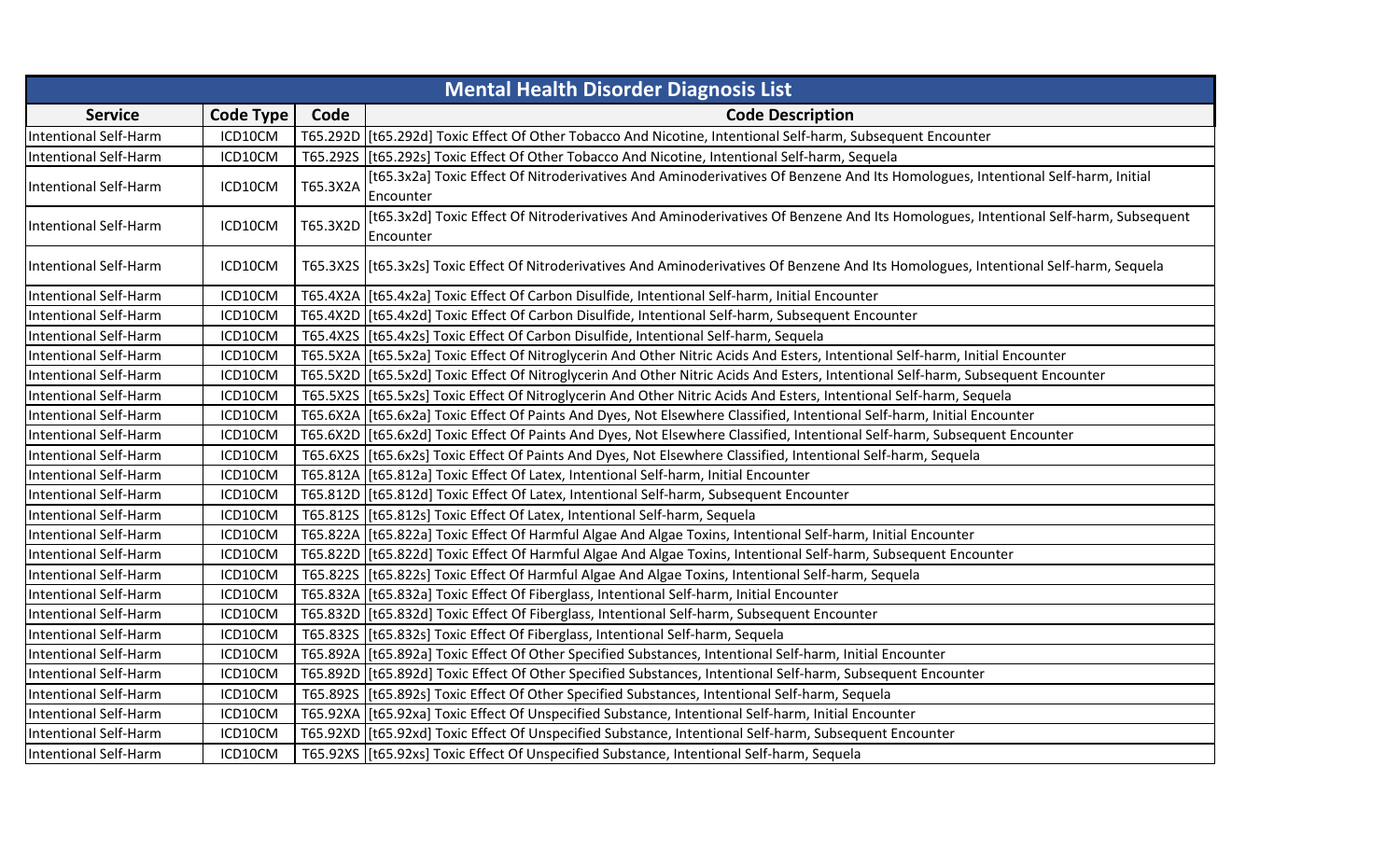|                                |                  |        | <b>Mental Health Disorder Diagnosis List</b>                                                                                             |
|--------------------------------|------------------|--------|------------------------------------------------------------------------------------------------------------------------------------------|
| <b>Service</b>                 | <b>Code Type</b> | Code   | <b>Code Description</b>                                                                                                                  |
| <b>Intentional Self-Harm</b>   | ICD10CM          |        | T71.112A   [t71.112a] Asphyxiation Due To Smothering Under Pillow, Intentional Self-harm, Initial Encounter                              |
| <b>Intentional Self-Harm</b>   | ICD10CM          |        | T71.112D [[t71.112d] Asphyxiation Due To Smothering Under Pillow, Intentional Self-harm, Subsequent Encounter                            |
| <b>Intentional Self-Harm</b>   | ICD10CM          |        | T71.112S   [t71.112s] Asphyxiation Due To Smothering Under Pillow, Intentional Self-harm, Sequela                                        |
| <b>Intentional Self-Harm</b>   | ICD10CM          |        | T71.122A   [t71.122a] Asphyxiation Due To Plastic Bag, Intentional Self-harm, Initial Encounter                                          |
| <b>Intentional Self-Harm</b>   | ICD10CM          |        | T71.122D [t71.122d] Asphyxiation Due To Plastic Bag, Intentional Self-harm, Subsequent Encounter                                         |
| <b>Intentional Self-Harm</b>   | ICD10CM          |        | T71.122S [[t71.122s] Asphyxiation Due To Plastic Bag, Intentional Self-harm, Sequela                                                     |
| <b>Intentional Self-Harm</b>   | ICD10CM          |        | T71.132A   [t71.132a] Asphyxiation Due To Being Trapped In Bed Linens, Intentional Self-harm, Initial Encounter                          |
| <b>Intentional Self-Harm</b>   | ICD10CM          |        | T71.132D [[t71.132d] Asphyxiation Due To Being Trapped In Bed Linens, Intentional Self-harm, Subsequent Encounter                        |
| <b>Intentional Self-Harm</b>   | ICD10CM          |        | T71.132S   [t71.132s] Asphyxiation Due To Being Trapped In Bed Linens, Intentional Self-harm, Sequela                                    |
| <b>Intentional Self-Harm</b>   | ICD10CM          |        | T71.152A   [t71.152a] Asphyxiation Due To Smothering In Furniture, Intentional Self-harm, Initial Encounter                              |
| <b>Intentional Self-Harm</b>   | ICD10CM          |        | T71.152D [[t71.152d] Asphyxiation Due To Smothering In Furniture, Intentional Self-harm, Subsequent Encounter                            |
| <b>Intentional Self-Harm</b>   | ICD10CM          |        | T71.152S [t71.152s] Asphyxiation Due To Smothering In Furniture, Intentional Self-harm, Sequela                                          |
| <b>Intentional Self-Harm</b>   | ICD10CM          |        | T71.162A [t71.162a] Asphyxiation Due To Hanging, Intentional Self-harm, Initial Encounter                                                |
| <b>Intentional Self-Harm</b>   | ICD10CM          |        | T71.162D [[t71.162d] Asphyxiation Due To Hanging, Intentional Self-harm, Subsequent Encounter                                            |
| <b>Intentional Self-Harm</b>   | ICD10CM          |        | T71.162S [[t71.162s] Asphyxiation Due To Hanging, Intentional Self-harm, Sequela                                                         |
| <b>Intentional Self-Harm</b>   | ICD10CM          |        | T71.192A   [t71.192a] Asphyxiation Due To Mechanical Threat To Breathing Due To Other Causes, Intentional Self-harm, Initial Encounter   |
| <b>Intentional Self-Harm</b>   | ICD10CM          |        | T71.192D [[t71.192d] Asphyxiation Due To Mechanical Threat To Breathing Due To Other Causes, Intentional Self-harm, Subsequent Encounter |
| <b>Intentional Self-Harm</b>   | ICD10CM          |        | T71.1925 [t71.192s] Asphyxiation Due To Mechanical Threat To Breathing Due To Other Causes, Intentional Self-harm, Sequela               |
| <b>Intentional Self-Harm</b>   | ICD10CM          |        | T71.222A   [t71.222a] Asphyxiation Due To Being Trapped In A Car Trunk, Intentional Self-harm, Initial Encounter                         |
| Intentional Self-Harm          | ICD10CM          |        | T71.222D [t71.222d] Asphyxiation Due To Being Trapped In A Car Trunk, Intentional Self-harm, Subsequent Encounter                        |
| <b>Intentional Self-Harm</b>   | ICD10CM          |        | T71.222S [[t71.222s] Asphyxiation Due To Being Trapped In A Car Trunk, Intentional Self-harm, Sequela                                    |
| <b>Intentional Self-Harm</b>   | ICD10CM          |        | T71.232A   [t71.232a] Asphyxiation Due To Being Trapped In A (discarded) Refrigerator, Intentional Self-harm, Initial Encounter          |
| Intentional Self-Harm          | ICD10CM          |        | T71.232D [[t71.232d] Asphyxiation Due To Being Trapped In A (discarded) Refrigerator, Intentional Self-harm, Subsequent Encounter        |
| <b>Intentional Self-Harm</b>   | ICD10CM          |        | T71.232S   [t71.232s] Asphyxiation Due To Being Trapped In A (discarded) Refrigerator, Intentional Self-harm, Sequela                    |
| <b>Mental Health Diagnosis</b> | ICD10CM          | F03.90 | [f03.90] Unspecified Dementia Without Behavioral Disturbance                                                                             |
| <b>Mental Health Diagnosis</b> | ICD10CM          | F03.91 | [f03.91] Unspecified Dementia With Behavioral Disturbance                                                                                |
| <b>Mental Health Diagnosis</b> | ICD10CM          | F20.0  | [f20.0] Paranoid Schizophrenia                                                                                                           |
| <b>Mental Health Diagnosis</b> | ICD10CM          | F20.1  | [f20.1] Disorganized Schizophrenia                                                                                                       |
| <b>Mental Health Diagnosis</b> | ICD10CM          | F20.2  | [f20.2] Catatonic Schizophrenia                                                                                                          |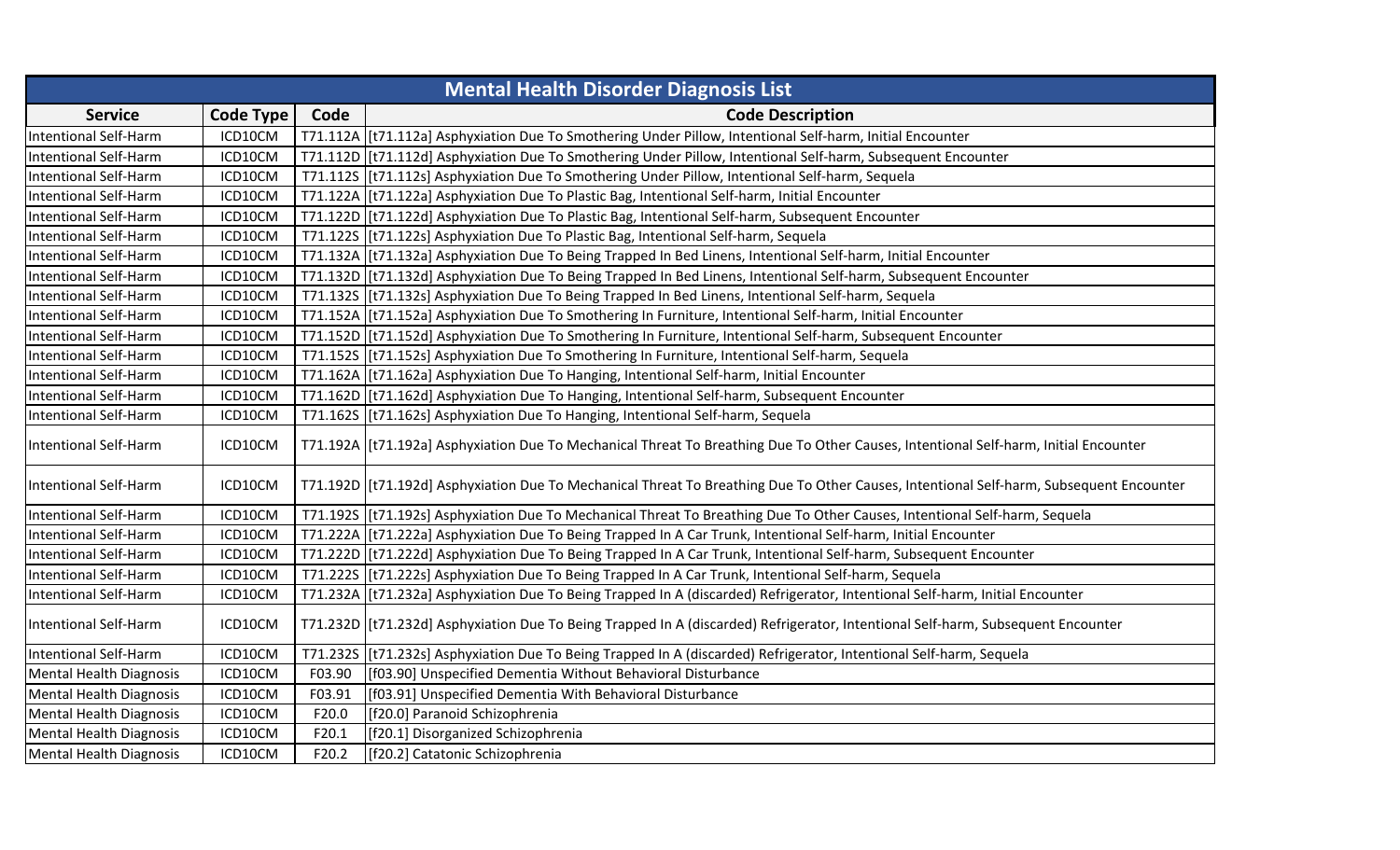|                                | <b>Mental Health Disorder Diagnosis List</b> |        |                                                                                              |  |  |
|--------------------------------|----------------------------------------------|--------|----------------------------------------------------------------------------------------------|--|--|
| <b>Service</b>                 | <b>Code Type</b>                             | Code   | <b>Code Description</b>                                                                      |  |  |
| Mental Health Diagnosis        | ICD10CM                                      | F20.3  | [f20.3] Undifferentiated Schizophrenia                                                       |  |  |
| <b>Mental Health Diagnosis</b> | ICD10CM                                      | F20.5  | [f20.5] Residual Schizophrenia                                                               |  |  |
| <b>Mental Health Diagnosis</b> | ICD10CM                                      | F20.81 | [f20.81] Schizophreniform Disorder                                                           |  |  |
| <b>Mental Health Diagnosis</b> | ICD10CM                                      | F20.89 | [f20.89] Other Schizophrenia                                                                 |  |  |
| <b>Mental Health Diagnosis</b> | ICD10CM                                      | F20.9  | [f20.9] Schizophrenia, Unspecified                                                           |  |  |
| <b>Mental Health Diagnosis</b> | ICD10CM                                      | F21    | [f21] Schizotypal Disorder                                                                   |  |  |
| <b>Mental Health Diagnosis</b> | ICD10CM                                      | F22    | [f22] Delusional Disorders                                                                   |  |  |
| <b>Mental Health Diagnosis</b> | ICD10CM                                      | F23    | [f23] Brief Psychotic Disorder                                                               |  |  |
| <b>Mental Health Diagnosis</b> | ICD10CM                                      | F24    | [f24] Shared Psychotic Disorder                                                              |  |  |
| <b>Mental Health Diagnosis</b> | ICD10CM                                      | F25.0  | [f25.0] Schizoaffective Disorder, Bipolar Type                                               |  |  |
| <b>Mental Health Diagnosis</b> | ICD10CM                                      | F25.1  | [f25.1] Schizoaffective Disorder, Depressive Type                                            |  |  |
| <b>Mental Health Diagnosis</b> | ICD10CM                                      | F25.8  | [f25.8] Other Schizoaffective Disorders                                                      |  |  |
| <b>Mental Health Diagnosis</b> | ICD10CM                                      | F25.9  | [f25.9] Schizoaffective Disorder, Unspecified                                                |  |  |
| <b>Mental Health Diagnosis</b> | ICD10CM                                      | F28    | [f28] Other Psychotic Disorder Not Due To A Substance Or Known Physiological Condition       |  |  |
| <b>Mental Health Diagnosis</b> | ICD10CM                                      | F29    | [f29] Unspecified Psychosis Not Due To A Substance Or Known Physiological Condition          |  |  |
| Mental Health Diagnosis        | ICD10CM                                      | F30.10 | [f30.10] Manic Episode Without Psychotic Symptoms, Unspecified                               |  |  |
| <b>Mental Health Diagnosis</b> | ICD10CM                                      | F30.11 | [f30.11] Manic Episode Without Psychotic Symptoms, Mild                                      |  |  |
| <b>Mental Health Diagnosis</b> | ICD10CM                                      | F30.12 | [f30.12] Manic Episode Without Psychotic Symptoms, Moderate                                  |  |  |
| <b>Mental Health Diagnosis</b> | ICD10CM                                      | F30.13 | [f30.13] Manic Episode, Severe, Without Psychotic Symptoms                                   |  |  |
| <b>Mental Health Diagnosis</b> | ICD10CM                                      | F30.2  | [f30.2] Manic Episode, Severe With Psychotic Symptoms                                        |  |  |
| <b>Mental Health Diagnosis</b> | ICD10CM                                      | F30.3  | [f30.3] Manic Episode In Partial Remission                                                   |  |  |
| <b>Mental Health Diagnosis</b> | ICD10CM                                      | F30.4  | [f30.4] Manic Episode In Full Remission                                                      |  |  |
| <b>Mental Health Diagnosis</b> | ICD10CM                                      | F30.8  | [f30.8] Other Manic Episodes                                                                 |  |  |
| <b>Mental Health Diagnosis</b> | ICD10CM                                      | F30.9  | [f30.9] Manic Episode, Unspecified                                                           |  |  |
| <b>Mental Health Diagnosis</b> | ICD10CM                                      | F31.0  | [f31.0] Bipolar Disorder, Current Episode Hypomanic                                          |  |  |
| <b>Mental Health Diagnosis</b> | ICD10CM                                      | F31.10 | [f31.10] Bipolar Disorder, Current Episode Manic Without Psychotic Features, Unspecified     |  |  |
| <b>Mental Health Diagnosis</b> | ICD10CM                                      | F31.11 | [f31.11] Bipolar Disorder, Current Episode Manic Without Psychotic Features, Mild            |  |  |
| <b>Mental Health Diagnosis</b> | ICD10CM                                      | F31.12 | [f31.12] Bipolar Disorder, Current Episode Manic Without Psychotic Features, Moderate        |  |  |
| <b>Mental Health Diagnosis</b> | ICD10CM                                      | F31.13 | [f31.13] Bipolar Disorder, Current Episode Manic Without Psychotic Features, Severe          |  |  |
| <b>Mental Health Diagnosis</b> | ICD10CM                                      | F31.2  | [f31.2] Bipolar Disorder, Current Episode Manic Severe With Psychotic Features               |  |  |
| <b>Mental Health Diagnosis</b> | ICD10CM                                      | F31.30 | [f31.30] Bipolar Disorder, Current Episode Depressed, Mild Or Moderate Severity, Unspecified |  |  |
| <b>Mental Health Diagnosis</b> | ICD10CM                                      | F31.31 | [f31.31] Bipolar Disorder, Current Episode Depressed, Mild                                   |  |  |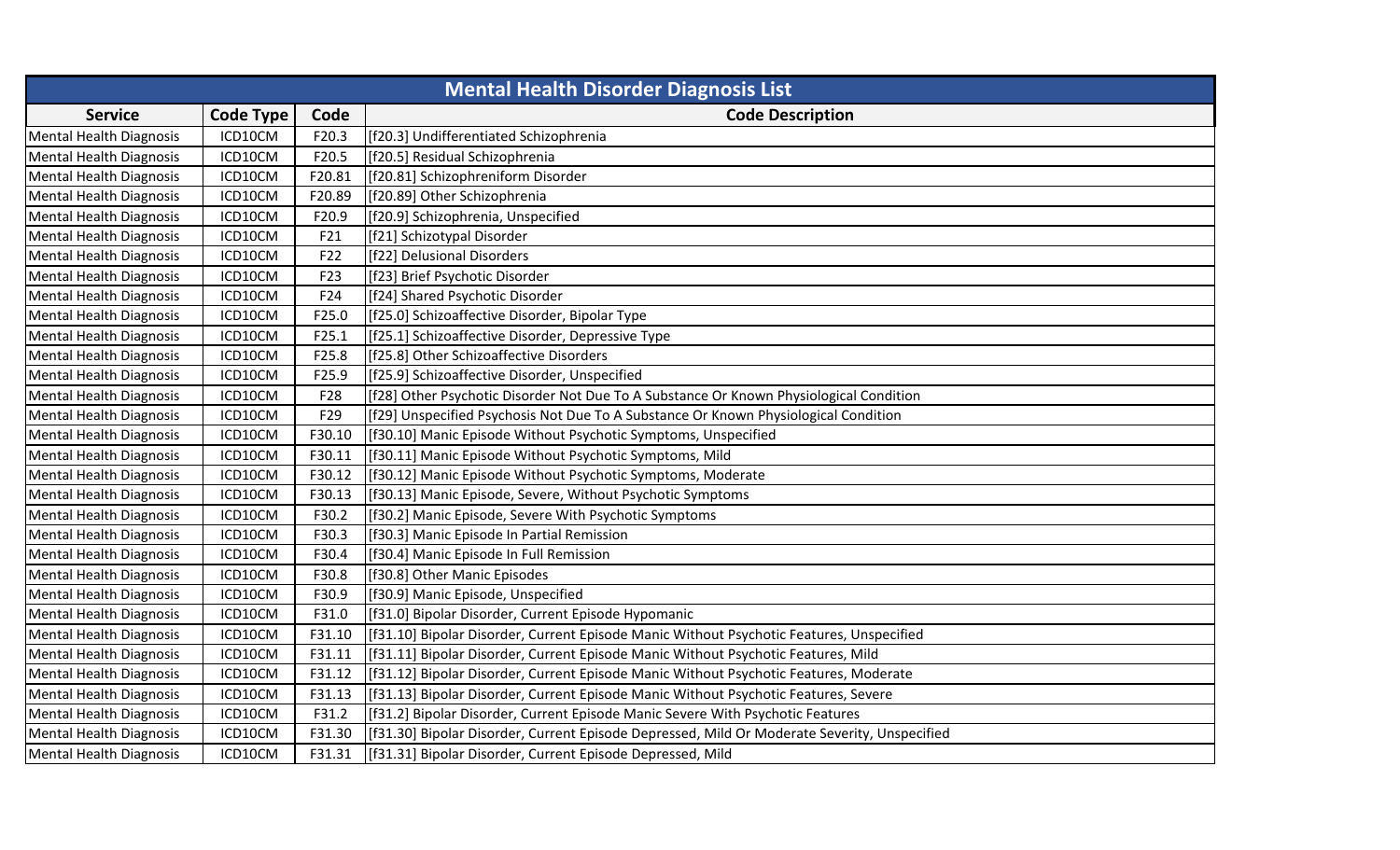|                                | <b>Mental Health Disorder Diagnosis List</b> |        |                                                                                         |  |  |
|--------------------------------|----------------------------------------------|--------|-----------------------------------------------------------------------------------------|--|--|
| <b>Service</b>                 | <b>Code Type</b>                             | Code   | <b>Code Description</b>                                                                 |  |  |
| <b>Mental Health Diagnosis</b> | ICD10CM                                      | F31.32 | [f31.32] Bipolar Disorder, Current Episode Depressed, Moderate                          |  |  |
| <b>Mental Health Diagnosis</b> | ICD10CM                                      | F31.4  | [f31.4] Bipolar Disorder, Current Episode Depressed, Severe, Without Psychotic Features |  |  |
| <b>Mental Health Diagnosis</b> | ICD10CM                                      | F31.5  | [f31.5] Bipolar Disorder, Current Episode Depressed, Severe, With Psychotic Features    |  |  |
| <b>Mental Health Diagnosis</b> | ICD10CM                                      | F31.60 | [f31.60] Bipolar Disorder, Current Episode Mixed, Unspecified                           |  |  |
| <b>Mental Health Diagnosis</b> | ICD10CM                                      | F31.61 | [f31.61] Bipolar Disorder, Current Episode Mixed, Mild                                  |  |  |
| <b>Mental Health Diagnosis</b> | ICD10CM                                      | F31.62 | [f31.62] Bipolar Disorder, Current Episode Mixed, Moderate                              |  |  |
| <b>Mental Health Diagnosis</b> | ICD10CM                                      | F31.63 | [f31.63] Bipolar Disorder, Current Episode Mixed, Severe, Without Psychotic Features    |  |  |
| <b>Mental Health Diagnosis</b> | ICD10CM                                      | F31.64 | [f31.64] Bipolar Disorder, Current Episode Mixed, Severe, With Psychotic Features       |  |  |
| <b>Mental Health Diagnosis</b> | ICD10CM                                      | F31.70 | [f31.70] Bipolar Disorder, Currently In Remission, Most Recent Episode Unspecified      |  |  |
| <b>Mental Health Diagnosis</b> | ICD10CM                                      | F31.71 | [f31.71] Bipolar Disorder, In Partial Remission, Most Recent Episode Hypomanic          |  |  |
| <b>Mental Health Diagnosis</b> | ICD10CM                                      | F31.72 | [f31.72] Bipolar Disorder, In Full Remission, Most Recent Episode Hypomanic             |  |  |
| <b>Mental Health Diagnosis</b> | ICD10CM                                      | F31.73 | [f31.73] Bipolar Disorder, In Partial Remission, Most Recent Episode Manic              |  |  |
| <b>Mental Health Diagnosis</b> | ICD10CM                                      | F31.74 | [f31.74] Bipolar Disorder, In Full Remission, Most Recent Episode Manic                 |  |  |
| <b>Mental Health Diagnosis</b> | ICD10CM                                      | F31.75 | [f31.75] Bipolar Disorder, In Partial Remission, Most Recent Episode Depressed          |  |  |
| <b>Mental Health Diagnosis</b> | ICD10CM                                      | F31.76 | [f31.76] Bipolar Disorder, In Full Remission, Most Recent Episode Depressed             |  |  |
| <b>Mental Health Diagnosis</b> | ICD10CM                                      | F31.77 | [f31.77] Bipolar Disorder, In Partial Remission, Most Recent Episode Mixed              |  |  |
| <b>Mental Health Diagnosis</b> | ICD10CM                                      | F31.78 | [f31.78] Bipolar Disorder, In Full Remission, Most Recent Episode Mixed                 |  |  |
| <b>Mental Health Diagnosis</b> | ICD10CM                                      | F31.81 | [f31.81] Bipolar li Disorder                                                            |  |  |
| <b>Mental Health Diagnosis</b> | ICD10CM                                      | F31.89 | [f31.89] Other Bipolar Disorder                                                         |  |  |
| <b>Mental Health Diagnosis</b> | ICD10CM                                      | F31.9  | [f31.9] Bipolar Disorder, Unspecified                                                   |  |  |
| <b>Mental Health Diagnosis</b> | ICD10CM                                      | F32.0  | [f32.0] Major Depressive Disorder, Single Episode, Mild                                 |  |  |
| <b>Mental Health Diagnosis</b> | ICD10CM                                      | F32.1  | [f32.1] Major Depressive Disorder, Single Episode, Moderate                             |  |  |
| <b>Mental Health Diagnosis</b> | ICD10CM                                      | F32.2  | [f32.2] Major Depressive Disorder, Single Episode, Severe Without Psychotic Features    |  |  |
| <b>Mental Health Diagnosis</b> | ICD10CM                                      | F32.3  | [f32.3] Major Depressive Disorder, Single Episode, Severe With Psychotic Features       |  |  |
| <b>Mental Health Diagnosis</b> | ICD10CM                                      | F32.4  | [f32.4] Major Depressive Disorder, Single Episode, In Partial Remission                 |  |  |
| <b>Mental Health Diagnosis</b> | ICD10CM                                      | F32.5  | [f32.5] Major Depressive Disorder, Single Episode, In Full Remission                    |  |  |
| <b>Mental Health Diagnosis</b> | ICD10CM                                      | F32.8  | [f32.8] Other Depressive Episodes                                                       |  |  |
| <b>Mental Health Diagnosis</b> | ICD10CM                                      | F32.81 | [f32.81] Premenstrual Dysphoric Disorder                                                |  |  |
| <b>Mental Health Diagnosis</b> | ICD10CM                                      | F32.89 | [f32.89] Other Specified Depressive Episodes                                            |  |  |
| <b>Mental Health Diagnosis</b> | ICD10CM                                      | F32.9  | [f32.9] Major Depressive Disorder, Single Episode, Unspecified                          |  |  |
| <b>Mental Health Diagnosis</b> | ICD10CM                                      | F33.0  | [f33.0] Major Depressive Disorder, Recurrent, Mild                                      |  |  |
| Mental Health Diagnosis        | ICD10CM                                      | F33.1  | [f33.1] Major Depressive Disorder, Recurrent, Moderate                                  |  |  |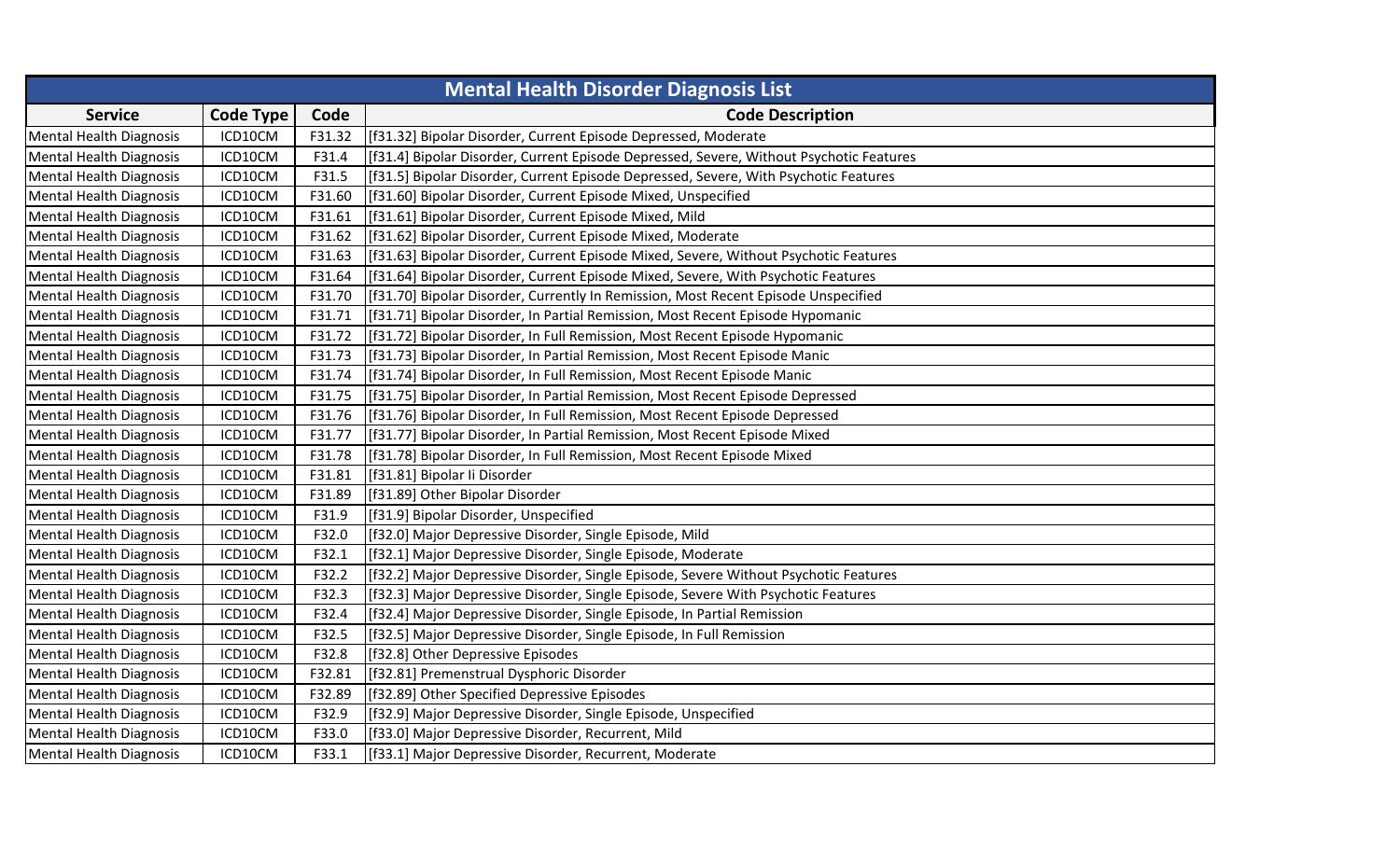|                                | <b>Mental Health Disorder Diagnosis List</b> |         |                                                                                |  |  |
|--------------------------------|----------------------------------------------|---------|--------------------------------------------------------------------------------|--|--|
| <b>Service</b>                 | <b>Code Type</b>                             | Code    | <b>Code Description</b>                                                        |  |  |
| <b>Mental Health Diagnosis</b> | ICD10CM                                      | F33.2   | [f33.2] Major Depressive Disorder, Recurrent Severe Without Psychotic Features |  |  |
| <b>Mental Health Diagnosis</b> | ICD10CM                                      | F33.3   | [f33.3] Major Depressive Disorder, Recurrent, Severe With Psychotic Symptoms   |  |  |
| <b>Mental Health Diagnosis</b> | ICD10CM                                      | F33.40  | [[f33.40] Major Depressive Disorder, Recurrent, In Remission, Unspecified      |  |  |
| <b>Mental Health Diagnosis</b> | ICD10CM                                      | F33.41  | [f33.41] Major Depressive Disorder, Recurrent, In Partial Remission            |  |  |
| <b>Mental Health Diagnosis</b> | ICD10CM                                      | F33.42  | [f33.42] Major Depressive Disorder, Recurrent, In Full Remission               |  |  |
| <b>Mental Health Diagnosis</b> | ICD10CM                                      | F33.8   | [f33.8] Other Recurrent Depressive Disorders                                   |  |  |
| <b>Mental Health Diagnosis</b> | ICD10CM                                      | F33.9   | [f33.9] Major Depressive Disorder, Recurrent, Unspecified                      |  |  |
| <b>Mental Health Diagnosis</b> | ICD10CM                                      | F34.0   | [f34.0] Cyclothymic Disorder                                                   |  |  |
| <b>Mental Health Diagnosis</b> | ICD10CM                                      | F34.1   | [f34.1] Dysthymic Disorder                                                     |  |  |
| <b>Mental Health Diagnosis</b> | ICD10CM                                      | F34.8   | [f34.8] Other Persistent Mood [affective] Disorders                            |  |  |
| <b>Mental Health Diagnosis</b> | ICD10CM                                      | F34.81  | [f34.81] Disruptive Mood Dysregulation Disorder                                |  |  |
| <b>Mental Health Diagnosis</b> | ICD10CM                                      | F34.89  | [f34.89] Other Specified Persistent Mood Disorders                             |  |  |
| <b>Mental Health Diagnosis</b> | ICD10CM                                      | F34.9   | [f34.9] Persistent Mood [affective] Disorder, Unspecified                      |  |  |
| <b>Mental Health Diagnosis</b> | ICD10CM                                      | F39     | [f39] Unspecified Mood [affective] Disorder                                    |  |  |
| <b>Mental Health Diagnosis</b> | ICD10CM                                      | F40.00  | [f40.00] Agoraphobia, Unspecified                                              |  |  |
| <b>Mental Health Diagnosis</b> | ICD10CM                                      | F40.01  | [f40.01] Agoraphobia With Panic Disorder                                       |  |  |
| <b>Mental Health Diagnosis</b> | ICD10CM                                      | F40.02  | [f40.02] Agoraphobia Without Panic Disorder                                    |  |  |
| <b>Mental Health Diagnosis</b> | ICD10CM                                      | F40.10  | [f40.10] Social Phobia, Unspecified                                            |  |  |
| <b>Mental Health Diagnosis</b> | ICD10CM                                      | F40.11  | [f40.11] Social Phobia, Generalized                                            |  |  |
| <b>Mental Health Diagnosis</b> | ICD10CM                                      | F40.210 | [f40.210] Arachnophobia                                                        |  |  |
| <b>Mental Health Diagnosis</b> | ICD10CM                                      | F40.218 | [f40.218] Other Animal Type Phobia                                             |  |  |
| <b>Mental Health Diagnosis</b> | ICD10CM                                      | F40.220 | [f40.220] Fear Of Thunderstorms                                                |  |  |
| <b>Mental Health Diagnosis</b> | ICD10CM                                      | F40.228 | [f40.228] Other Natural Environment Type Phobia                                |  |  |
| <b>Mental Health Diagnosis</b> | ICD10CM                                      | F40.230 | [f40.230] Fear Of Blood                                                        |  |  |
| <b>Mental Health Diagnosis</b> | ICD10CM                                      | F40.231 | [f40.231] Fear Of Injections And Transfusions                                  |  |  |
| <b>Mental Health Diagnosis</b> | ICD10CM                                      | F40.232 | [f40.232] Fear Of Other Medical Care                                           |  |  |
| <b>Mental Health Diagnosis</b> | ICD10CM                                      | F40.233 | [f40.233] Fear Of Injury                                                       |  |  |
| <b>Mental Health Diagnosis</b> | ICD10CM                                      | F40.240 | [f40.240] Claustrophobia                                                       |  |  |
| <b>Mental Health Diagnosis</b> | ICD10CM                                      | F40.241 | [f40.241] Acrophobia                                                           |  |  |
| <b>Mental Health Diagnosis</b> | ICD10CM                                      | F40.242 | [[f40.242] Fear Of Bridges                                                     |  |  |
| <b>Mental Health Diagnosis</b> | ICD10CM                                      | F40.243 | [f40.243] Fear Of Flying                                                       |  |  |
| <b>Mental Health Diagnosis</b> | ICD10CM                                      |         | F40.248   [f40.248] Other Situational Type Phobia                              |  |  |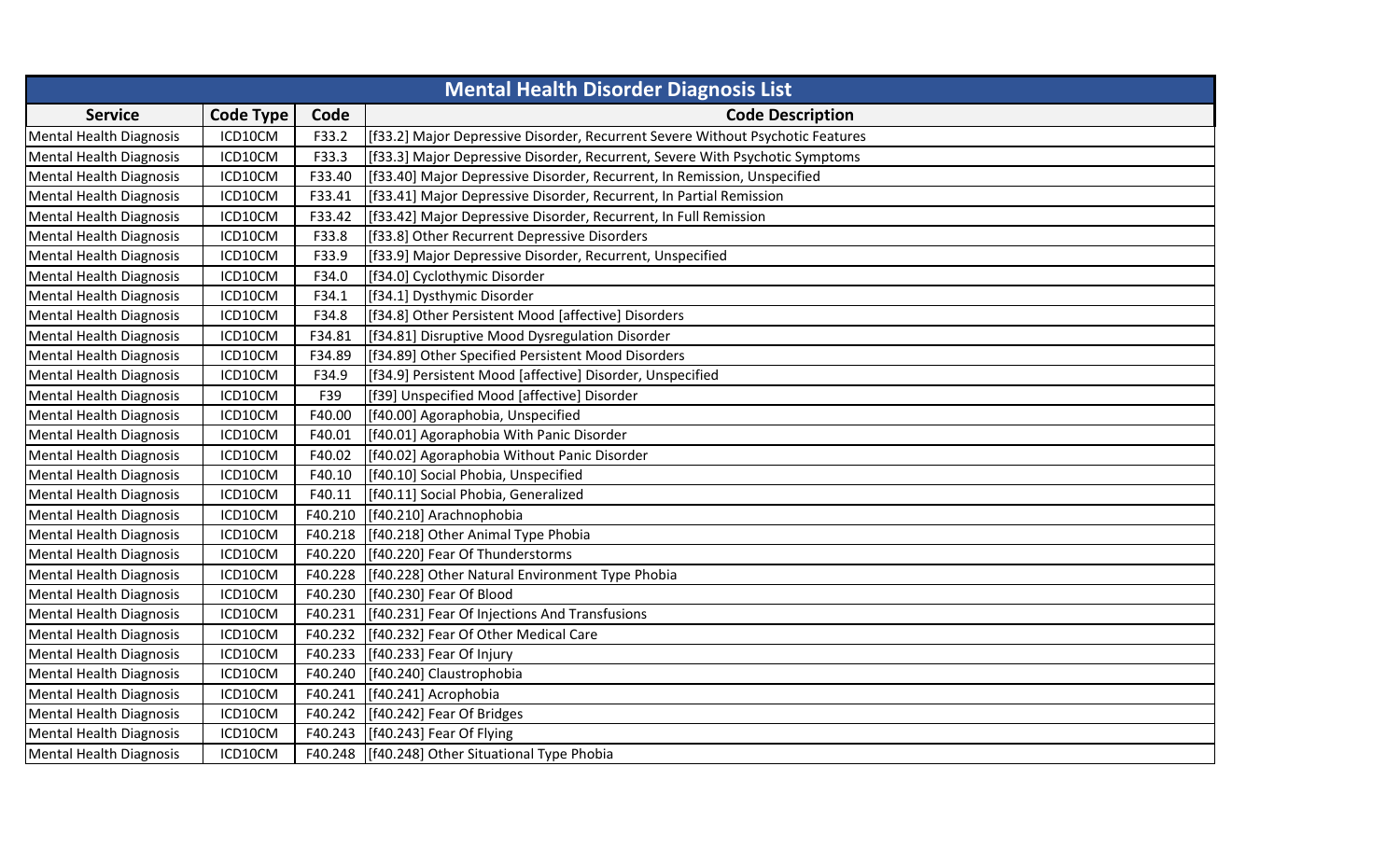| <b>Mental Health Disorder Diagnosis List</b> |                  |         |                                                                              |
|----------------------------------------------|------------------|---------|------------------------------------------------------------------------------|
| <b>Service</b>                               | <b>Code Type</b> | Code    | <b>Code Description</b>                                                      |
| Mental Health Diagnosis                      | ICD10CM          | F40.290 | [f40.290] Androphobia                                                        |
| <b>Mental Health Diagnosis</b>               | ICD10CM          |         | F40.291 [[f40.291] Gynephobia                                                |
| <b>Mental Health Diagnosis</b>               | ICD10CM          | F40.298 | [f40.298] Other Specified Phobia                                             |
| <b>Mental Health Diagnosis</b>               | ICD10CM          | F40.8   | [f40.8] Other Phobic Anxiety Disorders                                       |
| <b>Mental Health Diagnosis</b>               | ICD10CM          | F40.9   | [f40.9] Phobic Anxiety Disorder, Unspecified                                 |
| <b>Mental Health Diagnosis</b>               | ICD10CM          | F41.0   | [f41.0] Panic Disorder [episodic Paroxysmal Anxiety]                         |
| <b>Mental Health Diagnosis</b>               | ICD10CM          | F41.1   | [f41.1] Generalized Anxiety Disorder                                         |
| <b>Mental Health Diagnosis</b>               | ICD10CM          | F41.3   | [f41.3] Other Mixed Anxiety Disorders                                        |
| <b>Mental Health Diagnosis</b>               | ICD10CM          | F41.8   | [f41.8] Other Specified Anxiety Disorders                                    |
| <b>Mental Health Diagnosis</b>               | ICD10CM          | F41.9   | [f41.9] Anxiety Disorder, Unspecified                                        |
| <b>Mental Health Diagnosis</b>               | ICD10CM          | F42     | [f42] Obsessive-compulsive Disorder                                          |
| <b>Mental Health Diagnosis</b>               | ICD10CM          | F42.2   | [f42.2] Mixed Obsessional Thoughts And Acts                                  |
| <b>Mental Health Diagnosis</b>               | ICD10CM          | F42.3   | [f42.3] Hoarding Disorder                                                    |
| <b>Mental Health Diagnosis</b>               | ICD10CM          | F42.4   | [f42.4] Excoriation (skin-picking) Disorder                                  |
| <b>Mental Health Diagnosis</b>               | ICD10CM          | F42.8   | [f42.8] Other Obsessive-compulsive Disorder                                  |
| <b>Mental Health Diagnosis</b>               | ICD10CM          | F42.9   | [f42.9] Obsessive-compulsive Disorder, Unspecified                           |
| <b>Mental Health Diagnosis</b>               | ICD10CM          | F43.0   | [f43.0] Acute Stress Reaction                                                |
| Mental Health Diagnosis                      | ICD10CM          | F43.10  | [[f43.10] Post-traumatic Stress Disorder, Unspecified                        |
| <b>Mental Health Diagnosis</b>               | ICD10CM          | F43.11  | [[f43.11] Post-traumatic Stress Disorder, Acute                              |
| <b>Mental Health Diagnosis</b>               | ICD10CM          | F43.12  | [[f43.12] Post-traumatic Stress Disorder, Chronic                            |
| <b>Mental Health Diagnosis</b>               | ICD10CM          | F43.20  | [f43.20] Adjustment Disorder, Unspecified                                    |
| <b>Mental Health Diagnosis</b>               | ICD10CM          | F43.21  | [f43.21] Adjustment Disorder With Depressed Mood                             |
| <b>Mental Health Diagnosis</b>               | ICD10CM          | F43.22  | [f43.22] Adjustment Disorder With Anxiety                                    |
| <b>Mental Health Diagnosis</b>               | ICD10CM          | F43.23  | [[f43.23] Adjustment Disorder With Mixed Anxiety And Depressed Mood          |
| <b>Mental Health Diagnosis</b>               | ICD10CM          | F43.24  | [f43.24] Adjustment Disorder With Disturbance Of Conduct                     |
| <b>Mental Health Diagnosis</b>               | ICD10CM          | F43.25  | [[f43.25] Adjustment Disorder With Mixed Disturbance Of Emotions And Conduct |
| <b>Mental Health Diagnosis</b>               | ICD10CM          | F43.29  | [f43.29] Adjustment Disorder With Other Symptoms                             |
| <b>Mental Health Diagnosis</b>               | ICD10CM          | F43.8   | [f43.8] Other Reactions To Severe Stress                                     |
| <b>Mental Health Diagnosis</b>               | ICD10CM          | F43.9   | [f43.9] Reaction To Severe Stress, Unspecified                               |
| <b>Mental Health Diagnosis</b>               | ICD10CM          | F44.0   | [f44.0] Dissociative Amnesia                                                 |
| <b>Mental Health Diagnosis</b>               | ICD10CM          | F44.1   | [f44.1] Dissociative Fugue                                                   |
| <b>Mental Health Diagnosis</b>               | ICD10CM          | F44.2   | [f44.2] Dissociative Stupor                                                  |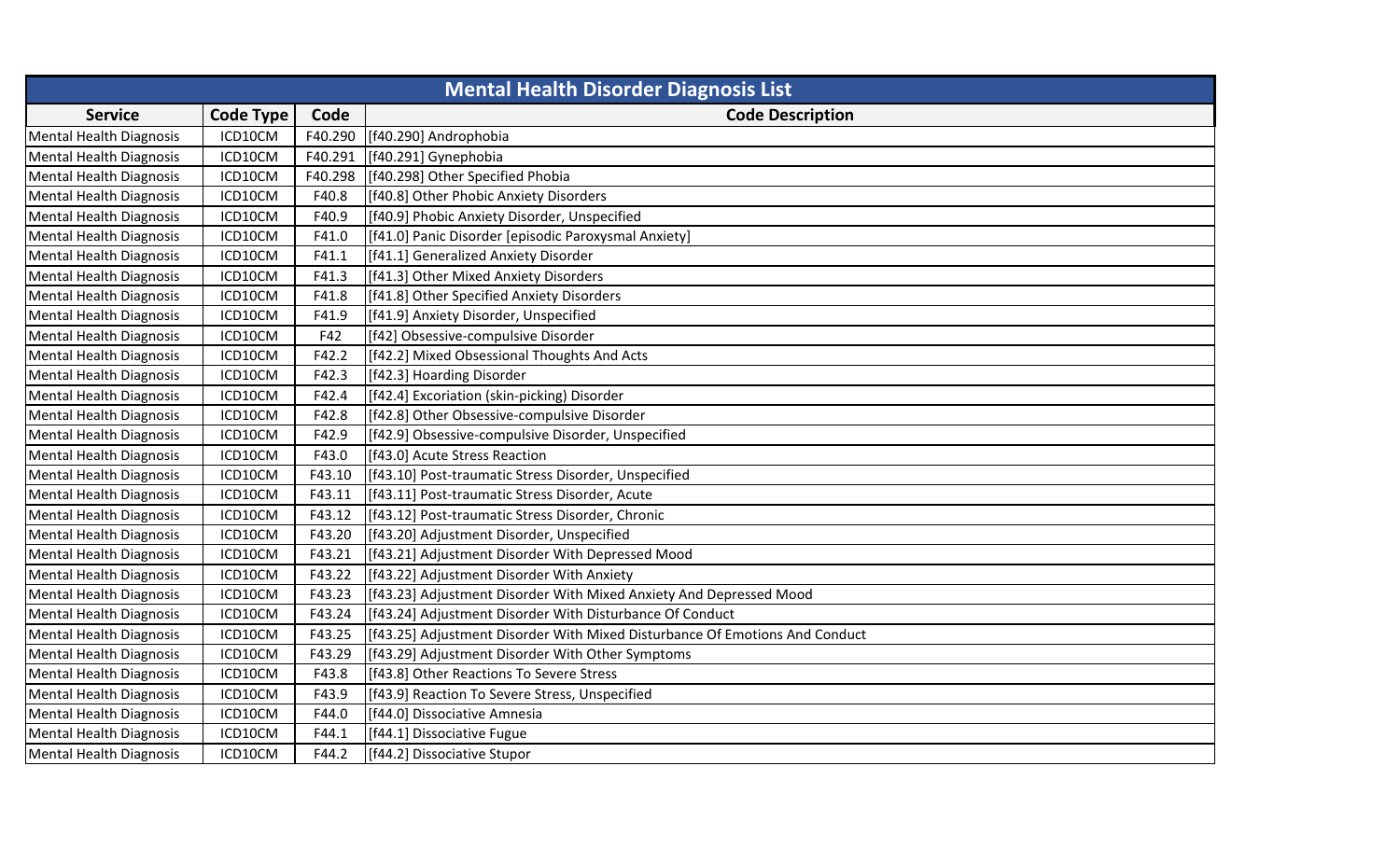| <b>Mental Health Disorder Diagnosis List</b> |                  |        |                                                                      |
|----------------------------------------------|------------------|--------|----------------------------------------------------------------------|
| <b>Service</b>                               | <b>Code Type</b> | Code   | <b>Code Description</b>                                              |
| <b>Mental Health Diagnosis</b>               | ICD10CM          | F44.4  | [f44.4] Conversion Disorder With Motor Symptom Or Deficit            |
| <b>Mental Health Diagnosis</b>               | ICD10CM          | F44.5  | [f44.5] Conversion Disorder With Seizures Or Convulsions             |
| <b>Mental Health Diagnosis</b>               | ICD10CM          | F44.6  | [f44.6] Conversion Disorder With Sensory Symptom Or Deficit          |
| <b>Mental Health Diagnosis</b>               | ICD10CM          | F44.7  | [f44.7] Conversion Disorder With Mixed Symptom Presentation          |
| <b>Mental Health Diagnosis</b>               | ICD10CM          | F44.81 | [f44.81] Dissociative Identity Disorder                              |
| <b>Mental Health Diagnosis</b>               | ICD10CM          | F44.89 | [f44.89] Other Dissociative And Conversion Disorders                 |
| <b>Mental Health Diagnosis</b>               | ICD10CM          | F44.9  | [f44.9] Dissociative And Conversion Disorder, Unspecified            |
| <b>Mental Health Diagnosis</b>               | ICD10CM          | F45.0  | [f45.0] Somatization Disorder                                        |
| <b>Mental Health Diagnosis</b>               | ICD10CM          | F45.1  | [f45.1] Undifferentiated Somatoform Disorder                         |
| <b>Mental Health Diagnosis</b>               | ICD10CM          | F45.20 | [f45.20] Hypochondriacal Disorder, Unspecified                       |
| <b>Mental Health Diagnosis</b>               | ICD10CM          | F45.21 | [f45.21] Hypochondriasis                                             |
| <b>Mental Health Diagnosis</b>               | ICD10CM          | F45.22 | [f45.22] Body Dysmorphic Disorder                                    |
| <b>Mental Health Diagnosis</b>               | ICD10CM          | F45.29 | [f45.29] Other Hypochondriacal Disorders                             |
| <b>Mental Health Diagnosis</b>               | ICD10CM          | F45.41 | [[f45.41] Pain Disorder Exclusively Related To Psychological Factors |
| <b>Mental Health Diagnosis</b>               | ICD10CM          | F45.42 | [f45.42] Pain Disorder With Related Psychological Factors            |
| Mental Health Diagnosis                      | ICD10CM          | F45.8  | [f45.8] Other Somatoform Disorders                                   |
| <b>Mental Health Diagnosis</b>               | ICD10CM          | F45.9  | [f45.9] Somatoform Disorder, Unspecified                             |
| <b>Mental Health Diagnosis</b>               | ICD10CM          | F48.1  | [f48.1] Depersonalization-derealization Syndrome                     |
| <b>Mental Health Diagnosis</b>               | ICD10CM          | F48.2  | [f48.2] Pseudobulbar Affect                                          |
| <b>Mental Health Diagnosis</b>               | ICD10CM          | F48.8  | [f48.8] Other Specified Nonpsychotic Mental Disorders                |
| <b>Mental Health Diagnosis</b>               | ICD10CM          | F48.9  | [[f48.9] Nonpsychotic Mental Disorder, Unspecified                   |
| <b>Mental Health Diagnosis</b>               | ICD10CM          | F50.00 | [f50.00] Anorexia Nervosa, Unspecified                               |
| <b>Mental Health Diagnosis</b>               | ICD10CM          | F50.01 | [f50.01] Anorexia Nervosa, Restricting Type                          |
| <b>Mental Health Diagnosis</b>               | ICD10CM          | F50.02 | [f50.02] Anorexia Nervosa, Binge Eating/purging Type                 |
| <b>Mental Health Diagnosis</b>               | ICD10CM          | F50.2  | [f50.2] Bulimia Nervosa                                              |
| <b>Mental Health Diagnosis</b>               | ICD10CM          | F50.8  | [f50.8] Other Eating Disorders                                       |
| <b>Mental Health Diagnosis</b>               | ICD10CM          | F50.81 | [f50.81] Binge Eating Disorder                                       |
| <b>Mental Health Diagnosis</b>               | ICD10CM          | F50.82 | [f50.82] Avoidant/restrictive Food Intake Disorder                   |
| <b>Mental Health Diagnosis</b>               | ICD10CM          | F50.89 | [f50.89] Other Specified Eating Disorder                             |
| <b>Mental Health Diagnosis</b>               | ICD10CM          | F50.9  | [f50.9] Eating Disorder, Unspecified                                 |
| <b>Mental Health Diagnosis</b>               | ICD10CM          | F51.01 | [f51.01] Primary Insomnia                                            |
| <b>Mental Health Diagnosis</b>               | ICD10CM          | F51.02 | [f51.02] Adjustment Insomnia                                         |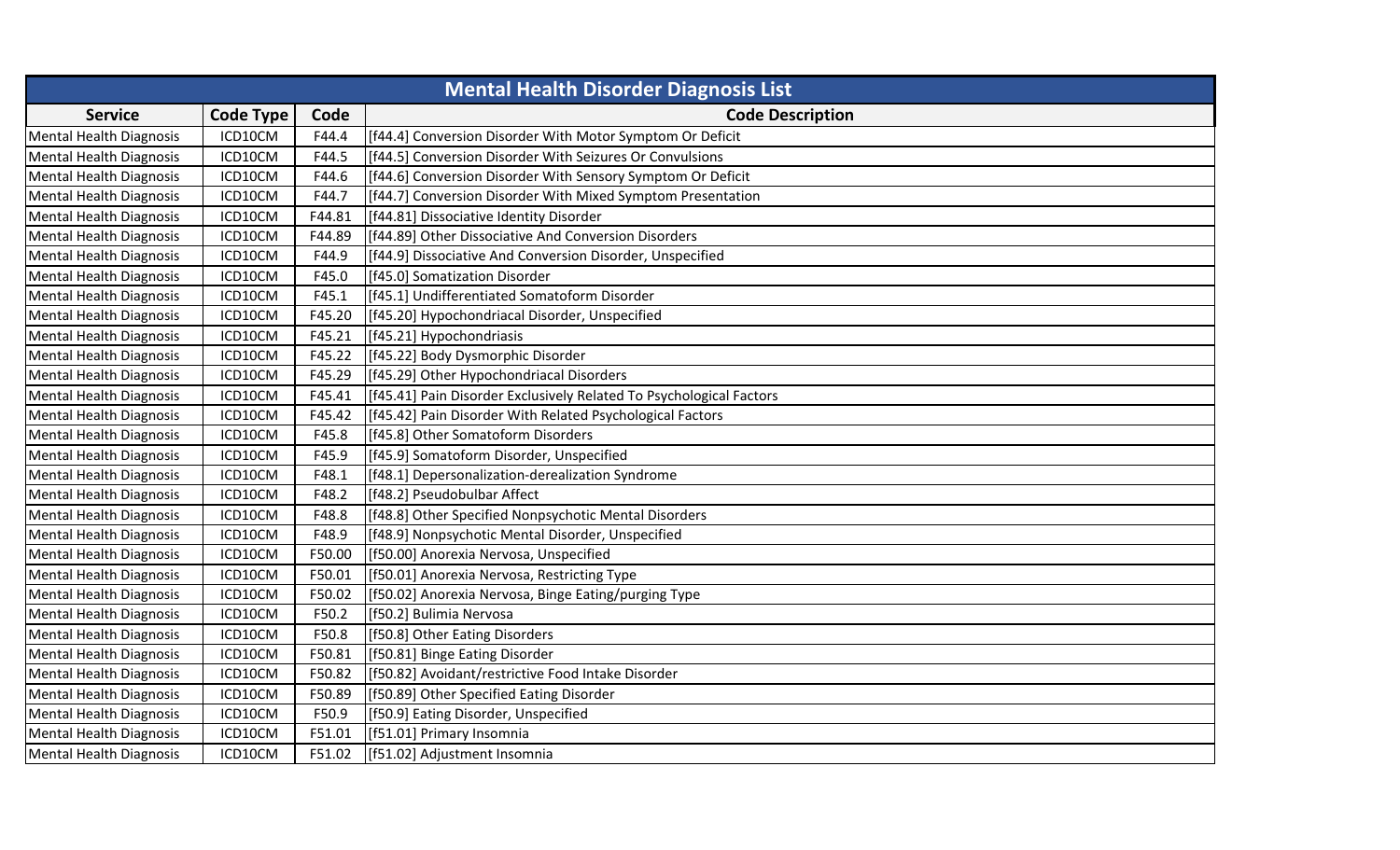| <b>Mental Health Disorder Diagnosis List</b> |                  |        |                                                                                                        |
|----------------------------------------------|------------------|--------|--------------------------------------------------------------------------------------------------------|
| <b>Service</b>                               | <b>Code Type</b> | Code   | <b>Code Description</b>                                                                                |
| <b>Mental Health Diagnosis</b>               | ICD10CM          | F51.03 | [f51.03] Paradoxical Insomnia                                                                          |
| <b>Mental Health Diagnosis</b>               | ICD10CM          | F51.04 | [f51.04] Psychophysiologic Insomnia                                                                    |
| <b>Mental Health Diagnosis</b>               | ICD10CM          | F51.05 | [f51.05] Insomnia Due To Other Mental Disorder                                                         |
| <b>Mental Health Diagnosis</b>               | ICD10CM          | F51.09 | [f51.09] Other Insomnia Not Due To A Substance Or Known Physiological Condition                        |
| <b>Mental Health Diagnosis</b>               | ICD10CM          | F51.11 | [f51.11] Primary Hypersomnia                                                                           |
| <b>Mental Health Diagnosis</b>               | ICD10CM          | F51.12 | [f51.12] Insufficient Sleep Syndrome                                                                   |
| <b>Mental Health Diagnosis</b>               | ICD10CM          | F51.13 | [f51.13] Hypersomnia Due To Other Mental Disorder                                                      |
| <b>Mental Health Diagnosis</b>               | ICD10CM          | F51.19 | [f51.19] Other Hypersomnia Not Due To A Substance Or Known Physiological Condition                     |
| <b>Mental Health Diagnosis</b>               | ICD10CM          | F51.3  | [f51.3] Sleepwalking [somnambulism]                                                                    |
| Mental Health Diagnosis                      | ICD10CM          | F51.4  | [f51.4] Sleep Terrors [night Terrors]                                                                  |
| <b>Mental Health Diagnosis</b>               | ICD10CM          | F51.5  | [f51.5] Nightmare Disorder                                                                             |
| <b>Mental Health Diagnosis</b>               | ICD10CM          | F51.8  | [f51.8] Other Sleep Disorders Not Due To A Substance Or Known Physiological Condition                  |
| <b>Mental Health Diagnosis</b>               | ICD10CM          | F51.9  | [f51.9] Sleep Disorder Not Due To A Substance Or Known Physiological Condition, Unspecified            |
| <b>Mental Health Diagnosis</b>               | ICD10CM          | F52.0  | [f52.0] Hypoactive Sexual Desire Disorder                                                              |
| <b>Mental Health Diagnosis</b>               | ICD10CM          | F52.1  | [f52.1] Sexual Aversion Disorder                                                                       |
| <b>Mental Health Diagnosis</b>               | ICD10CM          | F52.21 | [f52.21] Male Erectile Disorder                                                                        |
| Mental Health Diagnosis                      | ICD10CM          | F52.22 | [f52.22] Female Sexual Arousal Disorder                                                                |
| <b>Mental Health Diagnosis</b>               | ICD10CM          | F52.31 | [f52.31] Female Orgasmic Disorder                                                                      |
| <b>Mental Health Diagnosis</b>               | ICD10CM          | F52.32 | [f52.32] Male Orgasmic Disorder                                                                        |
| <b>Mental Health Diagnosis</b>               | ICD10CM          | F52.4  | [f52.4] Premature Ejaculation                                                                          |
| <b>Mental Health Diagnosis</b>               | ICD10CM          | F52.5  | [f52.5] Vaginismus Not Due To A Substance Or Known Physiological Condition                             |
| <b>Mental Health Diagnosis</b>               | ICD10CM          | F52.6  | [f52.6] Dyspareunia Not Due To A Substance Or Known Physiological Condition                            |
| <b>Mental Health Diagnosis</b>               | ICD10CM          | F52.8  | [f52.8] Other Sexual Dysfunction Not Due To A Substance Or Known Physiological Condition               |
| <b>Mental Health Diagnosis</b>               | ICD10CM          | F52.9  | [f52.9] Unspecified Sexual Dysfunction Not Due To A Substance Or Known Physiological Condition         |
| <b>Mental Health Diagnosis</b>               | ICD10CM          | F53    | [f53] Mental And Behavioral Disorders Associated With The Puerperium, Not Elsewhere Classified         |
| <b>Mental Health Diagnosis</b>               | ICD10CM          | F53.0  | [f53.0] Postpartum Depression                                                                          |
| <b>Mental Health Diagnosis</b>               | ICD10CM          | F53.1  | [f53.1] Puerperal Psychosis                                                                            |
| <b>Mental Health Diagnosis</b>               | ICD10CM          | F59    | [f59] Unspecified Behavioral Syndromes Associated With Physiological Disturbances And Physical Factors |
| <b>Mental Health Diagnosis</b>               | ICD10CM          | F60.0  | [f60.0] Paranoid Personality Disorder                                                                  |
| <b>Mental Health Diagnosis</b>               | ICD10CM          | F60.1  | [f60.1] Schizoid Personality Disorder                                                                  |
| <b>Mental Health Diagnosis</b>               | ICD10CM          | F60.2  | [f60.2] Antisocial Personality Disorder                                                                |
| <b>Mental Health Diagnosis</b>               | ICD10CM          | F60.3  | [f60.3] Borderline Personality Disorder                                                                |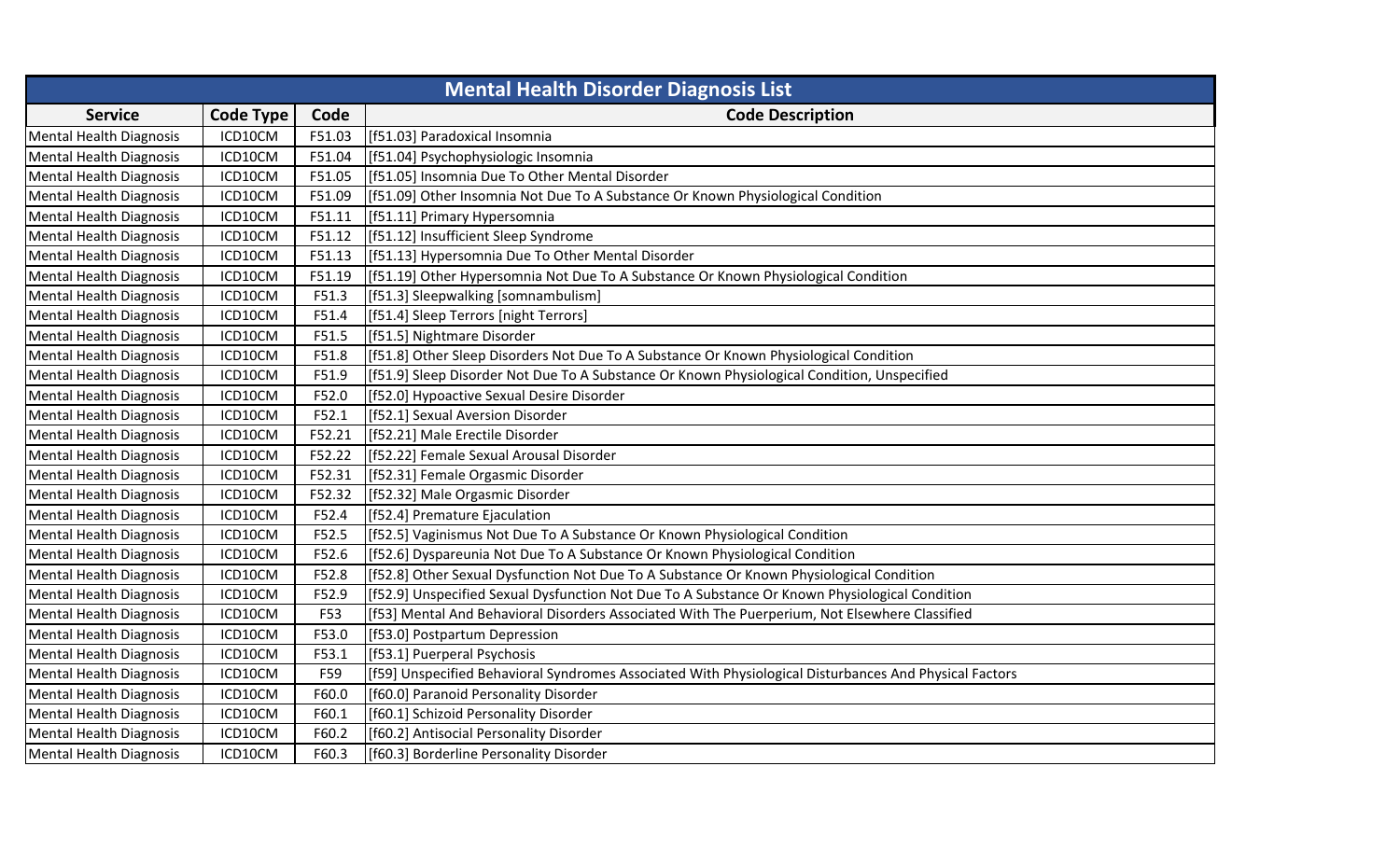| <b>Mental Health Disorder Diagnosis List</b> |                  |        |                                                           |
|----------------------------------------------|------------------|--------|-----------------------------------------------------------|
| <b>Service</b>                               | <b>Code Type</b> | Code   | <b>Code Description</b>                                   |
| <b>Mental Health Diagnosis</b>               | ICD10CM          | F60.4  | [f60.4] Histrionic Personality Disorder                   |
| <b>Mental Health Diagnosis</b>               | ICD10CM          | F60.5  | [f60.5] Obsessive-compulsive Personality Disorder         |
| <b>Mental Health Diagnosis</b>               | ICD10CM          | F60.6  | [f60.6] Avoidant Personality Disorder                     |
| <b>Mental Health Diagnosis</b>               | ICD10CM          | F60.7  | [f60.7] Dependent Personality Disorder                    |
| <b>Mental Health Diagnosis</b>               | ICD10CM          | F60.81 | [f60.81] Narcissistic Personality Disorder                |
| <b>Mental Health Diagnosis</b>               | ICD10CM          | F60.89 | [f60.89] Other Specific Personality Disorders             |
| <b>Mental Health Diagnosis</b>               | ICD10CM          | F60.9  | [f60.9] Personality Disorder, Unspecified                 |
| <b>Mental Health Diagnosis</b>               | ICD10CM          | F63.0  | [f63.0] Pathological Gambling                             |
| <b>Mental Health Diagnosis</b>               | ICD10CM          | F63.1  | [f63.1] Pyromania                                         |
| <b>Mental Health Diagnosis</b>               | ICD10CM          | F63.2  | [f63.2] Kleptomania                                       |
| <b>Mental Health Diagnosis</b>               | ICD10CM          | F63.3  | [f63.3] Trichotillomania                                  |
| <b>Mental Health Diagnosis</b>               | ICD10CM          | F63.81 | [f63.81] Intermittent Explosive Disorder                  |
| <b>Mental Health Diagnosis</b>               | ICD10CM          | F63.89 | [f63.89] Other Impulse Disorders                          |
| Mental Health Diagnosis                      | ICD10CM          | F63.9  | [f63.9] Impulse Disorder, Unspecified                     |
| <b>Mental Health Diagnosis</b>               | ICD10CM          | F64.0  | [f64.0] Transsexualism                                    |
| <b>Mental Health Diagnosis</b>               | ICD10CM          | F64.1  | [f64.1] Dual Role Transvestism                            |
| <b>Mental Health Diagnosis</b>               | ICD10CM          | F64.2  | [f64.2] Gender Identity Disorder Of Childhood             |
| <b>Mental Health Diagnosis</b>               | ICD10CM          | F64.8  | [f64.8] Other Gender Identity Disorders                   |
| <b>Mental Health Diagnosis</b>               | ICD10CM          | F64.9  | [f64.9] Gender Identity Disorder, Unspecified             |
| <b>Mental Health Diagnosis</b>               | ICD10CM          | F65.0  | [f65.0] Fetishism                                         |
| <b>Mental Health Diagnosis</b>               | ICD10CM          | F65.1  | [f65.1] Transvestic Fetishism                             |
| Mental Health Diagnosis                      | ICD10CM          | F65.2  | [f65.2] Exhibitionism                                     |
| <b>Mental Health Diagnosis</b>               | ICD10CM          | F65.3  | [f65.3] Voyeurism                                         |
| <b>Mental Health Diagnosis</b>               | ICD10CM          | F65.4  | [f65.4] Pedophilia                                        |
| <b>Mental Health Diagnosis</b>               | ICD10CM          | F65.50 | [f65.50] Sadomasochism, Unspecified                       |
| <b>Mental Health Diagnosis</b>               | ICD10CM          | F65.51 | [f65.51] Sexual Masochism                                 |
| <b>Mental Health Diagnosis</b>               | ICD10CM          | F65.52 | [f65.52] Sexual Sadism                                    |
| Mental Health Diagnosis                      | ICD10CM          | F65.81 | [f65.81] Frotteurism                                      |
| <b>Mental Health Diagnosis</b>               | ICD10CM          | F65.89 | [f65.89] Other Paraphilias                                |
| <b>Mental Health Diagnosis</b>               | ICD10CM          | F65.9  | [f65.9] Paraphilia, Unspecified                           |
| <b>Mental Health Diagnosis</b>               | ICD10CM          | F66    | [f66] Other Sexual Disorders                              |
| <b>Mental Health Diagnosis</b>               | ICD10CM          | F68.10 | [f68.10] Factitious Disorder Imposed On Self, Unspecified |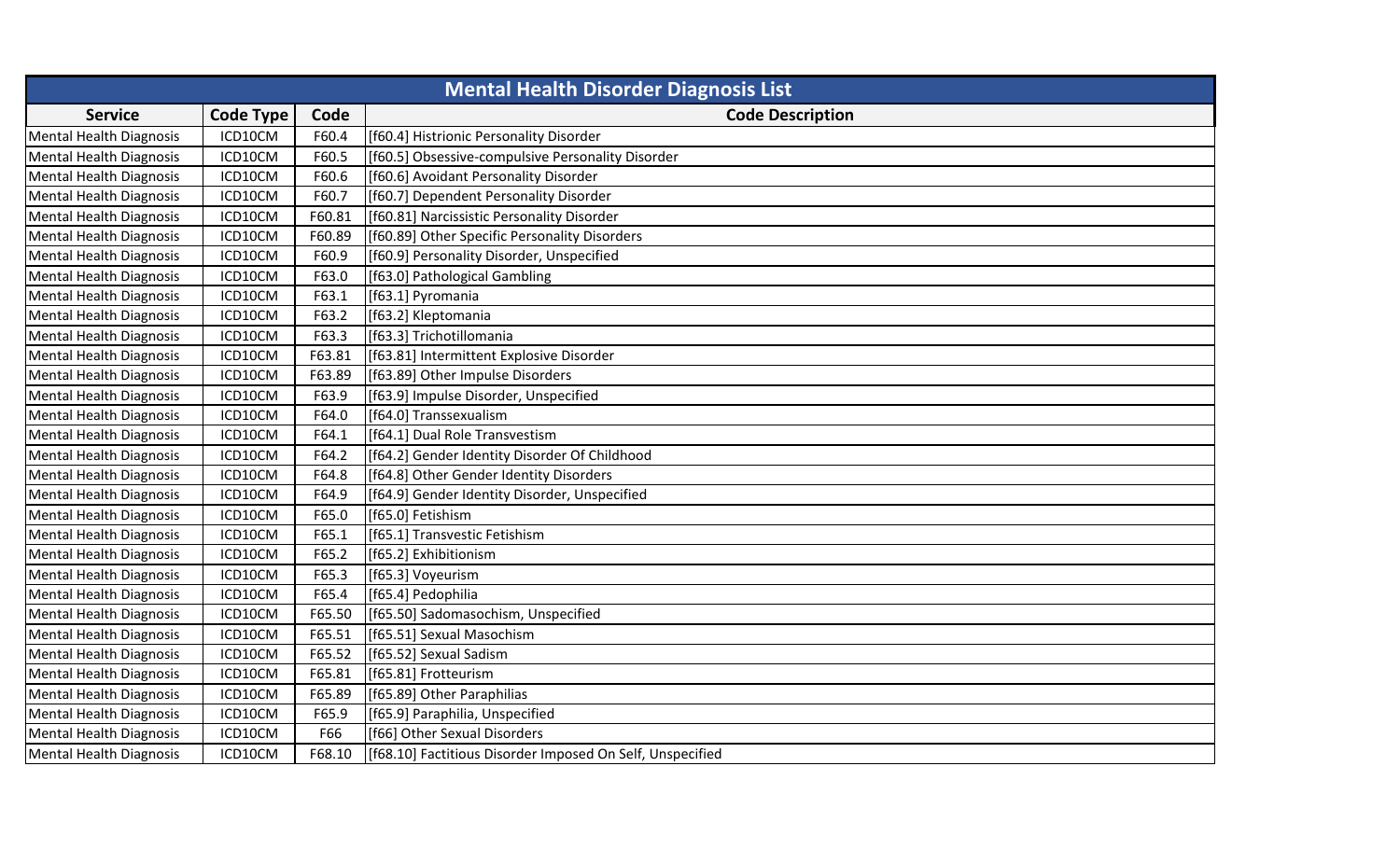| <b>Mental Health Disorder Diagnosis List</b> |                  |        |                                                                                                           |
|----------------------------------------------|------------------|--------|-----------------------------------------------------------------------------------------------------------|
| <b>Service</b>                               | <b>Code Type</b> | Code   | <b>Code Description</b>                                                                                   |
| Mental Health Diagnosis                      | ICD10CM          | F68.11 | [f68.11] Factitious Disorder Imposed On Self, With Predominantly Psychological Signs And Symptoms         |
| <b>Mental Health Diagnosis</b>               | ICD10CM          | F68.12 | [f68.12] Factitious Disorder Imposed On Self, With Predominantly Physical Signs And Symptoms              |
| <b>Mental Health Diagnosis</b>               | ICD10CM          | F68.13 | [f68.13] Factitious Disorder Imposed On Self, With Combined Psychological And Physical Signs And Symptoms |
| <b>Mental Health Diagnosis</b>               | ICD10CM          | F68.8  | [f68.8] Other Specified Disorders Of Adult Personality And Behavior                                       |
| <b>Mental Health Diagnosis</b>               | ICD10CM          | F68.A  | [f68.a] Factitious Disorder Imposed On Another                                                            |
| <b>Mental Health Diagnosis</b>               | ICD10CM          | F69    | [f69] Unspecified Disorder Of Adult Personality And Behavior                                              |
| <b>Mental Health Diagnosis</b>               | ICD10CM          | F80.0  | [f80.0] Phonological Disorder                                                                             |
| <b>Mental Health Diagnosis</b>               | ICD10CM          | F80.1  | [f80.1] Expressive Language Disorder                                                                      |
| <b>Mental Health Diagnosis</b>               | ICD10CM          | F80.2  | [f80.2] Mixed Receptive-expressive Language Disorder                                                      |
| <b>Mental Health Diagnosis</b>               | ICD10CM          | F80.4  | [f80.4] Speech And Language Development Delay Due To Hearing Loss                                         |
| <b>Mental Health Diagnosis</b>               | ICD10CM          | F80.81 | [f80.81] Childhood Onset Fluency Disorder                                                                 |
| <b>Mental Health Diagnosis</b>               | ICD10CM          | F80.82 | [f80.82] Social Pragmatic Communication Disorder                                                          |
| <b>Mental Health Diagnosis</b>               | ICD10CM          | F80.89 | [f80.89] Other Developmental Disorders Of Speech And Language                                             |
| <b>Mental Health Diagnosis</b>               | ICD10CM          | F80.9  | [f80.9] Developmental Disorder Of Speech And Language, Unspecified                                        |
| <b>Mental Health Diagnosis</b>               | ICD10CM          | F81.0  | [f81.0] Specific Reading Disorder                                                                         |
| <b>Mental Health Diagnosis</b>               | ICD10CM          | F81.2  | [f81.2] Mathematics Disorder                                                                              |
| <b>Mental Health Diagnosis</b>               | ICD10CM          | F81.81 | [f81.81] Disorder Of Written Expression                                                                   |
| <b>Mental Health Diagnosis</b>               | ICD10CM          | F81.89 | [f81.89] Other Developmental Disorders Of Scholastic Skills                                               |
| Mental Health Diagnosis                      | ICD10CM          | F81.9  | [f81.9] Developmental Disorder Of Scholastic Skills, Unspecified                                          |
| <b>Mental Health Diagnosis</b>               | ICD10CM          | F82    | [f82] Specific Developmental Disorder Of Motor Function                                                   |
| <b>Mental Health Diagnosis</b>               | ICD10CM          | F84.0  | [f84.0] Autistic Disorder                                                                                 |
| <b>Mental Health Diagnosis</b>               | ICD10CM          | F84.2  | [f84.2] Rett's Syndrome                                                                                   |
| <b>Mental Health Diagnosis</b>               | ICD10CM          | F84.3  | [f84.3] Other Childhood Disintegrative Disorder                                                           |
| <b>Mental Health Diagnosis</b>               | ICD10CM          | F84.5  | [f84.5] Asperger's Syndrome                                                                               |
| <b>Mental Health Diagnosis</b>               | ICD10CM          | F84.8  | [f84.8] Other Pervasive Developmental Disorders                                                           |
| <b>Mental Health Diagnosis</b>               | ICD10CM          | F84.9  | [f84.9] Pervasive Developmental Disorder, Unspecified                                                     |
| <b>Mental Health Diagnosis</b>               | ICD10CM          | F88    | [f88] Other Disorders Of Psychological Development                                                        |
| <b>Mental Health Diagnosis</b>               | ICD10CM          | F89    | [f89] Unspecified Disorder Of Psychological Development                                                   |
| <b>Mental Health Diagnosis</b>               | ICD10CM          | F90.0  | [f90.0] Attention-deficit Hyperactivity Disorder, Predominantly Inattentive Type                          |
| <b>Mental Health Diagnosis</b>               | ICD10CM          | F90.1  | [f90.1] Attention-deficit Hyperactivity Disorder, Predominantly Hyperactive Type                          |
| <b>Mental Health Diagnosis</b>               | ICD10CM          | F90.2  | [f90.2] Attention-deficit Hyperactivity Disorder, Combined Type                                           |
| Mental Health Diagnosis                      | ICD10CM          | F90.8  | [f90.8] Attention-deficit Hyperactivity Disorder, Other Type                                              |